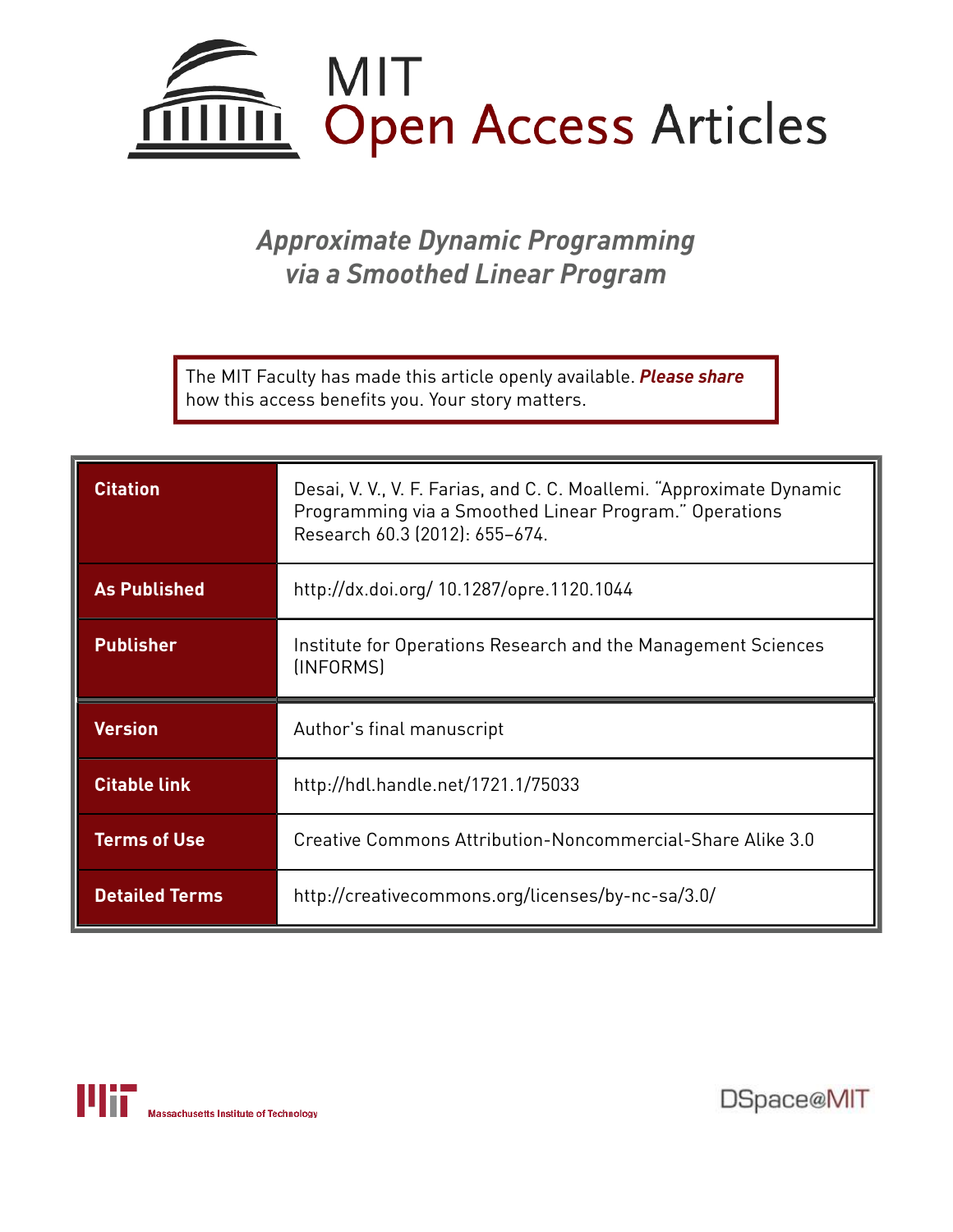# **Approximate Dynamic Programming via a Smoothed Linear Program**

Vijay V. Desai Industrial Engineering and Operations Research Columbia University email: vvd2101@columbia.edu

Vivek F. Farias Sloan School of Management Massachusetts Institute of Technology email: vivekf@mit.edu

Ciamac C. Moallemi Graduate School of Business Columbia University email: ciamac@gsb.columbia.edu

Initial Version: August 4, 2009 Current Revision: September 25, 2009

#### **Abstract**

We present a novel linear program for the approximation of the dynamic programming costto-go function in high-dimensional stochastic control problems. LP approaches to approximate DP have typically relied on a natural 'projection' of a well studied linear program for exact dynamic programming. Such programs restrict attention to approximations that are lower bounds to the optimal cost-to-go function. Our program—the 'smoothed approximate linear program' is distinct from such approaches and relaxes the restriction to lower bounding approximations in an appropriate fashion while remaining computationally tractable. Doing so appears to have several advantages: First, we demonstrate substantially superior bounds on the quality of approximation to the optimal cost-to-go function afforded by our approach. Second, experiments with our approach on a challenging problem (the game of Tetris) show that the approach outperforms the existing LP approach (which has previously been shown to be competitive with several ADP algorithms) by an order of magnitude.

## **1. Introduction**

Many dynamic optimization problems can be cast as Markov decision problems (MDPs) and solved, in principle, via dynamic programming. Unfortunately, this approach is frequently untenable due to the 'curse of dimensionality'. Approximate dynamic programming (ADP) is an approach which attempts to address this difficulty. ADP algorithms seek to compute good approximations to the dynamic programing optimal cost-to-go function within the span of some pre-specified set of basis functions.

ADP algorithms are typically motivated by exact algorithms for dynamic programming. The approximate linear programming (ALP) method is one such approach, motivated by the LP used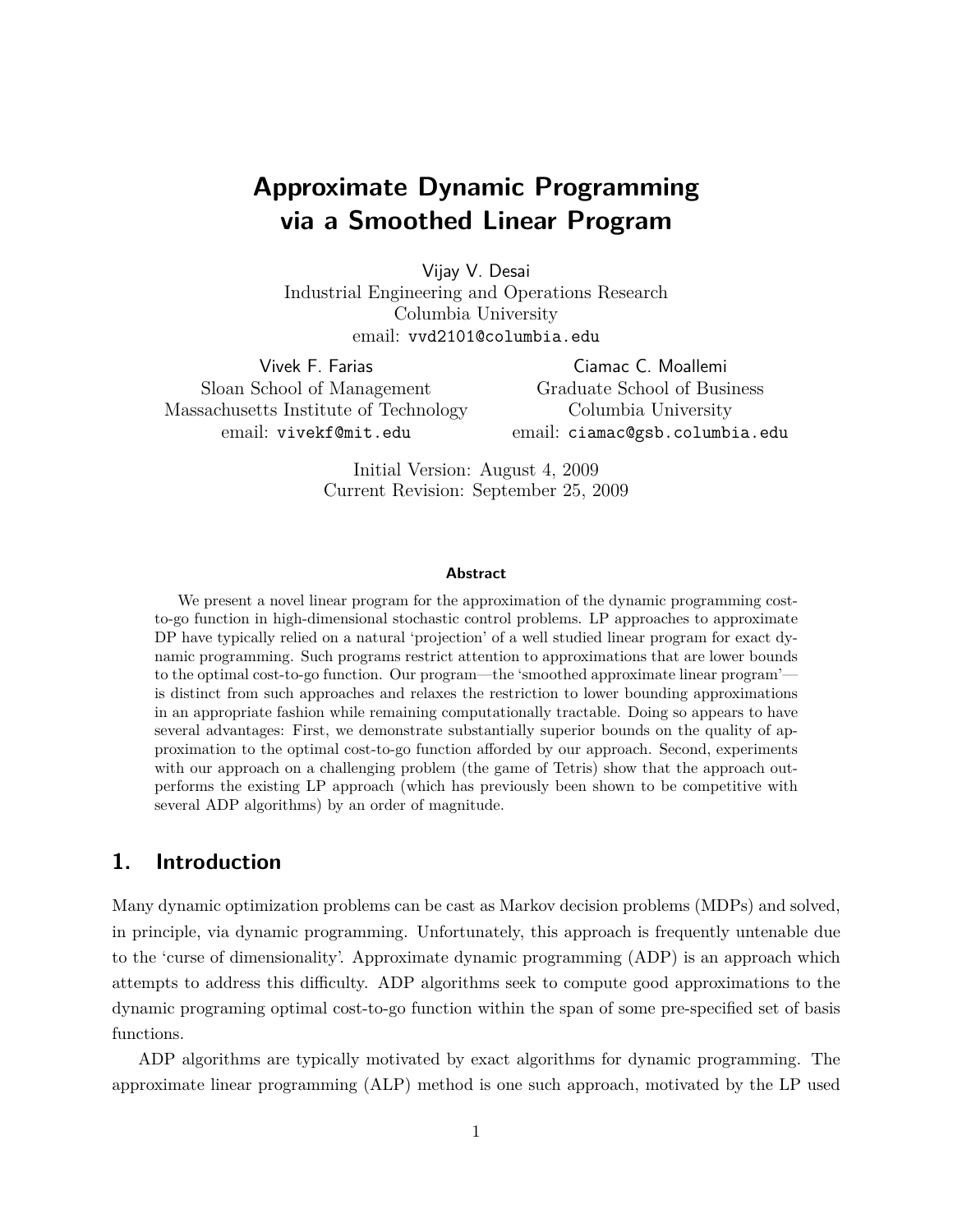for the computation of the optimal cost-to-go function. Introduced by Schweitzer and Seidmann (1985) and analyzed and further developed by de Farias and Van Roy (2003, 2004), this approach is attractive for a number of reasons. First, the availability of efficient solvers for linear programming makes the LP approach easy to implement. Second, the approach offers attractive theoretical guarantees. In particular, the quality of the approximation to the cost-to-go function produced by the LP approach can be shown to compete, in an appropriate sense, with the quality of the best possible approximation afforded by the set of basis functions used. A testament to the success of the LP approach is the number of applications it has seen in recent years in large scale dynamic optimization problems. These applications range from the control of queueing networks to revenue management to the solution of large scale stochastic games.

The optimization program employed in the ALP approach is in some sense the most natural linear programming formulation for ADP. In particular, the ALP is identical to the linear program used for exact computation of the optimal cost-to-go function, with further constraints limiting solutions to the low-dimensional subspace spanned by the basis functions used. The resulting LP implicitly restricts attention to approximations that are lower bounds to the optimal cost-to-go function. The structure of this program appears crucial in establishing guarantees on the quality of approximations produced by the approach; these approximation guarantees were remarkable and a first for any ADP method. That said, the restriction to lower bounds naturally leads one to ask whether the program employed by the ALP approach is the 'right' math programming formulation for ADP. In particular, it may be advantageous to relax the lower bound requirement so as to allow for a better approximation, and, ultimately, better policy performance. Is there an alternative formulation that permits better approximations to the cost-to-go function while remaining computationally tractable? Motivated by this question, the present paper introduces a new linear program for ADP we call the 'smoothed' approximate linear program (or SALP). We believe that the SALP provides a preferable math programming formulation for ADP. In particular, we make the following contributions:

- 1. We are able to establish strong approximation and performance guarantees for approximations to the cost-to-go function produced by the SALP; these guarantees are *substantially* stronger than the corresponding guarantees for the ALP.
- 2. The number of constraints and variables in the SALP scale with the size of the MDP state space. We nonetheless establish sample complexity bounds that demonstrate that an appropriate 'sampled' SALP provides a good approximation to the SALP solution with a tractable number of sampled MDP states. Moreover, we identify structural properties for the sampled SALP that can be exploited for fast optimization. Our sample complexity results and these structural observations allow us to conclude that the SALP is essentially no harder to solve than existing LP formulations for ADP.
- 3. We present a computational study demonstrating the efficacy of our approach on the game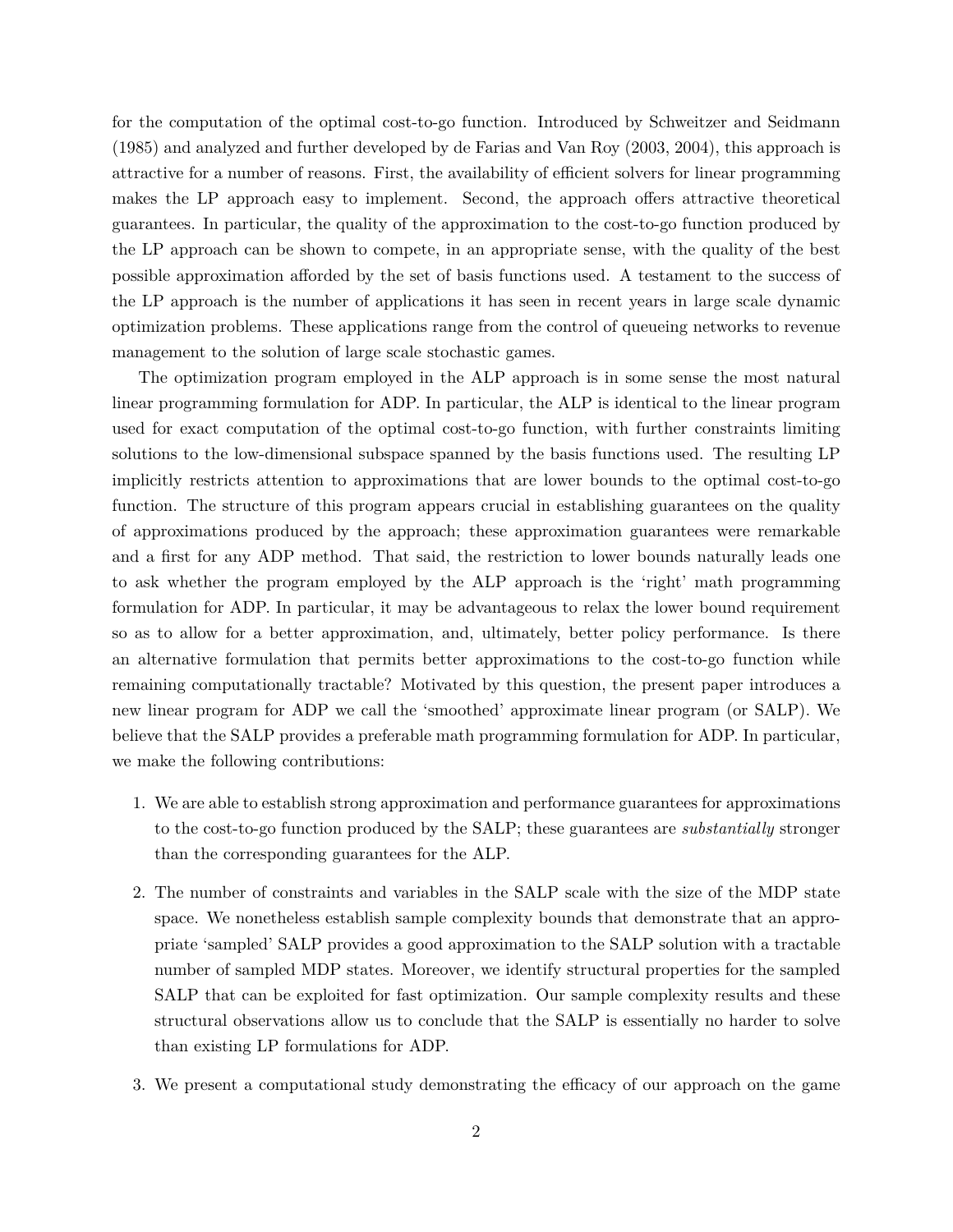of Tetris. Tetris is a notoriously difficult, 'unstructured' dynamic optimization problem and has been used as a convenient testbed problem for numerous ADP approaches. The ALP has been demonstrated to be competitive with other ADP approaches for Tetris, such as temporal difference learning or policy gradient methods (see Farias and Van Roy, 2006). In detailed comparisons with the ALP, we show that the SALP provides an *order of magnitude* improvement over controllers designed via that approach for the game of Tetris.

The literature on ADP algorithms is vast and we make no attempt to survey it here. Van Roy (2002) or Bertsekas (2007, Chap. 6) provide good, brief overviews, while Bertsekas and Tsitsiklis (1996) and Powell (2007) are encyclopedic references on the topic. The exact LP for the solution of dynamic programs is attributed to Manne (1960). The ALP approach to ADP was introduced by Schweitzer and Seidmann (1985) and de Farias and Van Roy (2003, 2004). de Farias and Van Roy (2003) establish strong approximation guarantees for ALP based approximations assuming knowledge of a 'Lyapunov'-like function which must be included in the basis. The approach we present may be viewed as optimizing over all possible Lyapunov functions. de Farias and Van Roy (2006) introduce a program for average cost approximate dynamic programming that resembles the SALP; a critical difference is that their program requires the relative violation allowed across ALP constraints be specified as input. Applications of the LP approach to ADP range from scheduling in queueing networks (Morrison and Kumar., 1999; Veatch, 2005; Moallemi et al., 2008), revenue management (Adelman, 2007; Farias and Van Roy, 2007; Zhang and Adelman, 2008), portfolio management (Han, 2005), inventory problems (Adelman, 2004; Adelman and Klabjan, 2009), and algorithms for solving stochastic games (Farias et al., 2008) among others. Remarkably, in applications such as network revenue management, control policies produced via the LP approach (namely, Adelman, 2007; Farias and Van Roy, 2007) are competitive with ADP approaches that carefully exploit problem structure, such as for instance that of Topaloglu (2009).

The remainder of this paper is organized as follows: In Section 2, we formulate the approximate dynamic programming setting and describe the ALP approach. The smoothed ALP is developed as a relaxation of the ALP in Section 3. Section 4 provides a theoretical analysis of the SALP, in terms of approximation and performance guarantees, as well as a sample complexity bound. In Section 5, we describe the practical implementation of the SALP method, illustrating how parameter choices can be made as well as how to efficiently solve the resulting optimization program. Section 6 contains the computational study of the game Tetris. Finally, in Section 7, we conclude.

## **2. Problem Formulation**

Our setting is that of a discrete-time, discounted infinite-horizon, cost-minimizing MDP with a finite state space  $\mathcal X$  and finite action space  $\mathcal A$ . At time *t*, given the current state  $x_t$  and a choice of action  $a_t$ , a per-stage cost  $g(x_t, a_t)$  is incurred. The subsequent state  $x_{t+1}$  is determined according to the transition probability kernel  $P_{a_t}(x_t, \cdot)$ .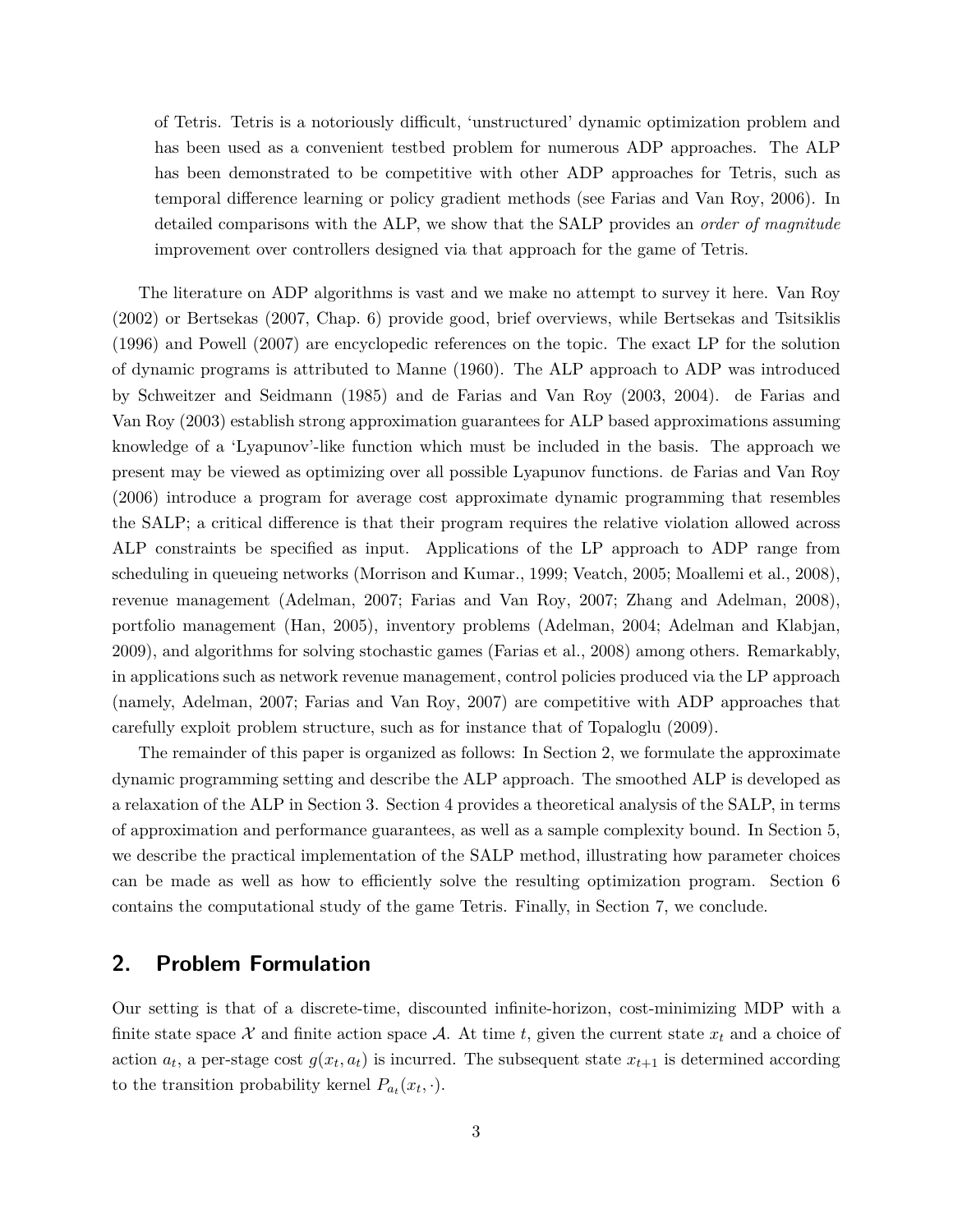A stationary policy  $\mu: \mathcal{X} \to \mathcal{A}$  is a mapping that determines the choice of action at each time as a function of the state. Given each initial state  $x_0 = x$ , the expected discounted cost (cost-to-go function) of the policy  $\mu$  is given by

$$
J_{\mu}(x) \triangleq \mathsf{E}_{\mu} \left[ \sum_{t=0}^{\infty} \alpha^{t} g(x_t, \mu(x_t)) \middle| x_0 = x \right].
$$

Here,  $\alpha \in (0,1)$  is the discount factor. The expectation is taken under the assumption that actions are selected according to the policy  $\mu$ . In other words, at each time  $t, a_t \triangleq \mu(x_t)$ .

Denote by  $P_{\mu} \in \mathbb{R}^{\mathcal{X} \times \mathcal{X}}$  the transition probability matrix for the policy  $\mu$ , whose  $(x, x')$ th entry is  $P_{\mu}(x)(x, x')$ . Denote by  $g_{\mu} \in \mathbb{R}^{\mathcal{X}}$  the vector whose *x*th entry is  $g(x, \mu(x))$ . Then, the cost-to-go function  $J_{\mu}$  can be written in vector form as

$$
J_{\mu} = \sum_{t=0}^{\infty} \alpha^t P_{\mu}^t g_{\mu}.
$$

Further, the cost-to-go function  $J_\mu$  is the unique solution to the equation  $T_\mu J = J$ , where the operator  $T_{\mu}$  is defined by  $T_{\mu}J = g_{\mu} + \alpha P_{\mu}J$ .

Our goal is to find an optimal stationary policy  $\mu^*$ , that is, a policy that minimizes the expected discounted cost from every state *x*. In particular,

$$
\mu^* \in \operatornamewithlimits{argmin}_\mu J_\mu(x).
$$

The Bellman operator *T* is defined component-wise according to

$$
(TJ)(x) \triangleq \min_{a \in \mathcal{A}} g(x, a) + \alpha \sum_{x' \in \mathcal{X}} P_a(x, x') J(x'), \quad \forall \ x \in \mathcal{X}.
$$

Bellman's equation is then the fixed point equation

$$
(1) \t\t TJ = J.
$$

Standard results in dynamic programming establish that the optimal cost-to-go function *J* ∗ is the unique solution to Bellman's equation (see, for example, Bertsekas, 2007, Chap. 1). Further, if *µ* ∗ is a policy that is greedy with respect to  $J^*$  (i.e.,  $\mu^*$  satisfies  $T J^* = T_{\mu^*} J^*$ ), then  $\mu^*$  is an optimal policy.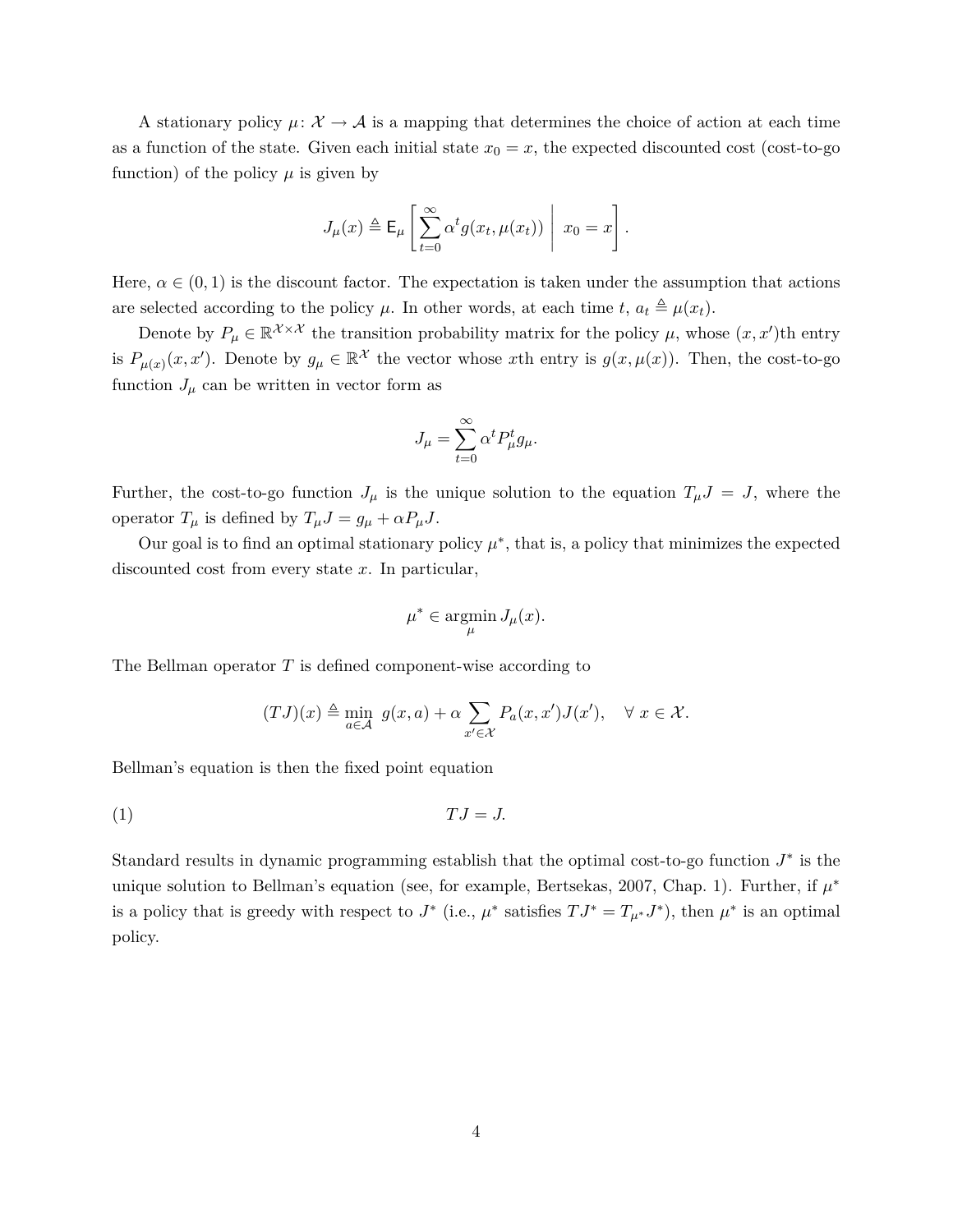#### **2.1. The Linear Programming Approach**

A number of computational approaches are available for the solution of the Bellman equation. One approach involves solving the optimization program:

(2) 
$$
\begin{array}{ll}\n\text{maximize} & \nu^{\top} J \\
\text{subject to} & J \leq T J.\n\end{array}
$$

Here,  $\nu \in \mathbb{R}^{\mathcal{X}}$  is a vector with positive components that are known as the *state-relevance weights*. The above program is indeed an LP since for each state *x*, the constraint  $J(x) \leq (TJ)(x)$  is equivalent to the set of  $|\mathcal{A}|$  linear constraints

$$
J(x) \le g(x, a) + \alpha \sum_{x' \in \mathcal{X}} P_a(x, x') J(x'), \quad \forall \ a \in \mathcal{A}.
$$

We refer to (2) as the *exact LP*.

Suppose that a vector *J* is feasible for the exact LP (2). Since  $J \leq TJ$ , monotonicity of the Bellman operator implies that  $J \leq T^k J$ , for any integer  $k \geq 1$ . Since the Bellman operator *T* is a contraction,  $T^k J$  must converge to the unique fixed point  $J^*$  as  $k \to \infty$ . Thus, we have that  $J \leq J^*$ . Then, it is clear that every feasible point for (2) is a component-wise lower bound to  $J^*$ . Since  $J^*$  itself is feasible for  $(2)$ , it must be that  $J^*$  is the unique optimal solution to the exact LP.

### **2.2. The Approximate Linear Program**

In many problems, the size of the state space is enormous due to the curse of dimensionality. In such cases, it may be prohibitive to store, much less compute, the optimal cost-to-go function  $J^*$ . In approximate dynamic programming (ADP), the goal is to find tractable approximations to the optimal cost-to-go function  $J^*$ , with the hope that they will lead to good policies.

Specifically, consider a collection of *basis functions*  $\{\phi_1, \ldots, \phi_K\}$  where each  $\phi_i \colon \mathcal{X} \to \mathbb{R}$  is a real-valued function on the state space. ADP algorithms seek to find linear combinations of the basis functions that provide good approximations to the optimal cost-to-go function. In particular, we seek a vector of weights  $r \in \mathbb{R}^K$  so that

$$
J^*(x) \approx J_r(x) \triangleq \sum_{r=1}^K \phi_i(x) r_i = \Phi r(x).
$$

Here, we define  $\Phi \triangleq [\phi_1 \phi_2 \dots \phi_K]$  to be a matrix with columns consisting of the basis functions. Given a vector of weights *r* and the corresponding value function approximation  $\Phi r$ , a policy  $\mu_r$  is naturally defined as the 'greedy' policy with respect to  $\Phi r$ , i.e. as  $T_{\mu r} \Phi r = T \Phi r$ .

One way to obtain a set of weights is to solve the exact LP  $(2)$ , but restricting to the lowdimensional subspace of vectors spanned by the basis functions. This leads to the *approximate*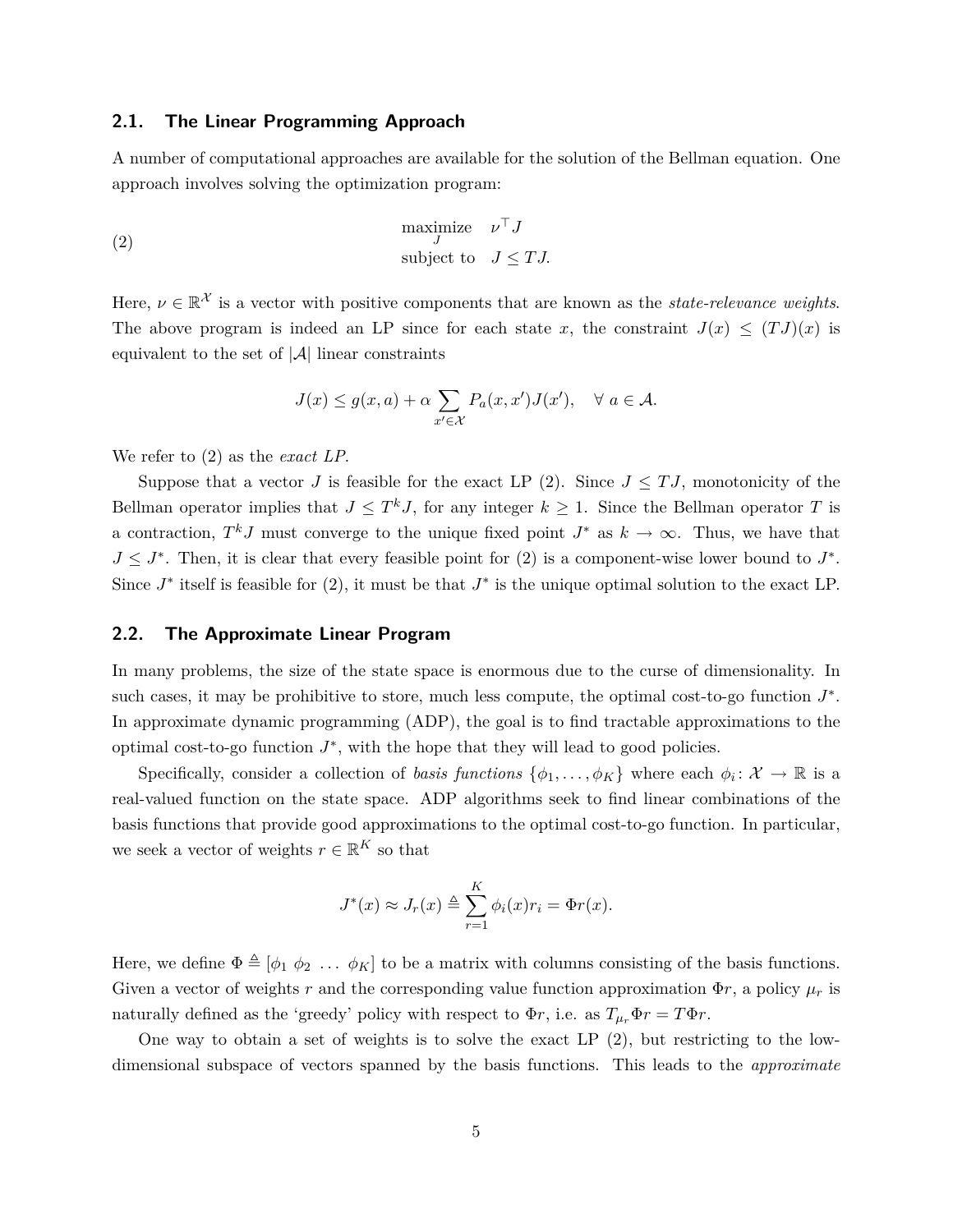*linear program* (ALP), which is defined by

(3) 
$$
\begin{array}{ll}\n\text{maximize} & \nu^\top \Phi r \\
\text{subject to} & \Phi r \le T \Phi r.\n\end{array}
$$

For the balance of the paper, we will make the following assumption:

**Assumption 1.** *Assume the ν is a probability distribution* ( $\nu \geq 0$ ,  $\mathbf{1}^\top \nu = 1$ ), and that the constant *function* **1** *is in the span of the basis functions* Φ*.*

The geometric intuition behind the ALP is illustrated in Figure  $1(a)$ . Supposed that  $r_{\text{ALP}}$  is a vector that is optimal for the ALP. Then the approximate value function Φ*r*ALP will lie on the subspace spanned by the columns of  $\Phi$ , as illustrated by the orange line.  $\Phi r_{\rm ALP}$  will also satisfy the constraints of the exact LP, illustrated by the dark gray region. By the discussion in Section 2.1, this implies that  $\Phi r_{\text{ALP}} \leq J^*$ . In other words, the approximate cost-to-go function is necessarily a point-wise lower bound to the true cost-to-go function in the span of Φ.

One can thus interpret the ALP solution  $r_{ALP}$  equivalently as the optimal solution to the program

(4) 
$$
\begin{array}{ll}\n\text{minimize} & \|J^* - \Phi r\|_{1,\nu} \\
\text{subject to} & \Phi r \le T \Phi r.\n\end{array}
$$

Here, the weighted 1-norm in the objective is defined by

$$
||J^* - \Phi r||_{1,\nu} \triangleq \sum_{x \in \mathcal{X}} \nu(x)|J^*(x) - \Phi r(x)|.
$$

This implies that the approximate LP will find the closest approximation (in the appropriate norm) to the optimal cost-to-go function, out of all approximations satisfying the constraints of the exact LP.

## **3. The Smoothed ALP**

The  $J \leq TJ$  constraints in the exact LP, which carry over to the ALP, impose a strong restriction on the cost-to-go function approximation: in particular they restrict us to approximations that are lower bounds to *J* <sup>∗</sup> at *every point in the state space*. In the case where the state space is very large, and the number of basis functions is (relatively) small, it may be the case that constraints arising from rarely visited or pathological states are binding and influence the optimal solution.

In many cases, the ultimate goal is not to find a *lower bound* on the optimal cost-to-go function, but rather to find a *good approximation*. In these instances, it may be that relaxing the constraints in the ALP, so as not to require a uniform lower bound, may allow for better overall approximations to the optimal cost-to-go function. This is also illustrated in Figure 1. Relaxing the feasible region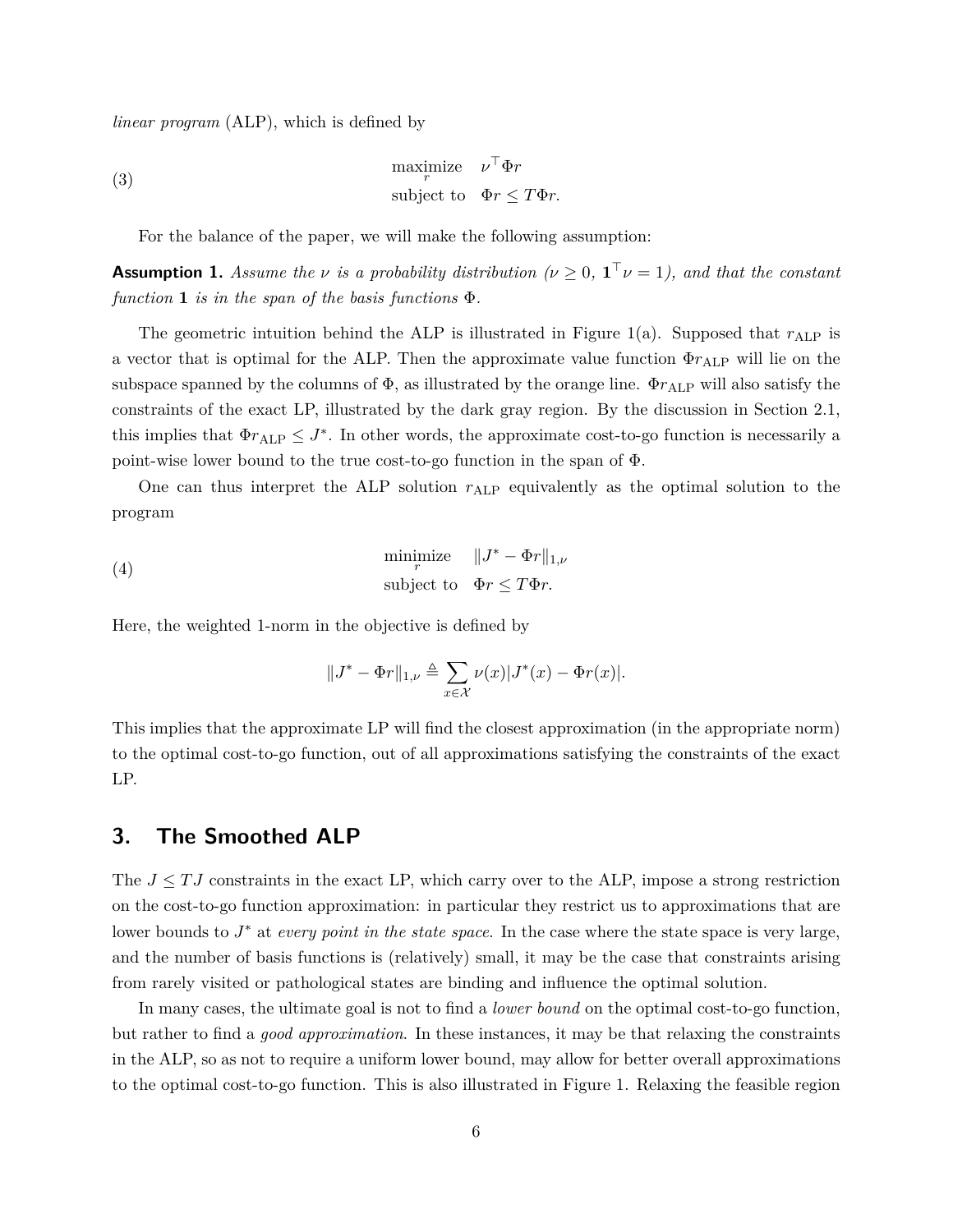

**Figure 1:** A cartoon illustrating the feasible set and optimal solution for the ALP and SALP, in the case of a two-state MDP. The axes correspond to the components of the value function. A careful relaxation from the feasible set of the ALP to that of the SALP can yield an improved approximation. It is easy to construct a concrete two state example with the above features.

of the ALP in Figure 1(a) to the light gray region in Figure 1(b) would yield the point  $\Phi$ <sup>r</sup>SALP as an optimal solution. The relaxation in this case is clearly beneficial; it allows us to compute a better approximation to  $J^*$  than the point  $\Phi r_{\text{SALP}}$ .

Can we construct a fruitful relaxation of this sort in general? The *smoothed approximate linear program* (SALP) is given by:

(5) 
$$
\begin{array}{ll}\n\text{maximize} & \nu^{\top} \Phi r \\
\text{subject to} & \Phi r \le T \Phi r + s, \\
\pi^{\top} s \le \theta, \quad s \ge 0.\n\end{array}
$$

Here, a vector  $s \in \mathbb{R}^{\mathcal{X}}$  of additional decision variables has been introduced. For each state x,  $s(x)$ is a non-negative decision variable (a slack) that allows for violation of the corresponding ALP constraint. The parameter  $\theta \geq 0$  is a non-negative scalar. The parameter  $\pi \in \mathbb{R}^{\mathcal{X}}$  is a probability distribution known as the *constraint violation distribution*. The parameter *θ* is thus a *violation budget*: the expected violation of the  $\Phi r \leq T\Phi r$  constraint, under the distribution  $\pi$ , must be less than *θ*.

The SALP can be alternatively written as

(6) 
$$
\begin{array}{ll}\n\text{maximize} & \nu^\top \Phi r\\
\text{subject to} & \pi^\top (\Phi r - T \Phi r)^+ \leq \theta.\n\end{array}
$$

Here, given a vector *J*,  $J^+(x) \triangleq \max(J(x),0)$  is defined to be the component-wise positive part.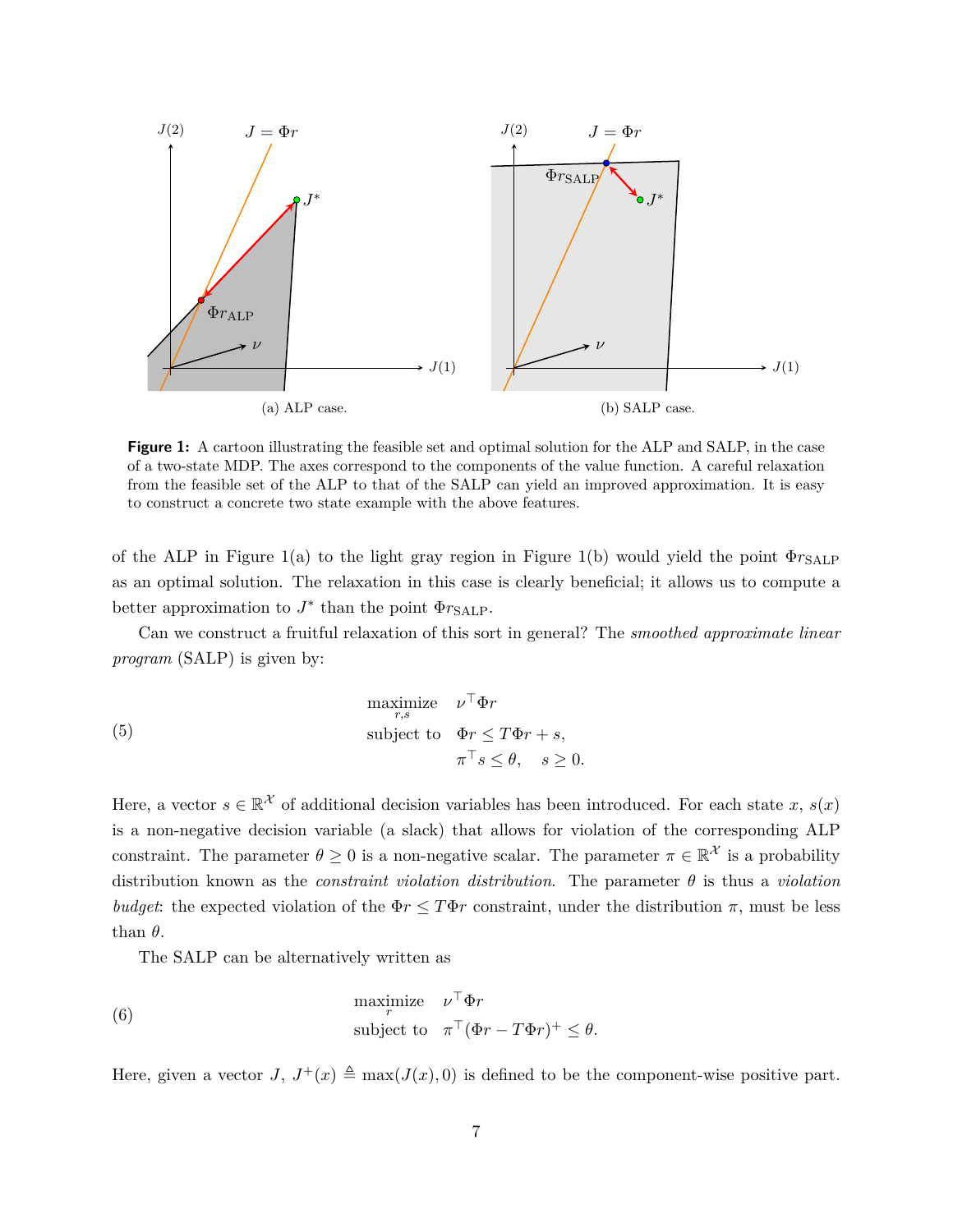Note that, when  $\theta = 0$ , the SALP is equivalent to the ALP. When  $\theta > 0$ , the SALP replaces the 'hard' constraints of the ALP with 'soft' constraints in the form of a hinge-loss function.

The balance of the paper is concerned with establishing that the SALP forms the basis of a useful approximate dynamic programming algorithm in large scale problems:

- We identify a concrete choice of violation budget *θ* and an idealized constraint violation distribution  $\pi$  for which the SALP provides a useful relaxation in that the optimal solution can be a better approximation to the optimal cost-to-go function. This brings the cartoon improvement in Figure 1 to fruition for general problems.
- We show that the SALP is tractable (i.e., it is well approximated by an appropriate 'sampled' version) and present computational experiments for a hard problem (Tetris) illustrating an order of magnitude improvement over the ALP.

## **4. Analysis**

This section is dedicated to a theoretical analysis of the SALP. The overarching objective of this analysis is to provide some assurance of the soundness of the proposed approach. In some instances, the bounds we provide will be directly comparable to bounds that have been developed for the ALP method. As such, a relative consideration of the bounds in these two cases can provide a theoretical comparison between the ALP and SALP methods. In addition, our analysis will serve as a crucial guide to practical implementation of the SALP as will be described in Section 5. In particular, the theoretical analysis presented here provides intuition as to how to select parameters such as the state-relevance weights and the constraint violation distribution. We note that all of our bounds are relative to a measure of how well the approximation architecture employed is capable of approximating the optimal cost-to-go function; it is unreasonable to expect non-trivial bounds that are independent of the architecture used.

Our analysis will present three types of results:

- Approximation guarantees (Sections 4.2 and 4.3): We establish bounds on the distance between approximations computed by the SALP and the optimal value function  $J^*$ , relative to the distance between the best possible approximation afforded by the chosen basis functions and  $J^*$ . These guarantees will indicate that the SALP computes approximations that are of comparable quality to the projection<sup>1</sup> of  $J^*$  on to the linear span of  $\Phi$ .
- Performance bounds (Section 4.4): While it is desirable to approximate *J* <sup>∗</sup> as closely as possible, an important concern is the quality of the policies generated by acting greedily according to such approximations, as measured by their performance. We present bounds on the performance loss incurred, relative to the optimal policy, in using an SALP approximation.

<sup>&</sup>lt;sup>1</sup>Note that it is intractable to directly compute the projection since  $J^*$  is unknown.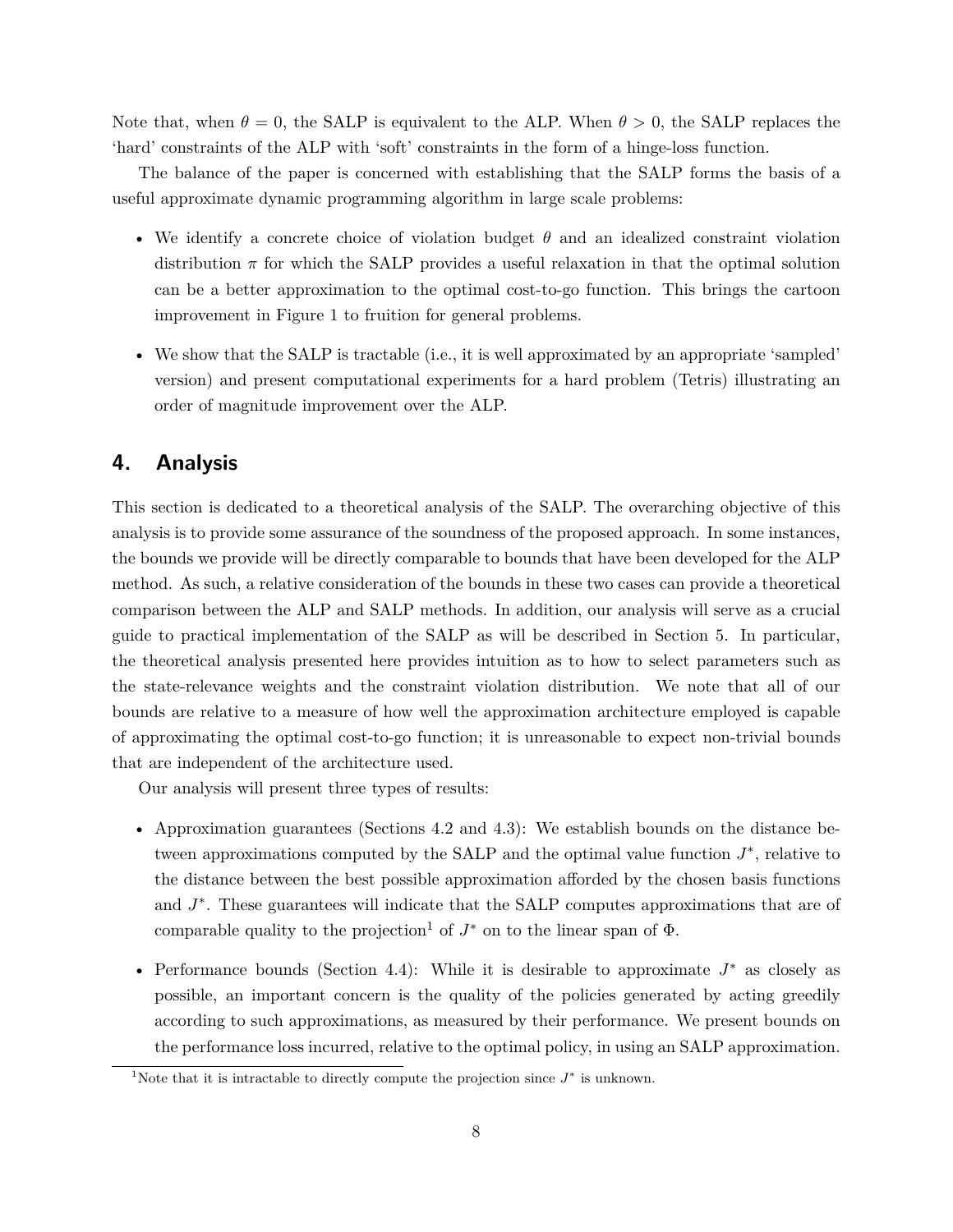• Sample complexity results (Section 4.5): The SALP is a linear program with a large number of constraints as well as variables. In practical implementations, one may consider a 'sampled' version of this program that has a manageable number of variables and constraints. We present sample complexity guarantees that establish bounds on the number of samples required to produce a good approximation to the solution of the SALP. These bounds scale linearly with the number of basis function *K* and are independent of the size of the state space  $\mathcal{X}$ .

#### **4.1. Idealized Assumptions**

Given the broad scope of problems addressed by ADP algorithms, analyses of such algorithms typically rely on an 'idealized' assumption of some sort. In the case of the ALP, one either assumes the ability to solve a linear program with as many constraints as there are states, or, absent that, knowledge of a certain idealized sampling distribution, so that one can then proceed with solving a 'sampled' version of the ALP. Our analysis of the SALP in this section is predicated on the knowledge of this same idealized sampling distribution. In particular, letting  $\mu^*$  be an optimal policy and  $P_{\mu^*}$  the associated transition matrix, we will require access to samples drawn according to the distribution  $\pi_{\mu^*,\nu}$  given by

(7) 
$$
\pi_{\mu^*,\nu}^{\top} \triangleq (1-\alpha)\nu^{\top} (I - \alpha P_{\mu^*})^{-1} = (1-\alpha) \sum_{t=0}^{\infty} \alpha^t \nu^{\top} P_{\mu^*}^t.
$$

Here  $\nu$  is an arbitrary initial distribution over states. The distribution  $\pi_{\mu^*,\nu}$  may be interpreted as yielding the discounted expected frequency of visits to a given state when the initial state is distributed according to  $\nu$  and the system runs under the policy  $\mu^*$ . We note that the 'sampled' ALP introduced by de Farias and Van Roy (2004) requires access to states sampled according to precisely this distribution. Theoretical analyses of other approaches to approximate DP such as approximate value iteration and temporal difference learning similarly rely on the knowledge of specialized sampling distributions that cannot be obtained tractably (see de Farias and Van Roy, 2000).

#### **4.2. A Simple Approximation Guarantee**

This section presents a first, simple approximation guarantee for the following specialization of the SALP in  $(5)$ ,

(8) 
$$
\begin{aligned}\n\max_{r,s} \text{imize} & \nu^{\top} \Phi r \\
\text{subject to} & \Phi r \leq T \Phi r + s, \\
\pi_{\mu^*,\nu}^{\top} s \leq \theta, \quad s \geq 0.\n\end{aligned}
$$

Here, the constraint violation distribution is set to be  $\pi_{\mu^*,\nu}$ .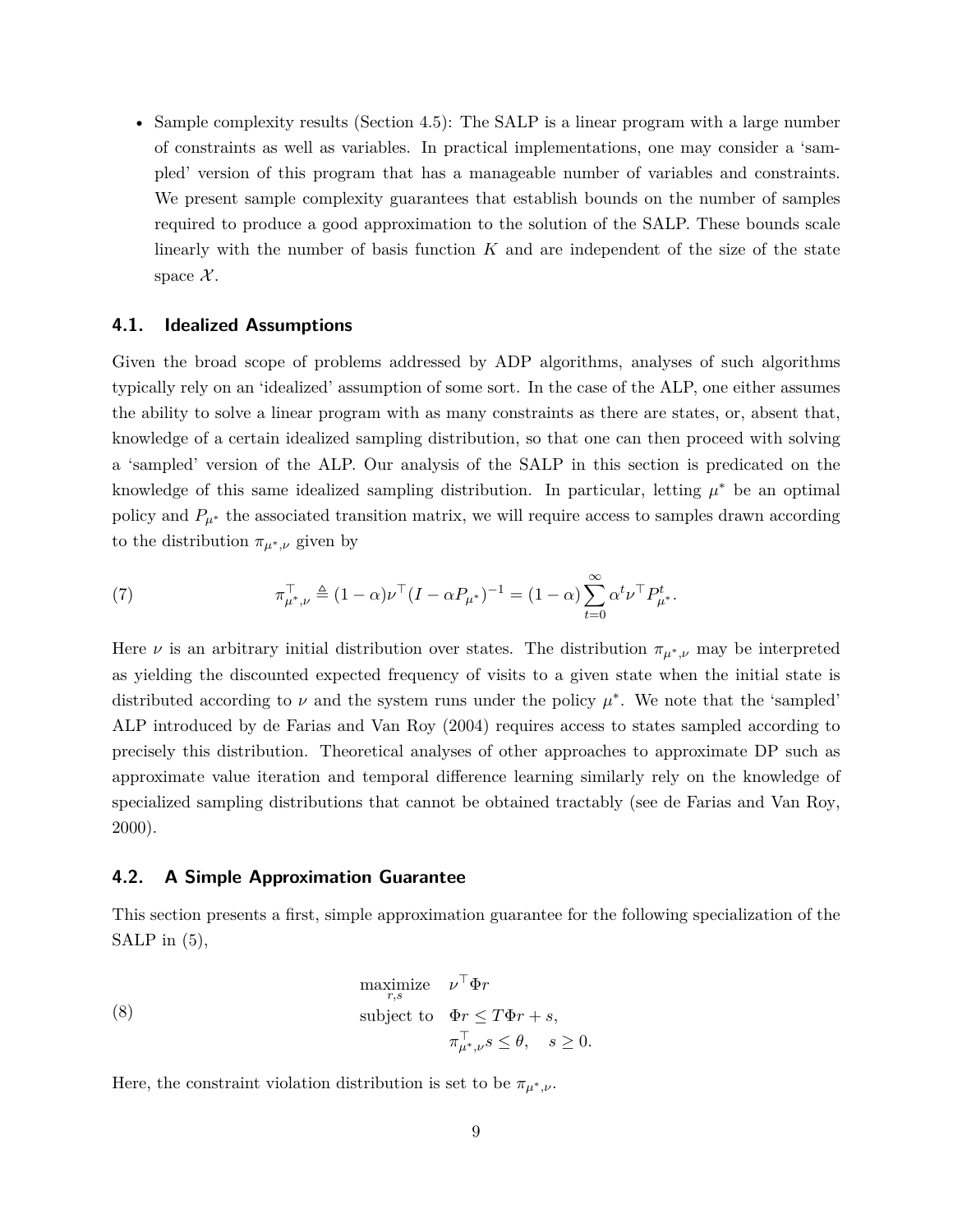Before we state our approximation guarantee, consider the following function:

(9) 
$$
\ell(r,\theta) \triangleq \underset{s,\gamma}{\text{minimize}} \quad \gamma/(1-\alpha)
$$

$$
\text{subject to} \quad \Phi r - T\Phi r \leq s + \gamma \mathbf{1},
$$

$$
\pi_{\mu^*,\nu}^{-s} s \leq \theta, \quad s \geq 0.
$$

Suppose we are given a vector  $r$  of basis function weights and a violation budget  $\theta$ . As we will shortly demonstrate,  $\ell(r, \theta)$  defines the minimum translation (in the direction of the vector **1**) of *r* such so as to get a feasible solution for (8). We will denote by  $s(r, \theta)$  the *s* component of the solution to (9). The following lemma, whose proof may be found in Appendix A, characterizes the function  $\ell(r, \theta)$ :

**Lemma 1.** *For any*  $r \in \mathbb{R}^K$  *and*  $\theta \geq 0$ *:* 

*(i)*  $\ell(r, \theta)$  *is a finite-valued, decreasing, piecewise linear, convex function of*  $\theta$ *.* 

$$
(ii)
$$

$$
\ell(r,\theta) \le \frac{1+\alpha}{1-\alpha} \|J^* - \Phi r\|_{\infty}.
$$

*(iii)* The right partial derivative of  $\ell(r, \theta)$  with respect to  $\theta$  satisfies

$$
\frac{\partial^+}{\partial \theta^+} \ell(r,0) = -\left( (1-\alpha) \sum_{x \in \Omega(r)} \pi_{\mu^*,\nu}(x) \right)^{-1},
$$

*where*

$$
\Omega(r) \triangleq \underset{x \in \mathcal{X}}{\operatorname{argmax}} \ \Phi(r(x) - T\Phi(r(x)).
$$

Armed with this definition, we are now in a position to state our first, crude approximation guarantee:

**Theorem 1.** Suppose that  $r_{SALP}$  is an optimal solution to the SALP (8), and let  $r^*$  satisfy

$$
r^* \in \operatorname*{argmin}_{r} \|J^* - \Phi r\|_{\infty}.
$$

*Then,*

(10) 
$$
||J^* - \Phi r_{SALP}||_{1,\nu} \le ||J^* - \Phi r^*||_{\infty} + \ell(r^*, \theta) + \frac{2\theta}{1-\alpha}.
$$

The above theorem allows us to interpret  $\ell(r^*,\theta) + 2\theta/(1-\alpha)$  as an upper bound to the approximation error (in the  $\|\cdot\|_{1,\nu}$  norm) associated with the SALP solution  $r_{SALP}$ , relative to the error of the *best* approximation  $r^*$  (in the  $\|\cdot\|_{\infty}$  norm). This theorem also provides justification for the intuition, described in Section 3, that a relaxation of the feasible region of the ALP will result in better value function approximations. To see this, consider the following corollary: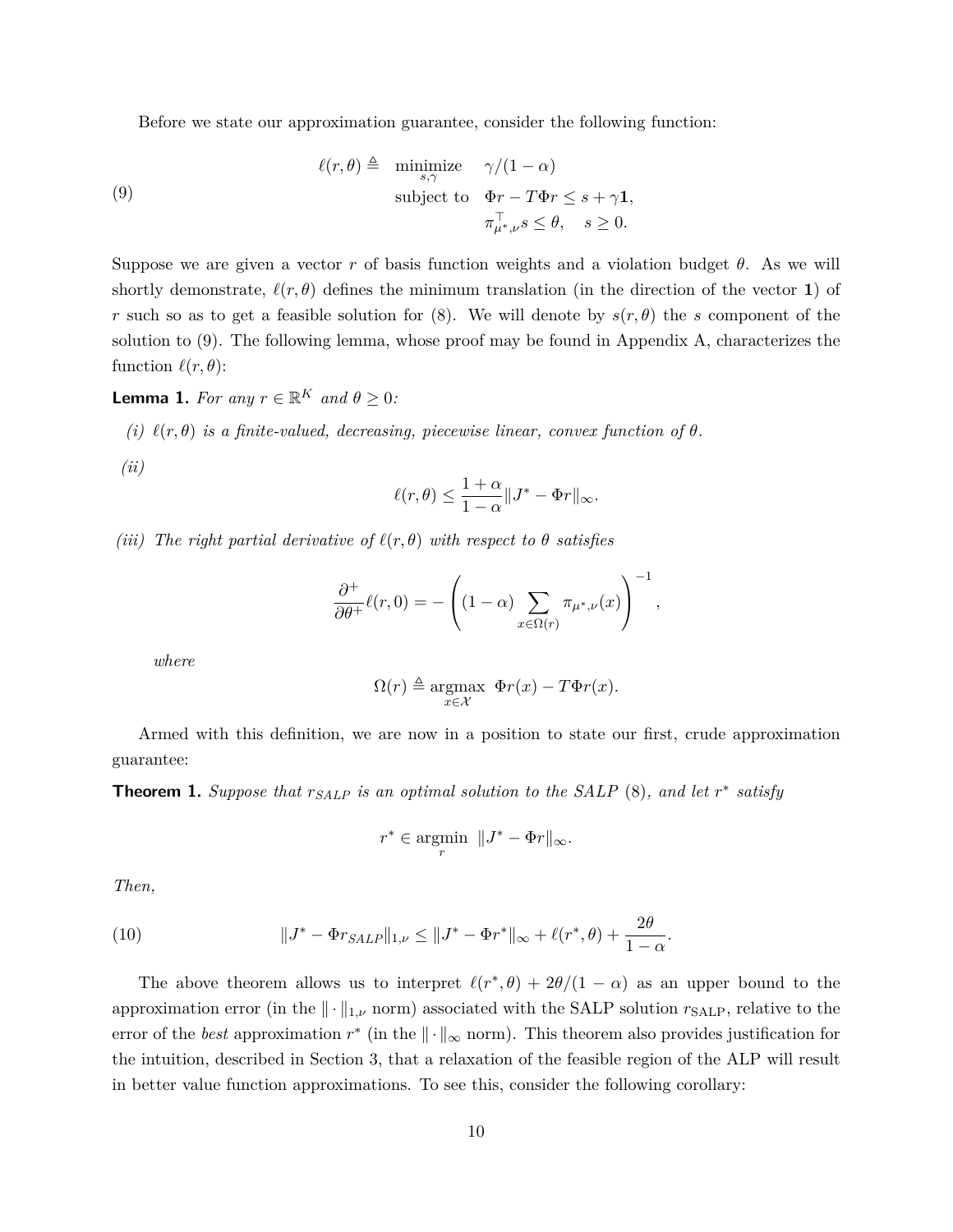**Corollary 1.** Define  $U_{SALP}(\theta)$  to be the upper bound in (10), i.e.,

$$
U_{SALP}(\theta) \triangleq ||J^* - \Phi r^*||_{\infty} + \ell(r^*, \theta) + \frac{2\theta}{1 - \alpha}.
$$

*Then:*

*(i)*

$$
U_{SALP}(0) \leq \frac{2}{1-\alpha} ||J^* - \Phi r^*||_{\infty}.
$$

*(ii)* The right partial derivative of  $U_{SALP}(\theta)$  with respect to  $\theta$  satisfies

$$
\frac{d^+}{d\theta^+}U_{SALP}(0) = \frac{1}{1-\alpha}\left[2-\left(\sum_{x\in\Omega(r^*)}\pi_{\mu^*,\nu}(x)\right)^{-1}\right].
$$

**Proof**. The result follows immediately from Parts (ii) and (iii) of Lemma 1.

Suppose that  $\theta = 0$ , in which case the SALP (8) is identical to the ALP (3), thus,  $r_{SALP} = r_{ALP}$ . Applying Part (i) of Corollary 1, we have, for the ALP, the approximation error bound

(11) 
$$
||J^* - \Phi r_{\text{ALP}}||_{1,\nu} \leq \frac{2}{1-\alpha}||J^* - \Phi r^*||_{\infty}.
$$

This is precisely Theorem 2 of de Farias and Van Roy (2003); we recover their approximation guarantee for the ALP.

Now observe that, from Part (ii) of Corollary 1, if the set  $\Omega(r^*)$  is of very small probability according to the distribution  $\pi_{\mu^*,\nu}$ , we expect that the upper bound  $U_{\text{SALP}}(\theta)$  will decrease dramatically as  $\theta$  is increased from 0.<sup>2</sup> In other words, if the Bellman error  $\Phi r^*(x) - T\Phi r^*(x)$  produced by *r*<sup>∗</sup> is maximized at states *x* that are collectively of small very probability, then we expect to have a choice of  $\theta > 0$  for which

$$
U_{\text{SALP}}(\theta) \ll U_{\text{SALP}}(0) \le \frac{2}{1-\alpha} ||J^* - \Phi r^*||_{\infty}.
$$

In this case, the bound (10) on the SALP solution will be an improvement over the bound (11) on the ALP solution.

Before we present the proof of Theorem 1 we present an auxiliary claim that we will have several opportunities to use. The proof can be found in Appendix A.

**Lemma 2.** Suppose that the vectors  $J \in \mathbb{R}^{\mathcal{X}}$  and  $s \in \mathbb{R}^{\mathcal{X}}$  satisfy

$$
J \le T_{\mu^*} J + s.
$$

<sup>2</sup>Already if  $\pi_{\mu^*,\nu}(\Omega(r^*)) < 1/2$ ,  $\frac{d^+}{d\theta^+}U_{\text{SALP}}(0) < 0$ .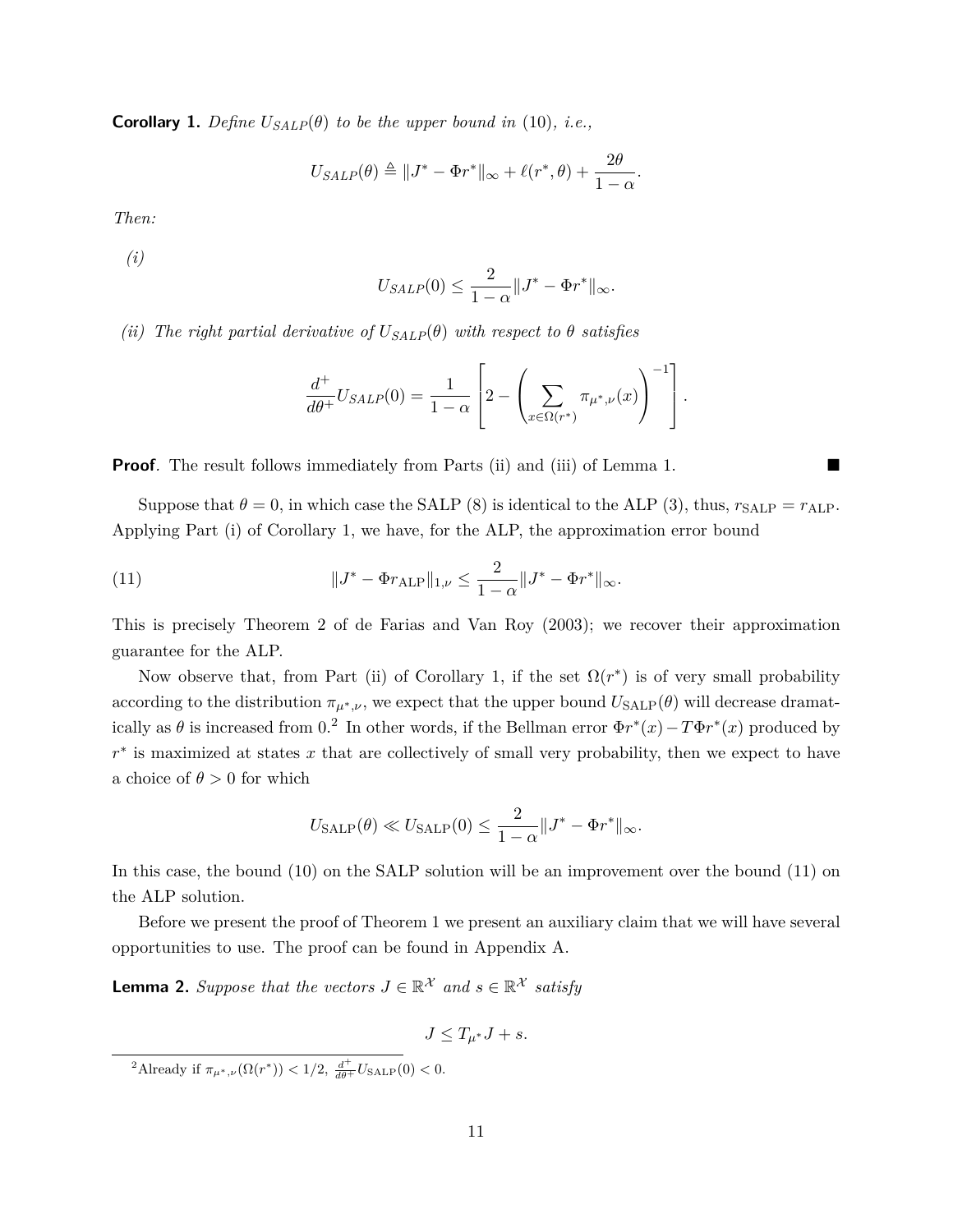*Then,*

$$
J \le J^* + \Delta^* s,
$$

*where*

$$
\Delta^* \triangleq \sum_{k=0}^{\infty} (\alpha P_{\mu^*})^k = (I - \alpha P_{\mu^*})^{-1},
$$

*and*  $P_{\mu^*}$  *is the transition probability matrix corresponding to an optimal policy. In particular, if* (*r, s*) *is feasible for the LP* (8)*. Then,*

$$
\Phi r \le J^* + \Delta^* s.
$$

A feasible solution to the ALP is necessarily a lower bound to the optimal cost-to-go function, *J*<sup>\*</sup>. This is no longer the case for the SALP; the above lemma characterizes the extent to which this restriction is relaxed.

We now proceed with the proof of Theorem 1:

**Proof of Theorem 1.** First, define the weight vector  $\tilde{r} \in \mathbb{R}^m$  by

$$
\Phi \tilde{r} = \Phi r^* - \ell(r^*, \theta) \mathbf{1},
$$

and set  $\tilde{s} = s(r^*, \theta)$ , the *s*-component of the solution to the LP (9) with parameters  $r^*$  and  $\theta$ . We will demonstrate that  $(\tilde{r}, \tilde{s})$  is feasible for (5). Observe that, by the definition of the LP (9),

$$
\Phi r^* \le T\Phi r^* + \tilde{s} + (1-\alpha)\ell(r^*,\theta)\mathbf{1}.
$$

Then,

$$
T\Phi \tilde{r} = T\Phi r^* - \alpha \ell(r^*, \theta) \mathbf{1}
$$
  
\n
$$
\geq \Phi r^* - \tilde{s} - (1 - \alpha) \ell(r^*, \theta) \mathbf{1} - \alpha \ell(r^*, \theta) \mathbf{1}
$$
  
\n
$$
= \Phi \tilde{r} - \tilde{s}.
$$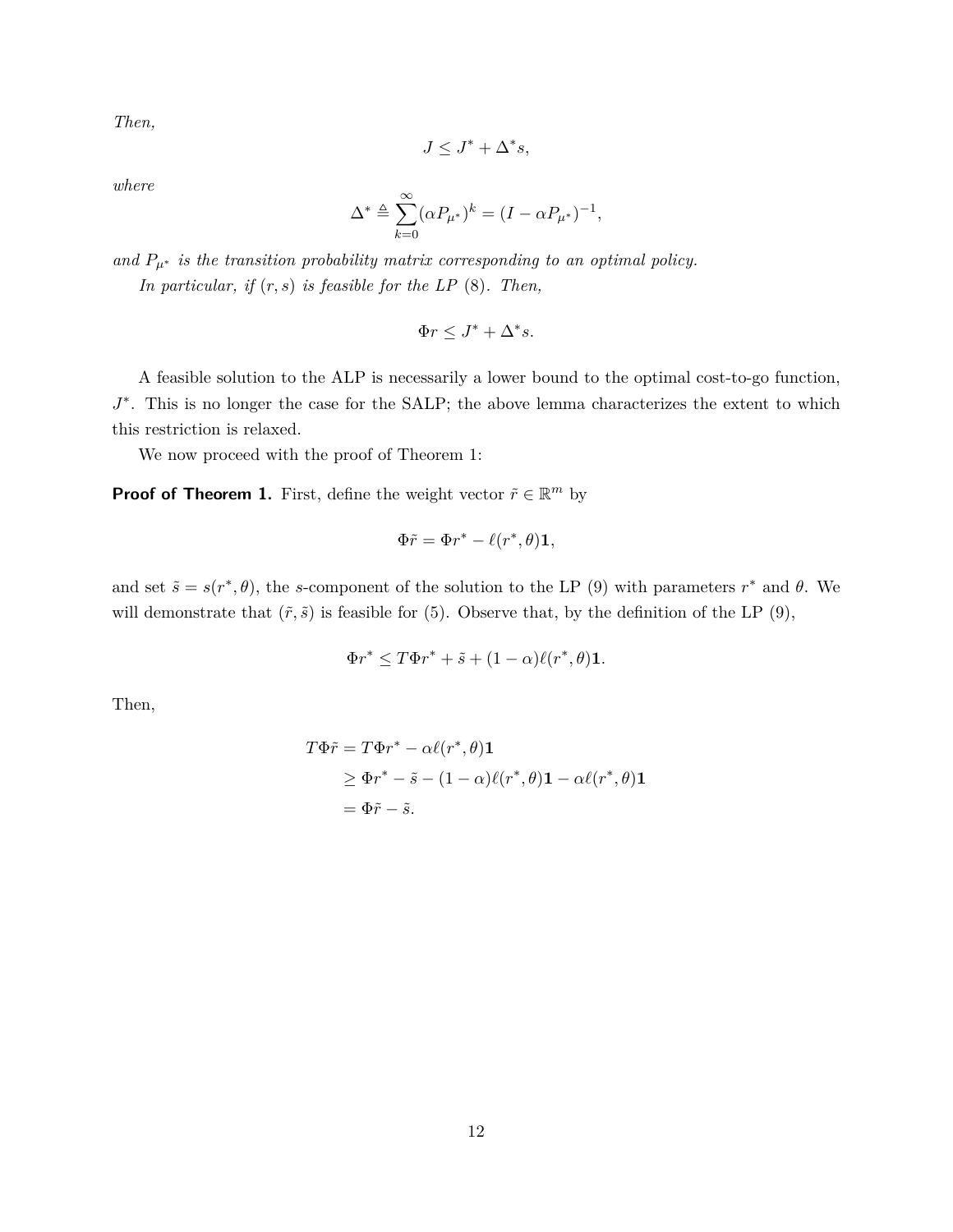Now, let  $(r<sub>SALP</sub>, \bar{s})$  be the solution to the SALP (8). By Lemma 2,

$$
||J^* - \Phi r_{SALP}||_{1,\nu} \le ||J^* - \Phi r_{SALP} + \Delta^* \bar{s}||_{1,\nu} + ||\Delta^* \bar{s}||_{1,\nu}
$$
  
\n
$$
= \nu^\top (J^* - \Phi r_{SALP} + \Delta^* \bar{s}) + \nu^\top \Delta^* \bar{s}
$$
  
\n
$$
= \nu^\top (J^* - \Phi r_{SALP}) + \frac{2\pi_{\mu^*,\nu}^\top \bar{s}}{1 - \alpha}
$$
  
\n
$$
\le \nu^\top (J^* - \Phi r_{SALP}) + \frac{2\theta}{1 - \alpha}
$$
  
\n
$$
\le \nu^\top (J^* - \Phi \tilde{r}) + \frac{2\theta}{1 - \alpha}
$$
  
\n
$$
\le ||J^* - \Phi \tilde{r}||_{\infty} + \frac{2\theta}{1 - \alpha}
$$
  
\n
$$
\le ||J^* - \Phi r^*||_{\infty} + ||\Phi r^* - \Phi \tilde{r}||_{\infty} + \frac{2\theta}{1 - \alpha}
$$
  
\n
$$
= ||J^* - \Phi r^*||_{\infty} + \ell(r^*, \theta) + \frac{2\theta}{1 - \alpha},
$$

as desired.

While Theorem 1 reinforces the intuition (shown via Figure 1) that the SALP will permit closer approximations to  $J^*$  than the ALP, the bound leaves room for improvement:

- 1. The right hand side of our bound measures projection error,  $||J^* \Phi r^*||_{\infty}$  in the  $|| \cdot ||_{\infty}$  norm. Since it is unlikely that the basis functions  $\Phi$  will provide a uniformly good approximation over the entire state space, the right hand side of our bound could be quite large.
- 2. As suggested by (4), the choice of state relevance weights can significantly influence the solution. In particular, it allows us to choose regions of the state space where we would like a better approximation of  $J^*$ . The right hand side of our bound, however, is independent of  $\nu$ .
- 3. Our guarantee does not suggest a concrete choice of the violation budget parameter *θ*.

The next section will present a substantially refined approximation bound, that will address these issues.

### **4.3. A Stronger Approximation Guarantee**

With the intent of deriving stronger approximation guarantees, we begin this section by introducing a 'nicer' measure of the quality of approximation afforded by Φ. In particular, instead of measuring the approximation error  $J^* - \Phi r^*$  in the  $\|\cdot\|_{\infty}$  norm as we did for our previous bounds, we will use a weighted max norm defined according to:

$$
||J||_{\infty,1/\psi} \triangleq \max_{x \in \mathcal{X}} \frac{|J(x)|}{\psi(x)}.
$$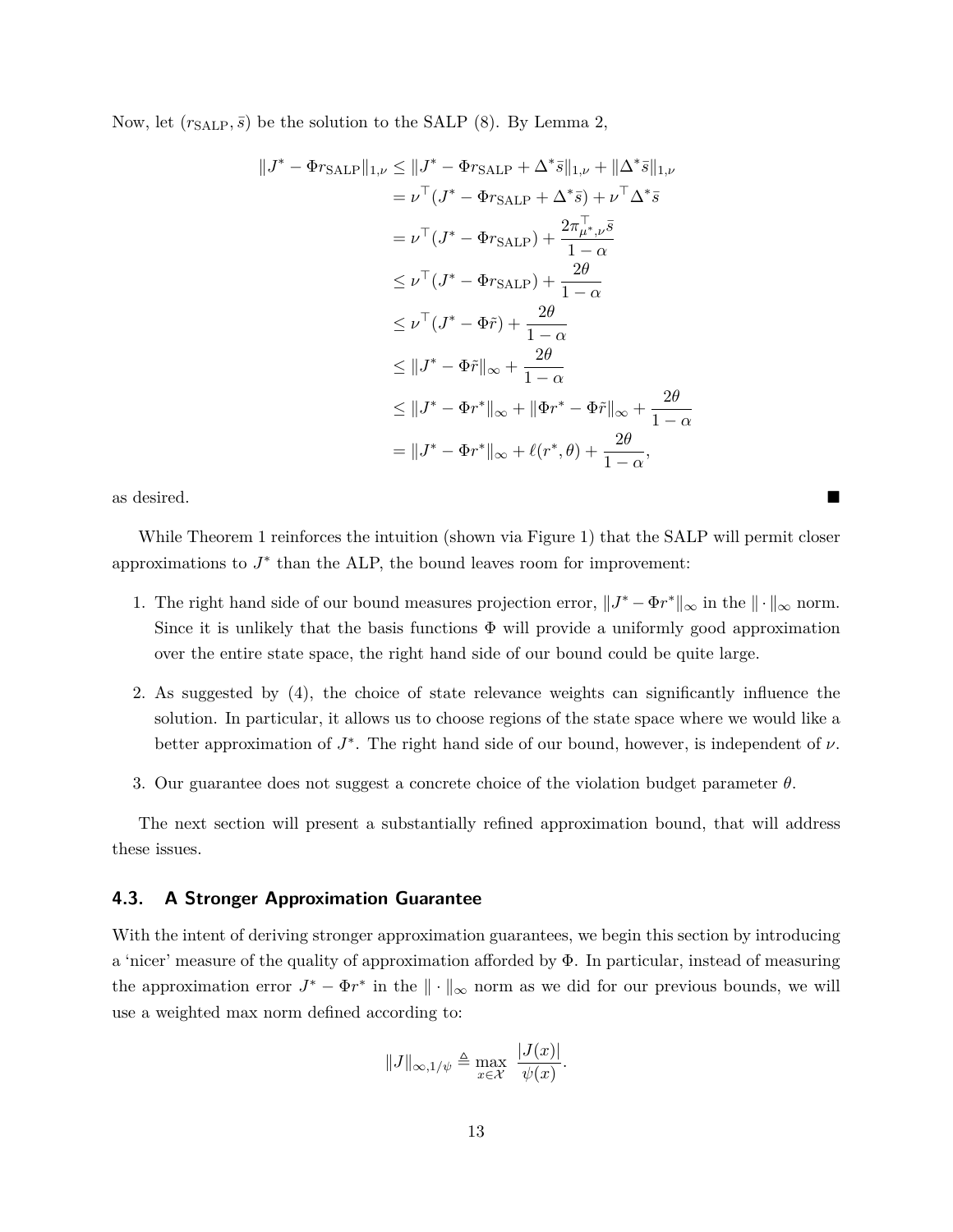Here,  $\psi: \mathcal{X} \to [1,\infty)$  is a given 'weighting' function. The weighting function  $\psi$  allows us to weight approximation error in a non-uniform fashion across the state space and in this manner potentially ignore approximation quality in regions of the state space that are less relevant. We define  $\Psi$  to be the set of all weighting functions, i.e.,

$$
\Psi \triangleq \left\{ \psi \in \mathbb{R}^{\mathcal{X}} \; : \; \psi \geq \mathbf{1} \right\}.
$$

Given a particular  $\psi \in \Psi$ , we define a scalar

$$
\beta(\psi) \triangleq \max_{x,a} \left| \frac{\sum_{x'} P_a(x,x')\psi(x')}{\psi(x)} \right|.
$$

One may view  $\beta(\psi)$  as a measure of the 'stability' of the system.

In addition to specifying the sampling distribution  $\pi$ , as we did in Section 4.2, we will specify (implicitly) a particular choice of the violation budget *θ*. In particular, we will consider solving the following SALP:

(12) 
$$
\begin{array}{ll}\n\text{maximize} & \nu^{\top} \Phi r - \frac{2\pi_{\mu^*,\nu}^{\top} s}{1-\alpha} \\
\text{subject to} & \Phi r \le T\Phi r + s, \quad s \ge 0.\n\end{array}
$$

It is clear that (12) is equivalent to (8) for a specific choice of *θ*. We then have:

**Theorem 2.** *If rSALP is an optimal solution to* (12)*, then*

$$
||J^* - \Phi r_{SALP}||_{1,\nu} \le \inf_{r,\psi \in \Psi} ||J^* - \Phi r||_{\infty,1/\psi} \left( \nu^\top \psi + \frac{2(\pi_{\mu^*,\nu}^\top \psi + 1)(\alpha \beta(\psi) + 1)}{1 - \alpha} \right).
$$

Before presenting a proof for this approximation guarantee, it is worth placing the result in context to understand its implications. For this, we recall a closely related result shown by de Farias and Van Roy (2003) for the ALP. In particular, de Farias and Van Roy (2003) showed that *given* an appropriate weighting function (in their context, a 'Lyapunov' function)  $\psi$ , one may solve an ALP, with  $\psi$  in the span of the basis functions  $\Phi$ . The solution  $r_{\text{ALP}}$  to such an ALP then satisfies:

(13) 
$$
\|J^* - \Phi r_{\text{ALP}}\|_{1,\nu} \le \inf_r \|J^* - \Phi r\|_{\infty, 1/\psi} \frac{2\nu^{\top}\psi}{1 - \alpha\beta(\psi)},
$$

provided that  $\beta(\psi) < 1/\alpha$ . Selecting an appropriate  $\psi$  in their context is viewed to be an important task for practical performance and often requires a good deal of problem specific analysis; de Farias and Van Roy (2003) identify appropriate  $\psi$  for several queueing models. Note that this is equivalent to identifying a desirable basis function. In contrast, the guarantee we present optimizes over *all possible*  $\psi$  (including those  $\psi$  that do not satisfy the Lyapunov condition  $\beta(\psi) < 1/\alpha$ , and that are not necessarily in the span of  $\Phi$ ).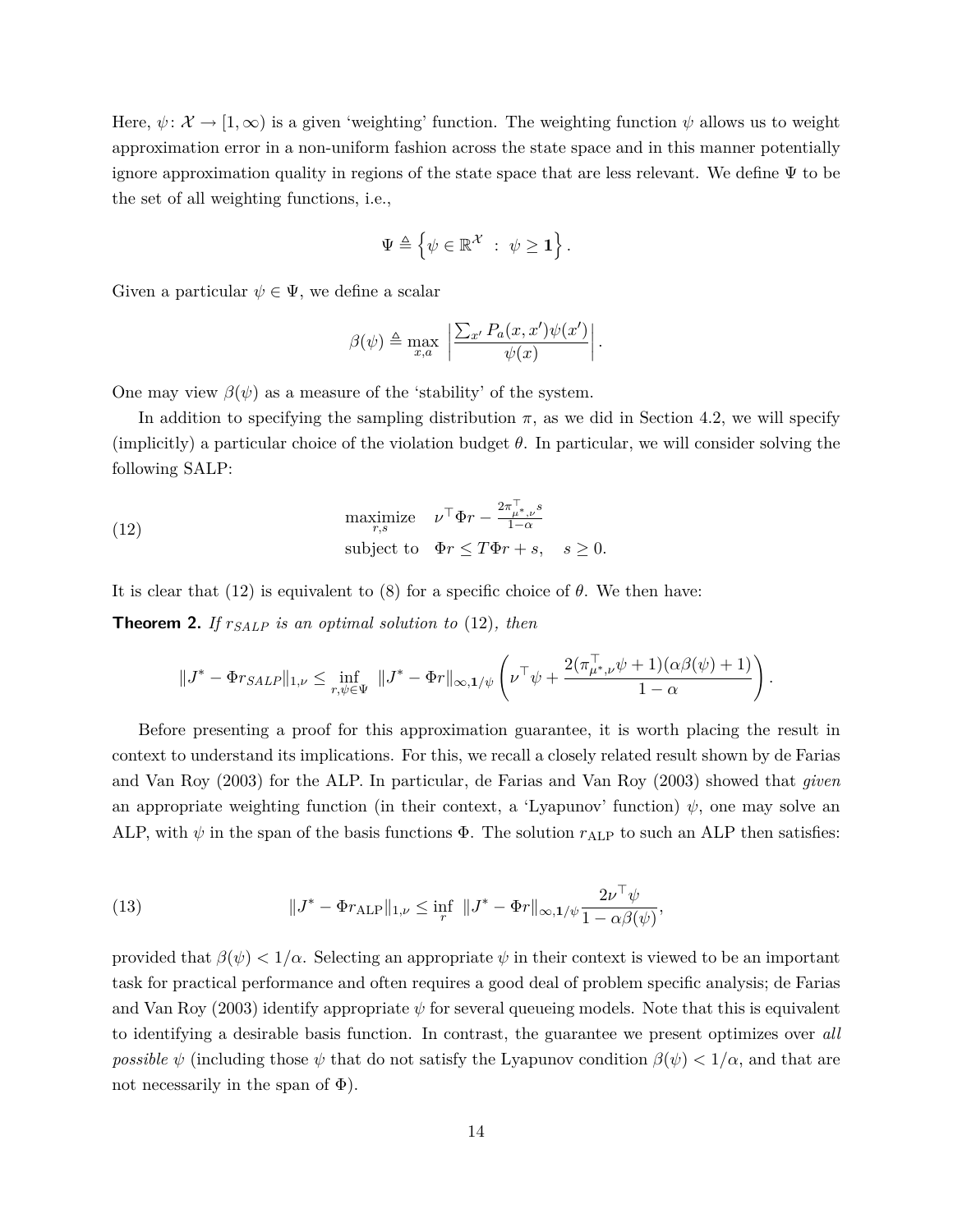To make the comparison more precise, let us focus attention on a particular choice of  $\nu$ , namely  $\nu = \pi_{\mu^*} \triangleq \pi_*$ , the stationary distribution induced under an optimal policy  $\mu^*$ . In this case, restricting attention to the set of weighting functions

$$
\bar{\Psi} = \{ \psi \in \Psi \; : \; \alpha \beta(\psi) < 1 \},
$$

so as to make the two bounds comparable, Theorem 2 guarantees that

$$
\|J^* - \Phi r_{\text{SALP}}\|_{1,\nu} \le \inf_{r,\psi \in \bar{\Psi}} \|J^* - \Phi r\|_{\infty,1/\psi} \left(\pi_*^\top \psi + \frac{2(\pi_*^\top \psi + 1)(\alpha \beta(\psi) + 1)}{1 - \alpha}\right)
$$
  

$$
\le \inf_{r,\psi \in \bar{\Psi}} \|J^* - \Phi r\|_{\infty,1/\psi} \frac{9\pi_*^\top \psi}{1 - \alpha}.
$$

On the other hand, observing that  $\beta(\psi) \geq 1$  for all  $\psi \in \Psi$ , the right hand side for the ALP bound (13) is at least

$$
\inf_{r} \|J^* - \Phi r\|_{\infty, 1/\psi} \frac{2\pi_*^{\top} \psi}{1 - \alpha}.
$$

Thus, the approximation guarantee of Theorem 2 allows us to view the SALP as *automating* the critical procedure of identifying a good Lyapunov function for a given problem.

**Proof of Theorem 2.** Let  $r \in \mathbb{R}^m$  and  $\psi \in \Psi$  be arbitrary. Define the vectors  $\tilde{\epsilon}, \tilde{s} \in \mathbb{R}^{\mathcal{X}}$  componentwise by

$$
\tilde{\epsilon}(x) \triangleq ((\Phi r)(x) - (T\Phi r)(x))^+,
$$
  

$$
\tilde{s}(x) \triangleq \tilde{\epsilon}(x) \left(1 - \frac{1}{\psi(x)}\right).
$$

Notice that  $0 \leq \tilde{s} \leq \tilde{\epsilon}$ .

We next make a few observations. First, define  $\tilde{r}$  according to

$$
\Phi \tilde{r} = \Phi r - \frac{\|\tilde{\epsilon}\|_{\infty,1/\psi}}{1-\alpha} \mathbf{1}.
$$

Observe that, by a similar construction to that in Theorem 1,  $(\tilde{r}, \tilde{s})$  is feasible for (12). Also,

$$
\|\Phi r - \Phi \tilde{r}\|_{\infty} = \frac{\|\tilde{\epsilon}\|_{\infty, 1/\psi}}{1 - \alpha} \le \frac{\|T\Phi r - \Phi r\|_{\infty, 1/\psi}}{1 - \alpha}.
$$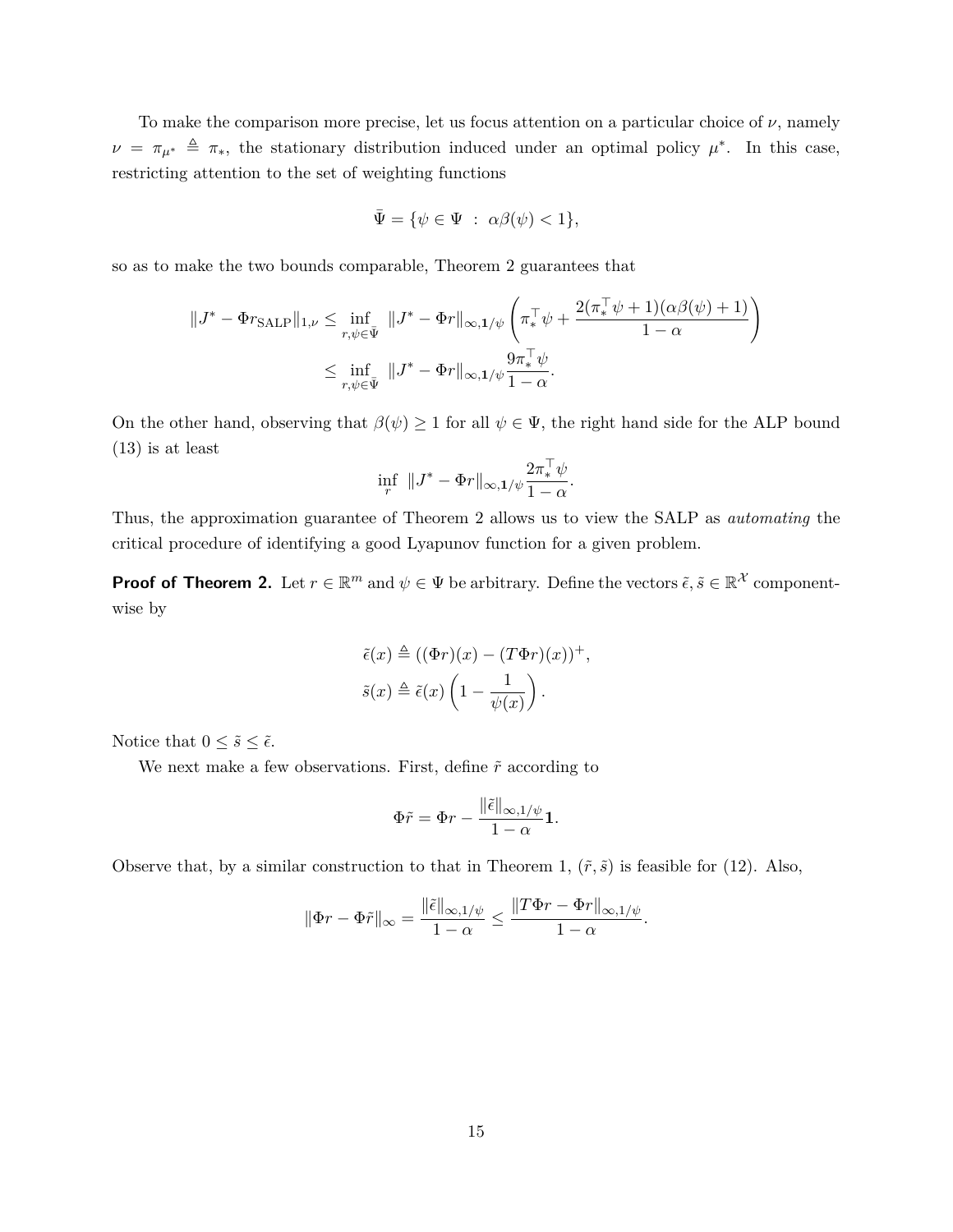Furthermore,

$$
\pi_{\mu^*,\nu}^{\top} \tilde{s} = \sum_{x \in \mathcal{X}} \pi_{\mu^*,\nu}(x) \tilde{\epsilon}(x) (1 - 1/\psi(x))
$$
  
\n
$$
\leq \pi_{\mu^*,\nu}^{\top} \tilde{\epsilon}
$$
  
\n
$$
\leq (\pi_{\mu^*,\nu}^{\top}\psi) \|\tilde{\epsilon}\|_{\infty,1/\psi}
$$
  
\n
$$
\leq (\pi_{\mu^*,\nu}^{\top}\psi) \|T\Phi r - \Phi r\|_{\infty,1/\psi}.
$$

Finally, note that

$$
\nu^{\top} (J^* - \Phi r) \leq (\nu^{\top} \psi) \| J^* - \Phi r \|_{\infty, 1/\psi}.
$$

Now, suppose that  $(r<sub>SALP</sub>, \bar{s})$  is an optimal solution to the SALP (12). We have from the last set of inequalities in the proof of Theorem 1 and the above observations,

$$
\|J^* - \Phi r_{\text{SALP}}\|_{1,\nu} \leq \nu^{\top} (J^* - \Phi r_{\text{SALP}}) + \frac{2\pi_{\mu^*,\nu}^{\top} \bar{s}}{1 - \alpha}
$$
  
\n
$$
\leq \nu^{\top} (J^* - \Phi \tilde{r}) + \frac{2\pi_{\mu^*,\nu}^{\top} \tilde{s}}{1 - \alpha}
$$
  
\n(14)  
\n
$$
\leq \nu^{\top} (J^* - \Phi r) + \nu^{\top} (\Phi r - \Phi \tilde{r}) + \frac{2\pi_{\mu^*,\nu}^{\top} \tilde{s}}{1 - \alpha}
$$
  
\n
$$
\leq \nu^{\top} (J^* - \Phi r) + \|\Phi r - \Phi \tilde{r}\|_{\infty} + \frac{2\pi_{\mu^*,\nu}^{\top} \tilde{s}}{1 - \alpha}
$$
  
\n
$$
\leq (\nu^{\top} \psi) \|J^* - \Phi r\|_{\infty,1/\psi} + \frac{\|T\Phi r - \Phi r\|_{\infty,1/\psi}}{1 - \alpha} \left(1 + 2\pi_{\mu^*,\nu}^{\top} \psi\right).
$$

Since our choice of  $r$  and  $\psi$  were arbitrary, we have:

(15) 
$$
||J^* - \Phi r_{\text{SALP}}||_{1,\nu} \le \inf_{r,\psi \in \Psi} (\nu^\top \psi) ||J^* - \Phi r||_{\infty,1/\psi} + \frac{||T\Phi r - \Phi r||_{\infty,1/\psi}}{1-\alpha} (1 + 2\pi_{\mu^*,\nu}^\top \psi).
$$

We would like to relate the Bellman error term  $T\Phi r - \Phi r$  on the right hand side of (15) to the approximation error  $J^* - \Phi r$ . In order to do so, note that for any vectors  $J, \bar{J} \in \mathbb{R}^{\mathcal{X}},$ 

$$
|TJ(x) - T\bar{J}(x)| \leq \alpha \max_{a \in \mathcal{A}} \sum_{x' \in \mathcal{X}} P_a(x, x') |J(x') - \bar{J}(x')|.
$$

Therefore,

$$
||T\Phi r - J^*||_{\infty,1/\psi} \le \alpha \max_{x,a} \frac{\sum_{x'} P_a(x,x')|\Phi r(x') - J^*(x')|}{\psi(x)} \n\le \alpha \max_{x,a} \frac{\sum_{x'} P_a(x,x')\psi(x')\frac{|\Phi r(x') - J^*(x')|}{\psi(x')}}{\psi(x)} \n\le \alpha \beta(\psi) ||J^* - \Phi r||_{\infty,1/\psi}.
$$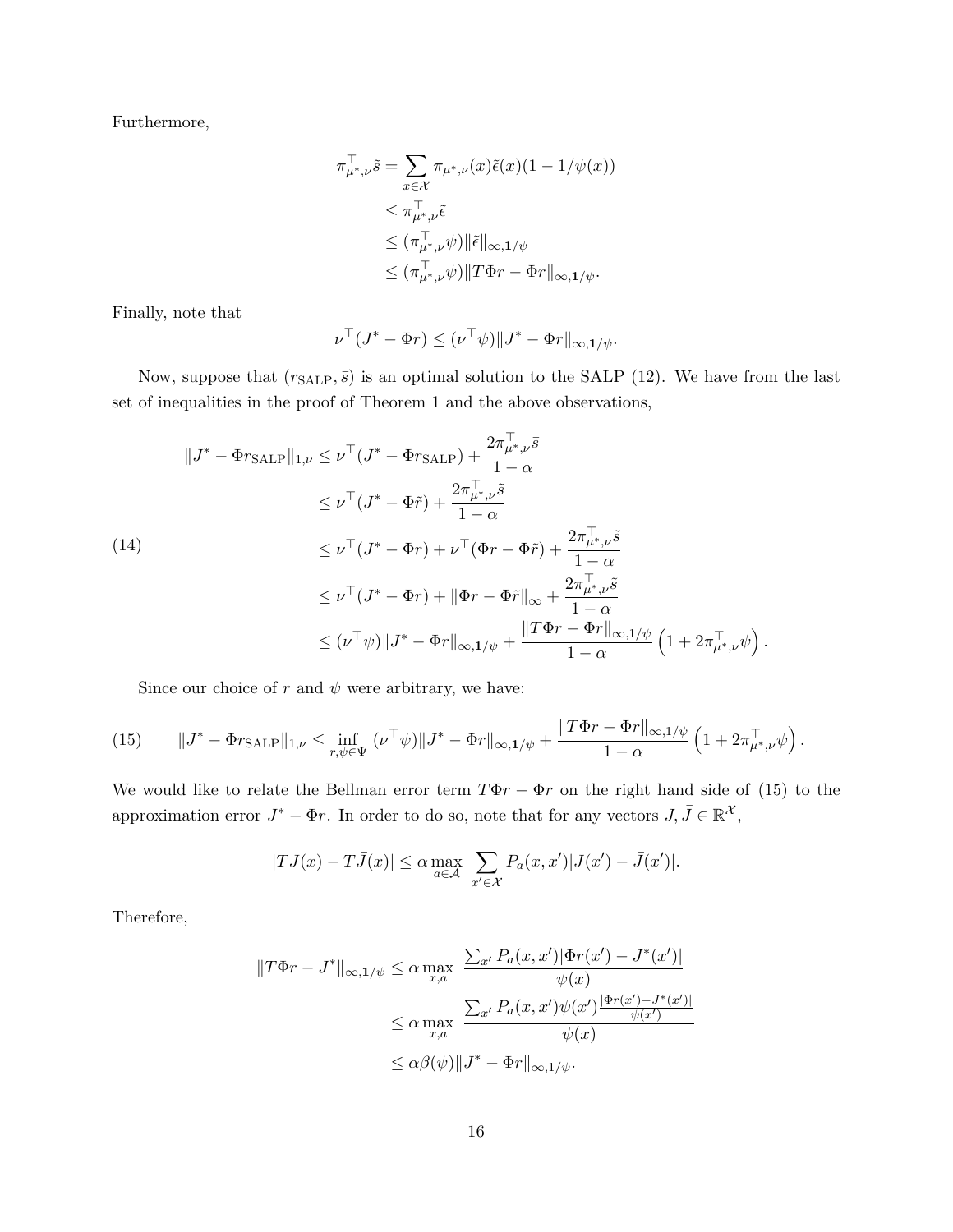Thus,

(16) 
$$
||T\Phi r - \Phi r||_{\infty, 1/\psi} \le ||T\Phi r - J^*||_{\infty, 1/\psi} + ||J^* - \Phi r||_{\infty, 1/\psi} \le ||J^* - \Phi r||_{\infty, 1/\psi}(1 + \alpha\beta(\psi)).
$$

Combining (15) and (16), we get the desired result.

The analytical results provided in Sections 4.2 and 4.3 provide bounds on the quality of the approximation provided by the SALP solution to  $J^*$ . The next section presents performance bounds with the intent of understanding the increase in expected cost incurred in using a control policy that is greedy with respect to the SALP approximation in lieu of the optimal policy.

#### **4.4. A Performance Bound**

We will momentarily present a result that will allow us to interpret the objective of the SALP (12) as an upper bound on the performance loss of a greedy policy with respect to the SALP solution. Before doing so, we briefly introduce some relevant notation. For a given policy  $\mu$ , we denote

$$
\Delta_{\mu} \triangleq \sum_{k=0}^{\infty} (\alpha P_{\mu})^{k} = (I - \alpha P_{\mu})^{-1}.
$$

Thus,  $\Delta^* = \Delta_{\mu^*}$ . Given a vector  $J \in \mathbb{R}^{\mathcal{X}}$ , let  $\mu_J$  denote the greedy policy with respect to *J*. That is,  $\mu_J$  satisfies  $T_{\mu_J}J = TJ$ . Recall that the policy of interest to us will be  $\mu_{\Phi_{rSALP}}$  for a solution  $r_{SALP}$  to the SALP. Finally, for an arbitrary starting distribution over states  $\eta$ , we define the 'discounted' steady state distribution over states induced by  $\mu_J$  according to

$$
\nu(\eta, J)^\top \triangleq (1 - \alpha)\eta^\top \sum_{k=0}^{\infty} (\alpha P_{\mu J})^k = (1 - \alpha)\eta^\top \Delta_{\mu J}.
$$

We have the following upper bound on the increase in cost incurred by using  $\mu_J$  in place of  $\mu^*$ :

#### **Theorem 3.**

$$
||J_{\mu_J} - J^*||_{1,\eta} \le \frac{1}{1-\alpha} \left( \nu(\eta, J)^\top (J^* - J) + \frac{2}{1-\alpha} \pi_{\mu^*, \nu(\eta, J)}^\top (J - TJ)^+ \right).
$$

Theorem 3 indicates that if *J* is close to  $J^*$ , so that  $(J-TJ)^+$  is also small, then the expected cost incurred in using a control policy that is greedy with respect to *J* will be close to optimal. The bound indicates the impact of approximation errors over differing parts of the state space on performance loss.

Suppose that  $(r_{\text{SALP}}, \bar{s})$  is an optimal solution to the SALP (12). Then, examining the proof of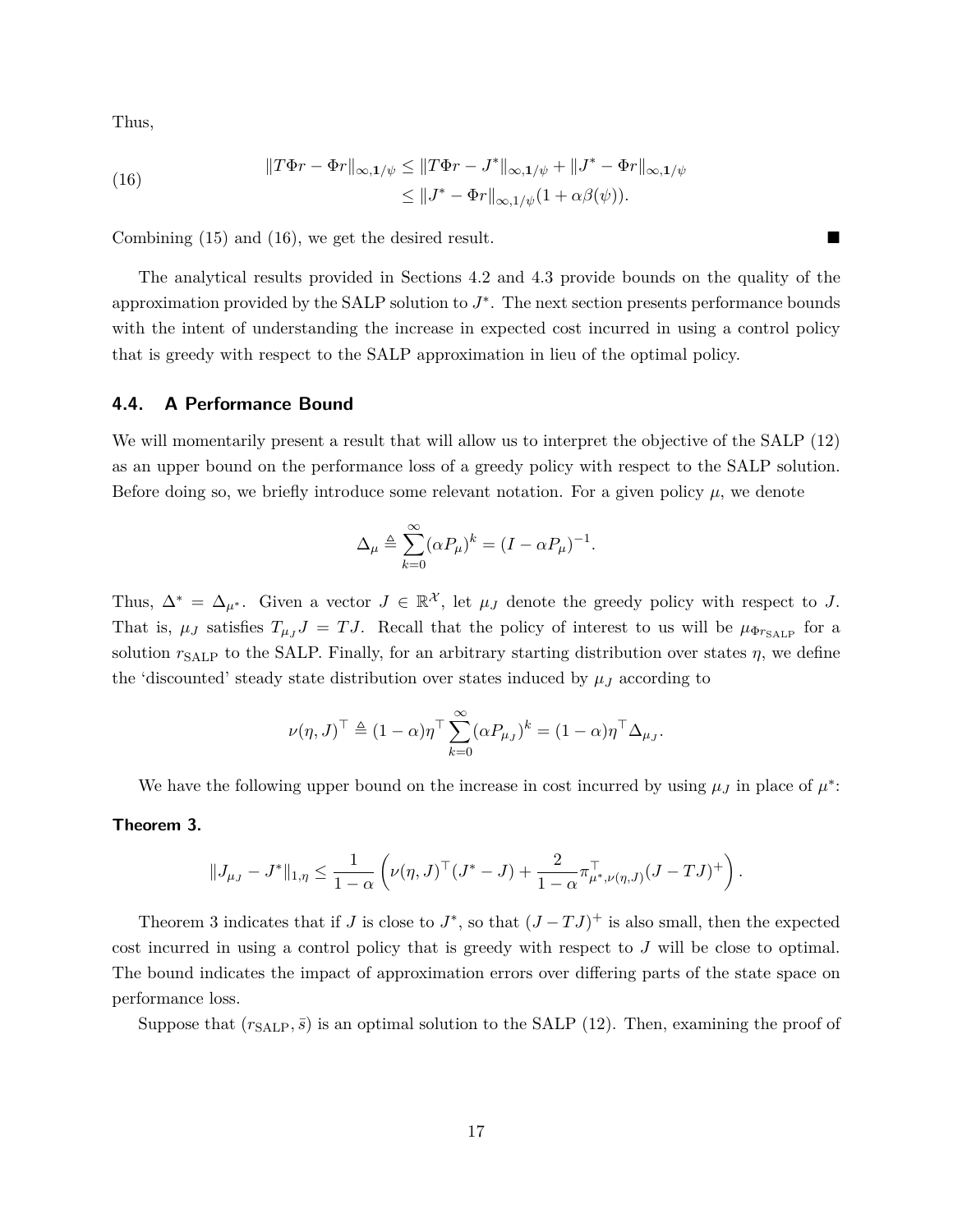Theorem 2 and, in particular, (14), reveals that

(17)  
\n
$$
\nu^{\top} (J^* - \Phi r_{\text{SALP}}) + \frac{2}{1 - \alpha} \pi^{\top}_{\mu^*, \nu} \bar{s}
$$
\n
$$
\leq \inf_{r, \psi \in \Psi} \|J^* - \Phi r\|_{\infty, 1/\psi} \left( \nu^{\top} \psi + \frac{2(\pi^{\top}_{\mu^*, \nu} \psi + 1)(\alpha \beta(\psi) + 1)}{1 - \alpha} \right).
$$

Assume that the state relevance weights  $\nu$  in the SALP (12) satisfy

(18) 
$$
\nu = \nu(\eta, \Phi r_{\text{SALP}}).
$$

Then, combining Theorem 2 and (17) yields

$$
(19)\quad \Vert J_{\mu_{\Phi_{r_{\mathrm{SALP}}}}}-J^*\Vert_{1,\eta}\leq \frac{1}{1-\alpha}\left(\inf_{r,\psi\in\Psi}\; \Vert J^*-\Phi r\Vert_{\infty,1/\psi}\left(\nu^\top\psi+\frac{2(\pi^\top_{\mu^*,\nu}\psi+1)(\alpha\beta(\psi)+1)}{1-\alpha}\right)\right).
$$

This bound *directly* relates the performance loss of the SALP policy to the ability of the basis function architecture Φ to approximate *J* ∗ . Moreover, this relationship allows us to loosely interpret the SALP as minimizing an upper bound on performance loss.

Unfortunately, it is not clear how to make an a-priori choice of the state relevance weights  $\nu$  to satisfy (18), since the choice of  $\nu$  determines the solution to the SALP  $r_{SALP}$ ; this is essentially the situation one faces in performance analyses for approximate dynamic programming algorithms such as approximate value iteration and temporal difference learning (de Farias and Van Roy, 2000). Indeed, it is not clear that there exists a  $\nu$  that solves the fixed point equation (18). On the other hand, given a choice of  $\nu$  so that  $\nu \approx \nu(\eta, \Phi r_{SALP})$ , in the sense of a small Radon-Nikodym derivative between the two distributions, an approximate version of the performance bound (19) will hold. As suggested by de Farias and Van Roy (2003) in the ALP case, one possibility for finding such a choice of state relevance weights is to iteratively resolve the SALP, and at each time using the policy from the prior iteration to generate state relevance weights for the next iteration.

**Proof of Theorem 3.** Define  $s \triangleq (J - TJ)^+$ . From Lemma 2, we know that

$$
J \leq J^* + \Delta^* s.
$$

Applying  $T_{\mu^*}$  to both sides,

$$
T_{\mu^*}J \le J^* + \alpha P_{\mu^*} \Delta^* s = J^* + \Delta^* s - s \le J^* + \Delta^* s,
$$

so that

(20) 
$$
TJ \leq T_{\mu^*}J \leq J^* + \Delta^*s.
$$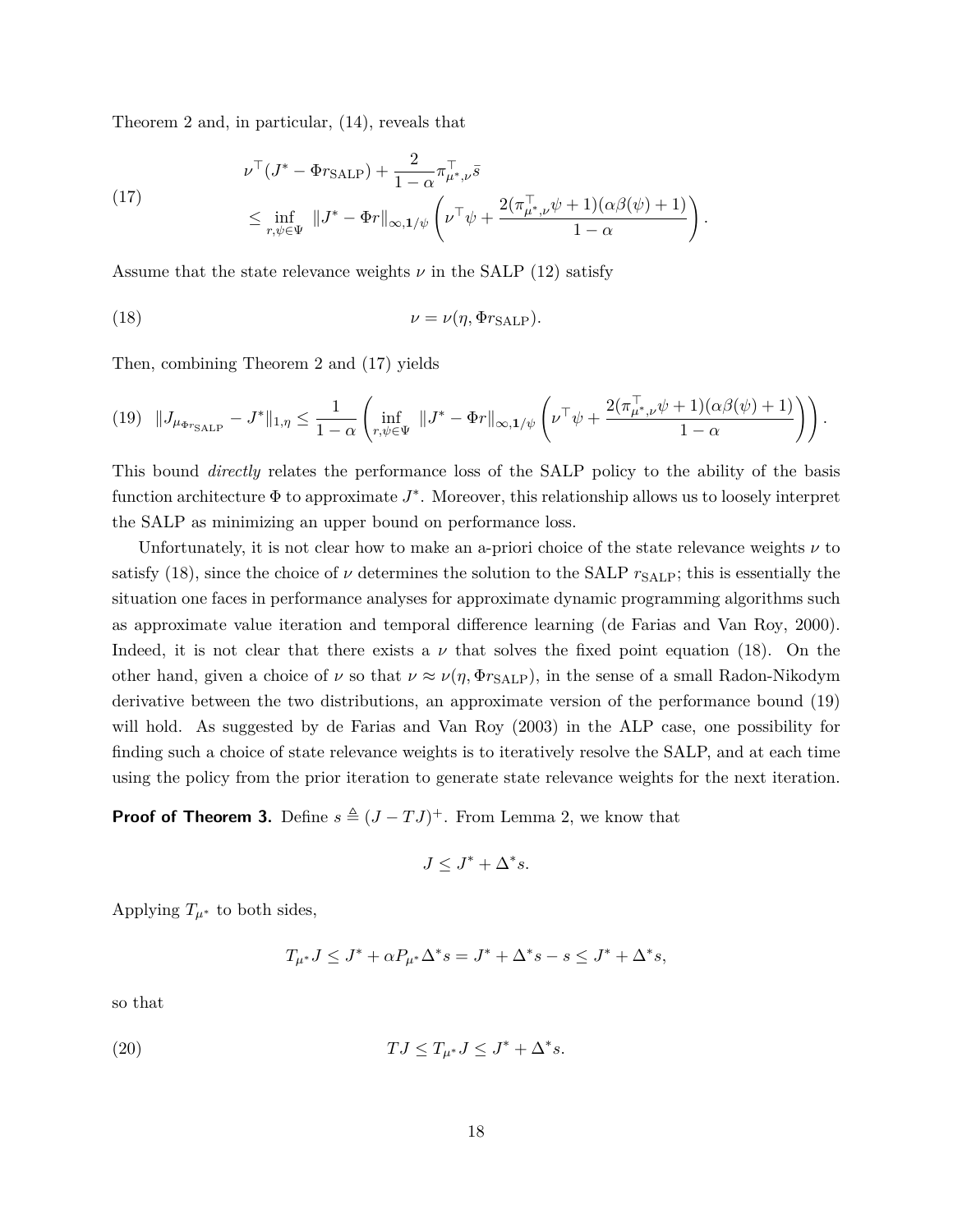Then,

(21)  
\n
$$
\eta^{\top} (J_{\mu_J} - J) = \eta^{\top} \sum_{k=0}^{\infty} \alpha^k P_{\mu_J}^k (g_{\mu} + \alpha P_{\mu_J} J - J)
$$
\n
$$
= \eta^{\top} \Delta_{\mu_J} (T J - J)
$$
\n
$$
\leq \eta^{\top} \Delta_{\mu_J} (J^* - J + \Delta^* s)
$$
\n
$$
= \frac{1}{1 - \alpha} \nu(\eta, J)^{\top} (J^* - J + \Delta^* s).
$$

where the second equality is from the fact that  $g_{\mu} + \alpha P_{\mu}J = T_{\mu}J = TJ$ , and the inequality follows from (20).

Further,

(22)  
\n
$$
\eta^{\top} (J - J^*) \leq \eta^{\top} \Delta^* s
$$
\n
$$
\leq \eta^{\top} \Delta_{\mu_J} \Delta^* s
$$
\n
$$
= \frac{1}{1 - \alpha} \nu(\eta, J)^{\top} \Delta^* s.
$$

where the second inequality follows from the fact that  $\Delta^* s \geq 0$  and  $\Delta_{\mu_J} = I + \sum_{k=1}^{\infty} \alpha^k P_{\mu_J}^k$ .

It follows from (21) and (22) that

$$
\eta^{\top} (J_{\mu J} - J^*) = \eta^{\top} (J_{\mu J} - J) + \eta^{\top} (J - J^*)
$$
  
\n
$$
\leq \frac{1}{1 - \alpha} \nu(\eta, J)^{\top} (J^* - J + 2\Delta^* s)
$$
  
\n
$$
= \frac{1}{1 - \alpha} \left( \nu(\eta, J)^{\top} (J^* - J) + \frac{2}{1 - \alpha} \pi_{\mu^*, \nu(\eta, J)}^{-1} s \right),
$$

which is the result.

#### **4.5. Sample Complexity**

Our analysis thus far has assumed we have the ability to solve the SALP. The number of constraints and variables in the SALP is grows linearly with the size of the state space  $\mathcal{X}$ . Hence, this program will typically be intractable for problems of interest. One solution, which we describe here, is to consider a *sampled* variation of the SALP, where states and constraints are sampled rather than exhaustively considered. In this section, we will argue that the solution to the SALP is well approximated by the solution to a tractable, sampled variation.

In particular, let  $\hat{\mathcal{X}}$  be a collection of *S* states drawn independently from the state space  $\mathcal{X}$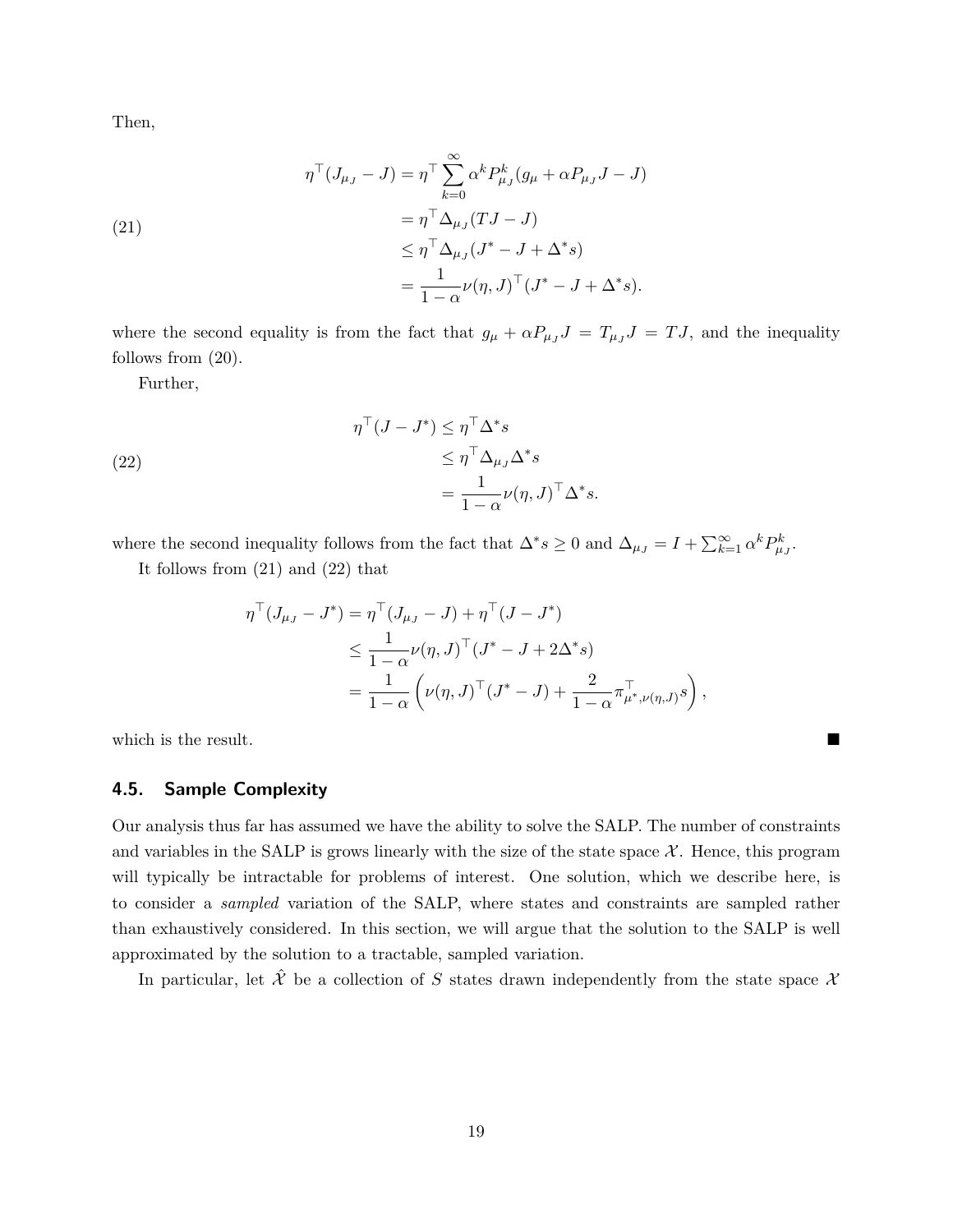according to the distribution  $\pi_{\mu^*,\nu}$ . Consider the following optimization program:

(23) maximize  $\nu^\top \Phi r - \frac{2}{(1 - \mu)^2}$  $(1 - \alpha)S$  $\sum$ *x*∈Xˆ *s*(*x*) subject to  $\Phi r(x) \leq T \Phi r(x) + s(x), \quad \forall x \in \hat{\mathcal{X}},$  $s \geq 0$ ,  $r \in \mathcal{N}$ .

Here,  $\mathcal{N} \subset \mathbb{R}^K$  is a bounding set that restricts the magnitude of the sampled SALP solution, we will discuss the role of  $N$  shortly. Notice that (23) is a variation of (12), where only the decision variables and constraints corresponding to the sampled subset of states are retained. The resulting optimization program has  $K + S$  decision variables and  $S|\mathcal{A}|$  linear constraints. For a moderate number of samples  $S$ , this is easily solved. Even in scenarios where the size of the action space  $A$ is large, it is frequently possible to rewrite (23) as a compact linear program (Farias and Van Roy, 2007; Moallemi et al., 2008). The natural question, however, is whether the solution to the sampled SALP (23) is a good approximation to the solution provided by the SALP (12), for a 'tractable' number of samples *S*.

Here, we answer this question in the affirmative. We will provide a sample complexity bound that indicates that for a number of samples *S* that scales linearly with the dimension of  $\Phi$ , *K*, and that need not depend on the size of the state space, the solution to the sampled SALP satisfies, with high probability, the approximation guarantee presented for the SALP solution in Theorem 2.

Our proof will rely on the following lemma, which provides a Chernoff bound for the *uniform* convergence of a certain class of functions. The proof of this lemma, which is based on bounding the pseudo-dimension of the class of functions, can be found in Appendix B.

**Lemma 3.** *Given a constant*  $B > 0$ *, define the function*  $\zeta : \mathbb{R} \to [0, B]$  *by* 

$$
\zeta(t) \triangleq \max(\min(t, B), 0).
$$

*Consider a pair of random variables*  $(Y, Z) \in \mathbb{R}^K \times \mathbb{R}$ *. For each*  $i = 1, \ldots, n$ *, let the pair*  $(Y^{(i)}, Z^{(i)})$ *be an i.i.d. sample drawn according to the distribution of*  $(Y, Z)$ *. Then, for all*  $\epsilon \in (0, B]$ *,* 

$$
\begin{split} \mathsf{P}&\left(\sup_{r\in\mathbb{R}^K}\ \left|\frac{1}{n}\sum_{i=1}^n\zeta\left(r^\top Y^{(i)}+Z^{(i)}\right)-\mathsf{E}\left[\zeta\left(r^\top Y+Z\right)\right]\right|>\epsilon\right) \\ &\leq 8\left(\frac{32eB}{\epsilon}\log\frac{32eB}{\epsilon}\right)^{K+2}\exp\left(-\frac{\epsilon^2n}{64B^2}\right). \end{split}
$$

*Moreover, given*  $\delta \in (0,1)$ *, if* 

$$
n \ge \frac{64B^2}{\epsilon^2} \left( 2(K+2) \log \frac{16eB}{\epsilon} + \log \frac{8}{\delta} \right),
$$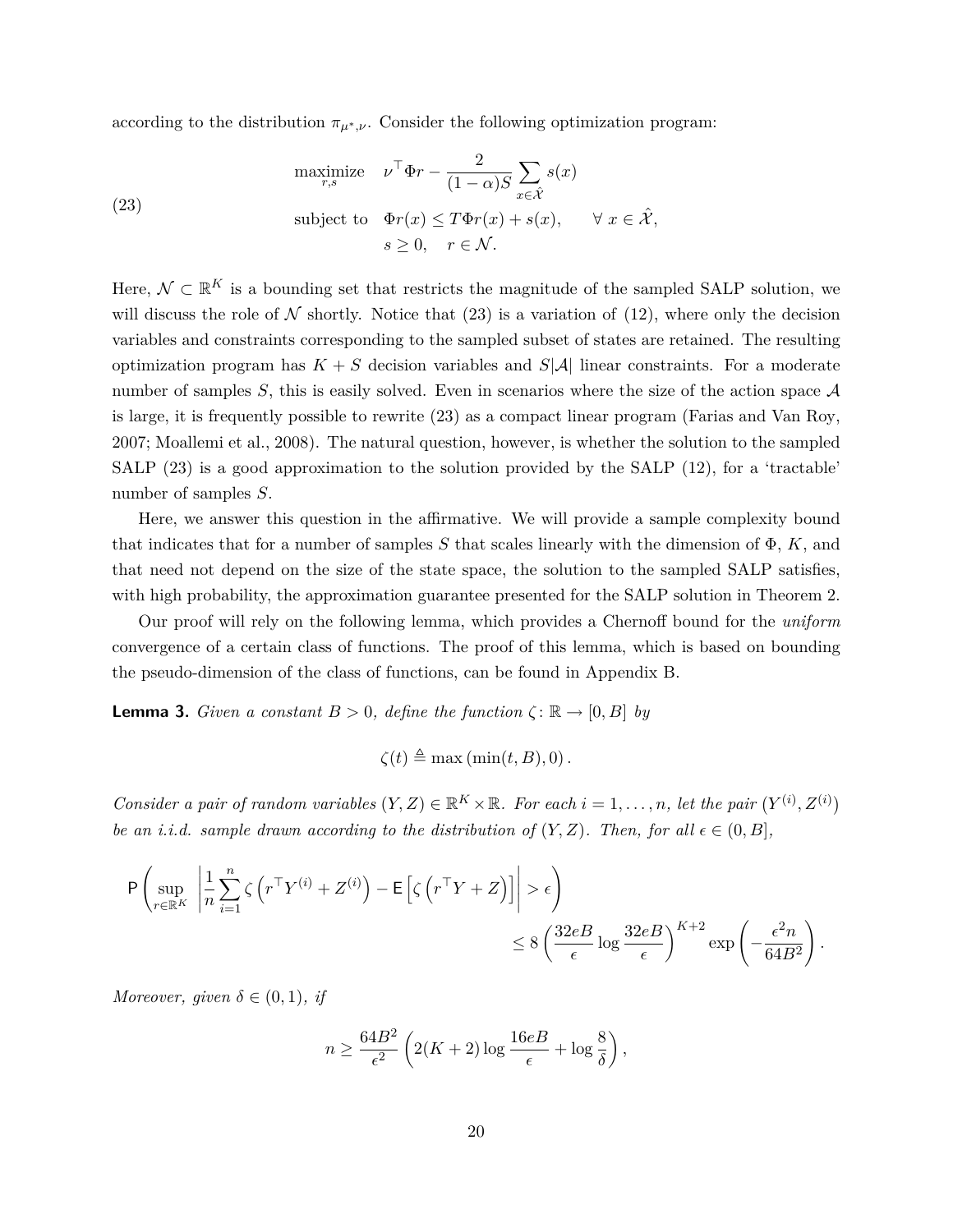#### *then this probability is at most*  $\delta$ .

In order to establish a sample complexity result, we require control over the magnitude of optimal solutions to the SALP (12). This control is provided by the bounding set  $\mathcal N$ . In particular, we will assume that  $\mathcal N$  is large enough so that it contains an optimal solution to the SALP (12), and we define the constant

(24) 
$$
B \triangleq \sup_{r \in \mathcal{N}} ||(\Phi r - T\Phi r)^{+}||_{\infty}.
$$

This quantity is closely related to the diameter of the region  $\mathcal N$ . Our main sample complexity result can then be stated as follows:

**Theorem 4.** *Under the conditions of Theorem 2, let rSALP be an optimal solution to the SALP* (12)*, and let*  $\hat{r}_{SALP}$  *be an optimal solution to the sampled SALP* (23)*. Assume that*  $r_{SALP} \in \mathcal{N}$ *. Further, given*  $\epsilon \in (0, B]$  *and*  $\delta \in (0, 1/2]$ *, suppose that the number of sampled states S satisfies* 

$$
S \ge \frac{64B^2}{\epsilon^2} \left( 2(K+2) \log \frac{16eB}{\epsilon} + \log \frac{8}{\delta} \right).
$$

*Then, with probability at least*  $1 - \delta - 2^{-383} \delta^{128}$ ,

$$
||J^* - \Phi \hat{r}_{SALP}||_{1,\nu} \le \inf_{\substack{r \in \mathcal{N} \\ \psi \in \Psi}} ||J^* - \Phi r||_{\infty,1/\psi} \left( \nu^\top \psi + \frac{2(\pi_{\mu^*,\nu}^\top \psi + 1)(\alpha \beta(\psi) + 1)}{1 - \alpha} \right) + \frac{4\epsilon}{1 - \alpha}.
$$

Theorem 4 establishes that the sampled SALP (23) provides a close approximation to the solution of the SALP (12), in the sense that the approximation guarantee we established for the SALP in Theorem 2 is approximately valid for the solution to the sampled SALP, with high probability. The theorem precisely specifies the number of samples required to accomplish this task. This number depends linearly on the number of basis functions and the diameter of the feasible region, but is otherwise independent of the size of the state space for the MDP under consideration.

It is worth juxtaposing our sample complexity result with that available for the ALP (3). Recall that the ALP has a large number of constraints but a *small* number of variables; the SALP is thus, at least superficially, a significantly more complex program. Exploiting the fact that the ALP has a small number of variables, de Farias and Van Roy (2004) establish a sample complexity bound for a sampled version of the ALP analogous to the the sampled SALP (23). The number of samples required for this sampled ALP to produce a good approximation to the ALP can be shown to depend on the same problem parameters we have identified here, viz.: the constant *B* and the number of basis functions *K*. The sample complexity in the ALP case is identical to the sample complexity bound established here, up to constants and a linear dependence on the ratio  $B/\epsilon$ . This is as opposed to the quadratic dependence on  $B/\epsilon$  of the sampled SALP. Although the two sample complexity bounds are within polynomial terms of each other, one may rightfully worry abut the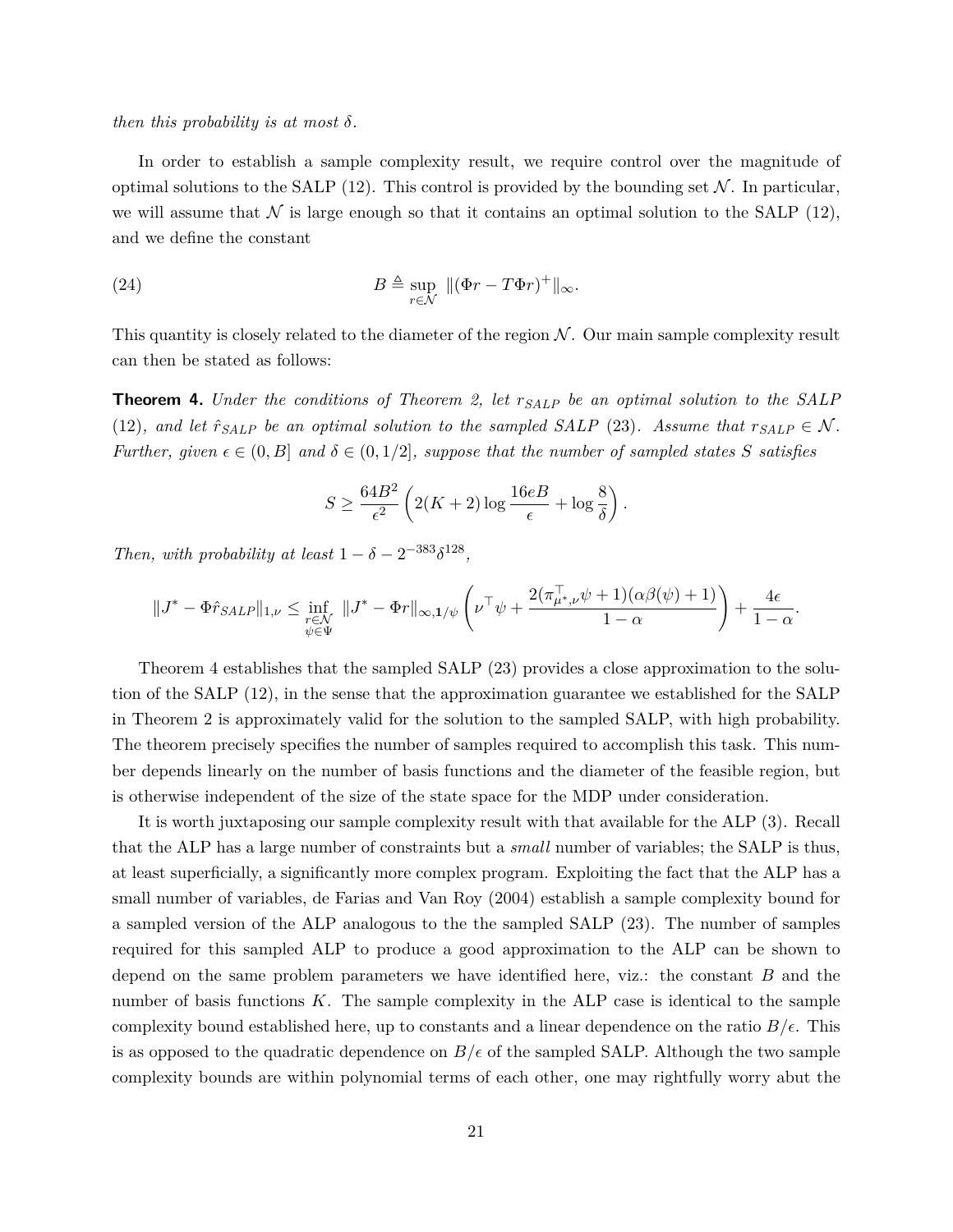practical implications of an additional factor of  $B/\epsilon$  in the required number of samples. In the computational study of Section 6, we will attempt to address this concern.

Finally, note that the sampled SALP has  $K + S$  variables and  $S|\mathcal{A}|$  linear constraints whereas the sampled ALP has merely *K* variables and  $S|\mathcal{A}|$  linear constraints. Nonetheless, we will show in the Section 5.1 that the special structure of the Hessian associated with the sampled SALP affords us a linear computational complexity dependence on *S*.

**Proof of Theorem 4.** Define the vectors

$$
\hat{s}_{\mu^*} \triangleq (\Phi \hat{r}_{SALP} - T_{\mu^*} \Phi \hat{r}_{SALP})^+, \text{ and } \hat{s} \triangleq (\Phi \hat{r}_{SALP} - T \Phi \hat{r}_{SALP})^+.
$$

One has, via Lemma 2, that

$$
\Phi\hat{r}_{\text{SALP}} - J^* \le \Delta^*\hat{s}_{\mu^*}
$$

Thus, as in the last set of inequalities in the proof of Theorem 1, we have

(25) 
$$
||J^* - \Phi \hat{r}_{\text{SALP}}||_{1,\nu} \leq \nu^\top (J^* - \Phi \hat{r}_{\text{SALP}}) + \frac{2\pi_{\mu^*,\nu}^\top \hat{s}_{\mu^*}}{1-\alpha}.
$$

Now, let  $\hat{\pi}_{\mu^*,\nu}$  be the empirical measure induced by the collection of sampled states  $\hat{\mathcal{X}}$ . Given a state  $x \in \mathcal{X}$ , define a vector  $Y(x) \in \mathbb{R}^K$  and a scalar  $Z(x) \in \mathbb{R}$  according to

$$
Y(x) \triangleq \Phi(x)^\top - \alpha P_{\mu^*} \Phi(x)^\top, \quad Z(x) \triangleq -g(x, \mu^*(x)),
$$

so that, for any vector of weights  $r \in \mathcal{N}$ ,

$$
(\Phi r(x) - T_{\mu^*} \Phi r(x))^+ = \zeta \left( r^\top Y(x) + Z(x) \right).
$$

Then,

$$
\left|\hat{\pi}_{\mu^*,\nu}^{\top}\hat{s}_{\mu^*} - \pi_{\mu^*,\nu}^{\top}\hat{s}_{\mu^*}\right| \leq \sup_{r \in \mathcal{N}} \left|\frac{1}{S} \sum_{x \in \hat{\mathcal{X}}} \zeta\left(r^{\top}Y(x) + Z(x)\right) - \sum_{x \in \mathcal{X}} \pi_{\mu^*,\nu}(x)\zeta\left(r^{\top}Y(x) + Z(x)\right)\right|.
$$

Applying Lemma 3, we have that

(26) 
$$
\mathsf{P}\left(\left|\hat{\pi}_{\mu^*,\nu}^{\top}\hat{s}_{\mu^*}-\pi_{\mu^*,\nu}^{\top}\hat{s}_{\mu^*}\right|>\epsilon\right)\leq\delta.
$$

Next, suppose  $(r<sub>SALP</sub>, \bar{s})$  is an optimal solution to the SALP (12). Then, with probability at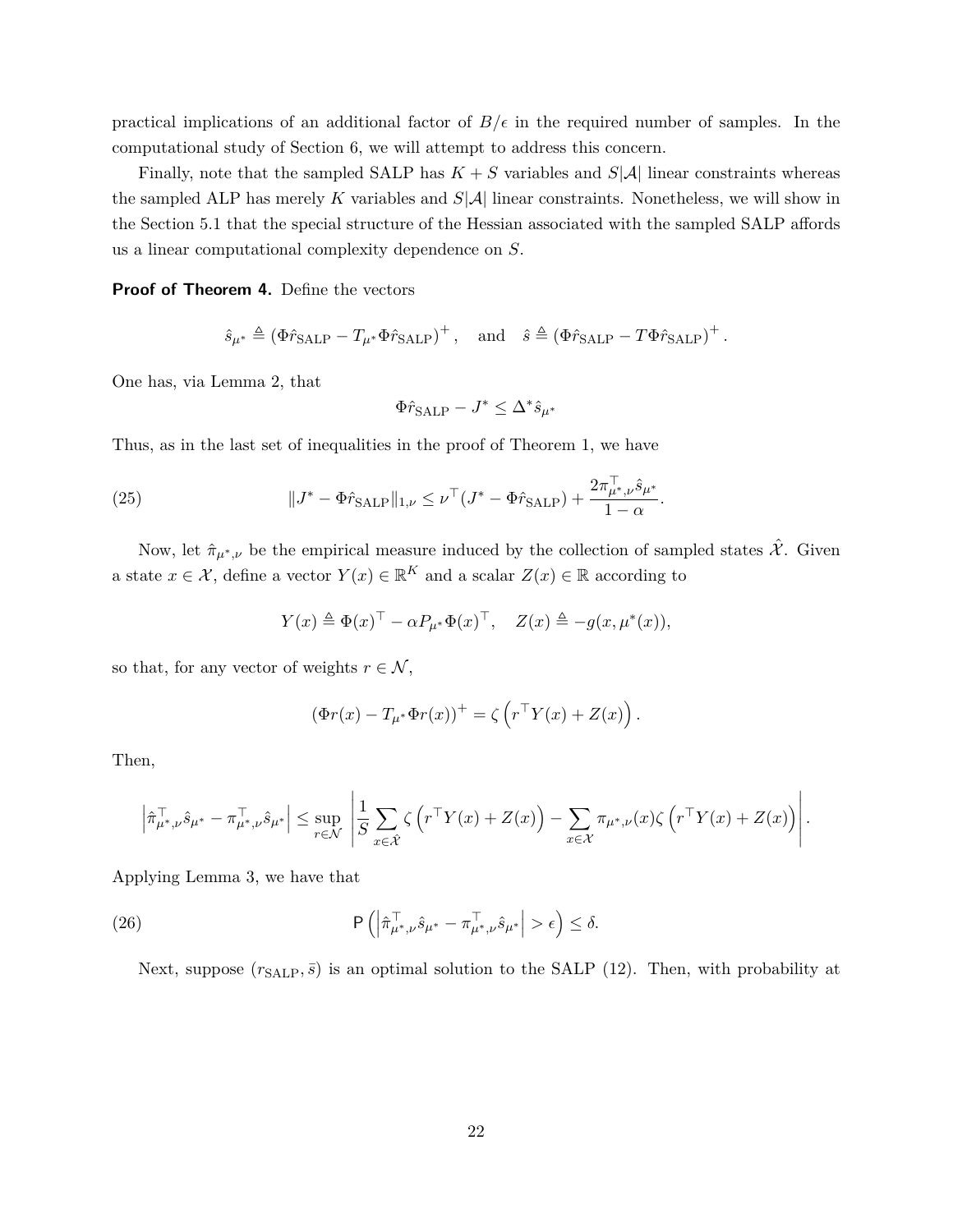least  $1 - \delta$ ,

(27)  

$$
\nu^{\top} (J^* - \Phi \hat{r}_{\text{SALP}}) + \frac{2\pi_{\mu^*,\nu}^{\top} \hat{s}_{\mu^*}}{1-\alpha} \leq \nu^{\top} (J^* - \Phi \hat{r}_{\text{SALP}}) + \frac{2\hat{\pi}_{\mu^*,\nu}^{\top} \hat{s}_{\mu^*}}{1-\alpha} + \frac{2\epsilon}{1-\alpha}
$$

$$
\leq \nu^{\top} (J^* - \Phi \hat{r}_{\text{SALP}}) + \frac{2\hat{\pi}_{\mu^*,\nu}^{\top} \hat{s}}{1-\alpha} + \frac{2\epsilon}{1-\alpha}
$$

$$
\leq \nu^{\top} (J^* - \Phi r_{\text{SALP}}) + \frac{2\hat{\pi}_{\mu^*,\nu}^{\top} \bar{s}}{1-\alpha} + \frac{2\epsilon}{1-\alpha},
$$

where the first inequality follows from (26), and the final inequality follows from the optimality of  $(\hat{r}_{SALP}, \hat{s})$  for the sampled SALP (23).

Notice that, without loss of generality, we can assume that  $\bar{s}(x) = (\Phi r_{SALP}(x) - T\Phi r_{SALP}(x))^+,$ for each  $x \in \mathcal{X}$ . Thus,  $0 \leq \bar{s}(x) \leq B$ . Applying Hoeffding's inequality,

$$
\mathsf{P}\left(\left|\hat{\pi}_{\mu^*,\nu}^{\top}\bar{s} - \pi_{\mu^*,\nu}^{\top}\bar{s}\right| \geq \epsilon\right) \leq 2\exp\left(-\frac{2S\epsilon^2}{B^2}\right) < 2^{-383}\delta^{128},
$$

where final inequality follows from our choice of *S*. Combining this with (25) and (27), with probability at least  $1 - \delta - 2^{-383} \delta^{128}$ , we have

$$
\|J^* - \Phi \hat{r}_{\text{SALP}}\|_{1,\nu} \leq \nu^\top (J^* - \Phi r_{\text{SALP}}) + \frac{2\hat{\pi}_{\mu^*,\nu}^\top \bar{s}}{1 - \alpha} + \frac{2\epsilon}{1 - \alpha}
$$

$$
\leq \nu^\top (J^* - \Phi r_{\text{SALP}}) + \frac{2\pi_{\mu^*,\nu}^\top \bar{s}}{1 - \alpha} + \frac{4\epsilon}{1 - \alpha}.
$$

The result then follows from  $(14)$ – $(16)$  in the proof of Theorem 2.

An alternative sample complexity bound of a similar flavor can be developed using results from the stochastic programming literature. The key idea is that the SALP (12) can be reformulated as the following convex stochastic programming problem:

(28) 
$$
\underset{r \in \mathcal{N}}{\operatorname{maximize}} \mathsf{E}_{\nu, \pi_{\mu^*, \nu}} \left[ \Phi r(x_0) - \frac{2}{1 - \alpha} (\Phi r(x) - T \Phi r(x))^+ \right],
$$

where  $x_0, x \in \mathcal{X}$  have distributions  $\nu$  and  $\pi_{\mu^*,\nu}$ , respectively. Interpreting the sampled SALP (23) as a sample average approximation of (28), a sample complexity bound can be developed using the methodology of Shapiro et al. (2009, Chap. 5), for example. This proof is simpler than the one presented here, but yields a cruder estimate that is not as easily compared with those available for the ALP.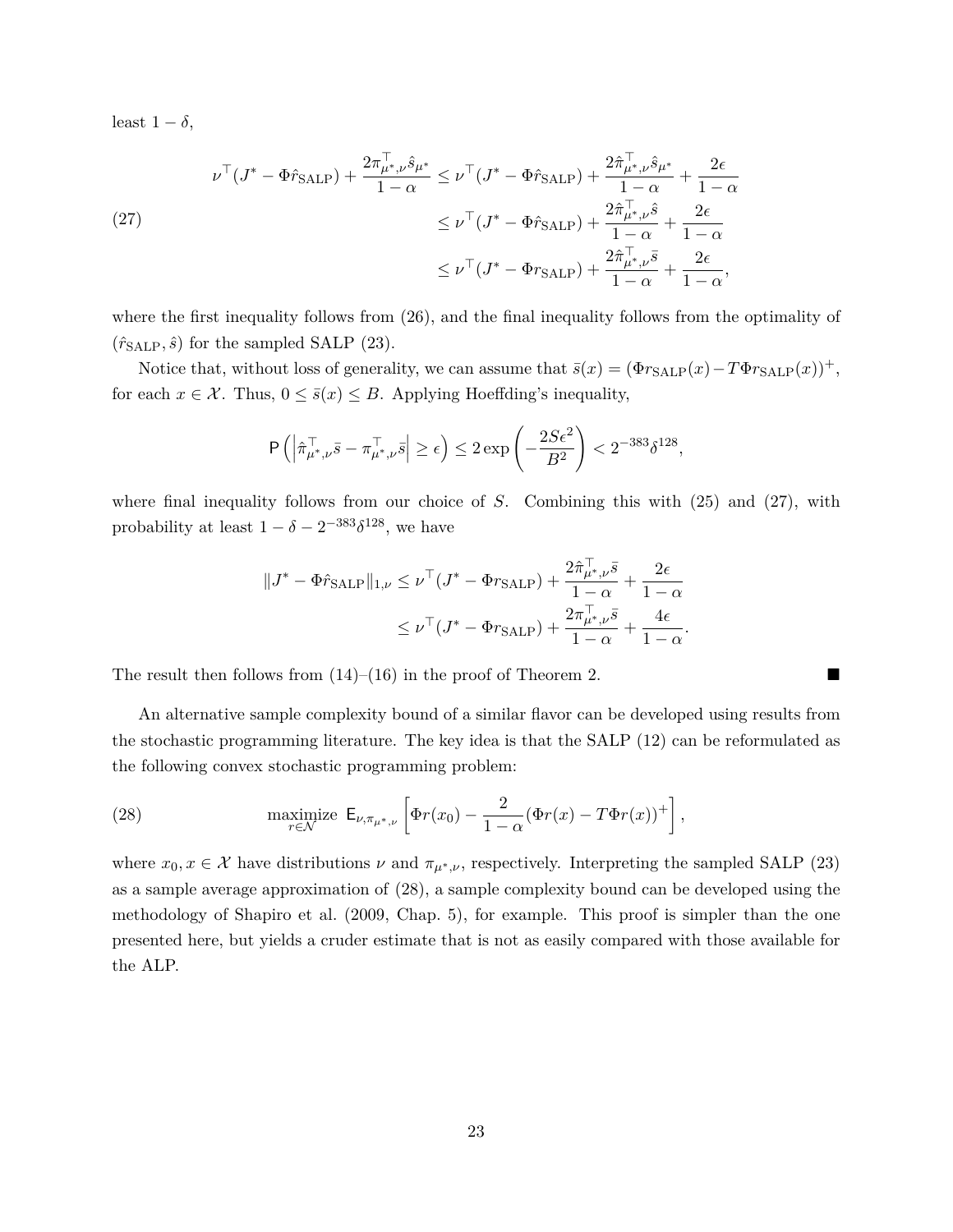## **5. Practical Implementation**

The SALP (5), as it is written, is not directly implementable. As discussed in Section 4.5, the number of variables and constraints grows linearly with the size of the state space  $\mathcal{X}$ , making the optimization problem intractable. Moreover, it is not clear how to choose parameters such as the probability distributions  $\nu$  and  $\pi$  or the violation budget  $\theta$ . However, the analysis in Section 4 provides insight that allows us to codify a recipe for a practical and implementable variation.

Consider the following algorithm:

- 1. Sample *S* states independently from the state space  $\mathcal X$  according to a sampling distribution *ρ*. Denote the set of sampled states by  $\hat{\mathcal{X}}$ .
- 2. Perform a line search over increasing choices of  $\theta \geq 0$ . For each choice of  $\theta$ ,
	- (a) Solve the *sampled* SALP:

maximize

\n
$$
\frac{1}{S} \sum_{x \in \hat{X}} (\Phi r)(x)
$$
\nsubject to

\n
$$
\Phi r(x) \leq T \Phi r(x) + s(x), \quad \forall x \in \hat{X},
$$
\n
$$
\frac{1}{S} \sum_{x \in \hat{X}} s(x) \leq \theta,
$$
\n
$$
s \geq 0.
$$

- (b) Evaluate the performance of the policy resulting from (29) via Monte Carlo simulation.
- 3. Select the best of the policies evaluated in Step 2.

This algorithm takes as inputs the following parameters:

- Φ, a collection of *K* basis functions.
- *S*, the number of states to sample. By sampling *S* states, we limit the number of variables and constraints in the sampled SALP (29). Thus, by keeping *S* small, the sampled SALP becomes tractable to solve numerically. On the other hand, the quality of the approximation provided by the sampled SALP may suffer is *S* is chosen to be too small. The sample complexity theory developed in Section 4.5 suggests that *S* can be chosen to grow linearly with *K*, the size of the basis set. In particular, a reasonable choice of *S* need not depend on the size of the underlying state space.

In practice, we choose  $S \gg K$  to be as large as possible subject to limits on the CPU time and memory required to solve (29). In Section 5.1, we will discuss how the program (29) can be solved efficiently via barrier methods for large choices of *S*.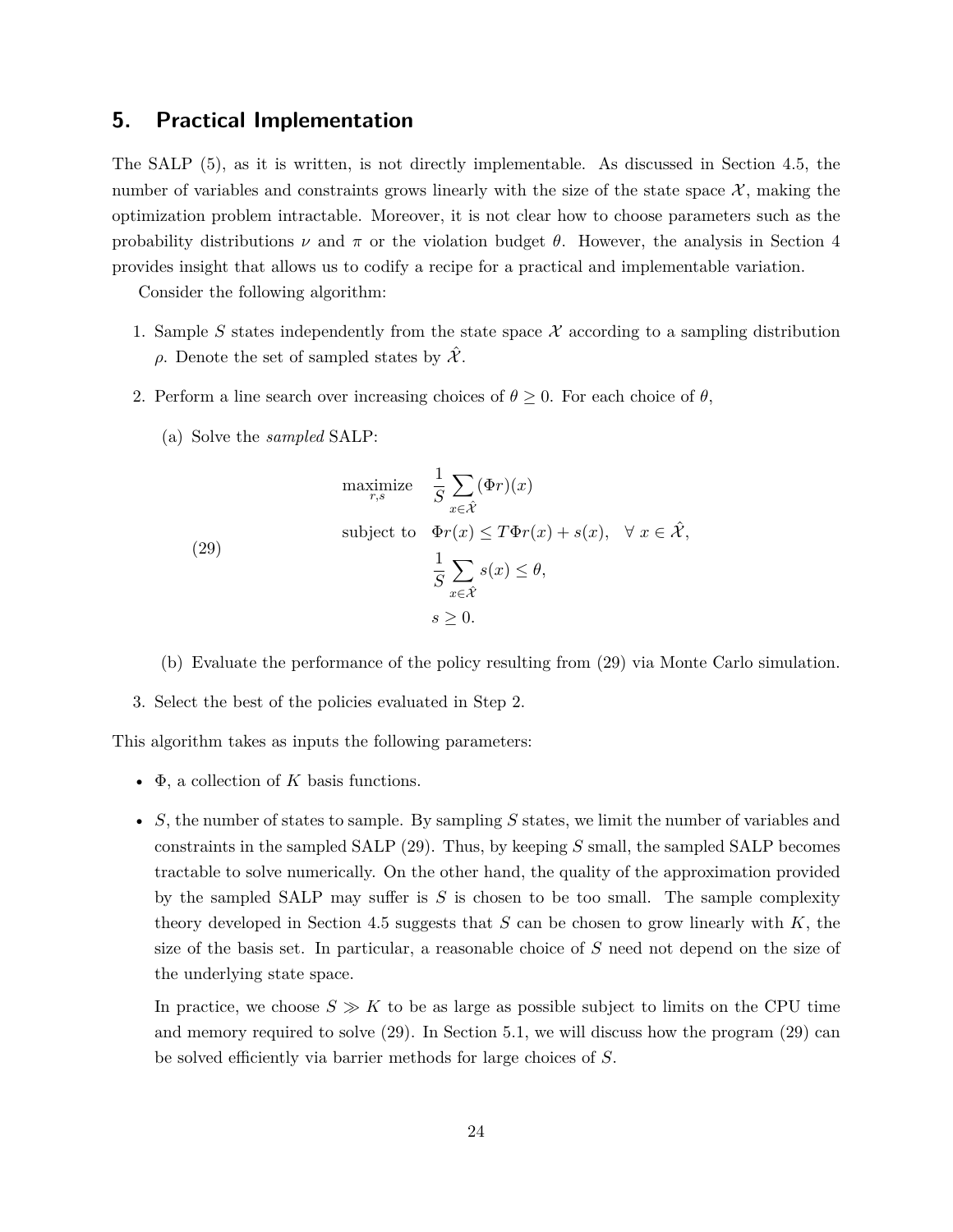• *ρ*, a sampling distribution on the state space X. The distribution *ρ* is used, via Monte Carlo sampling, in place of both the distributions  $\nu$  and  $\pi$  in the SALP (5). Recall that the bounds in Theorems 1 and 2 provide approximation guarantees in a *ν*-weighted 1-norm. This suggests that  $\nu$  should be chosen to emphasize regions of the state space where the quality of approximation is most important. Similarly, the theory in Section 4 suggests that the distribution  $\pi$  should be related to the distribution induced by the optimal policy.

In practice, we choose  $\rho$  to be the stationary distribution under a baseline policy. States are then sampled from  $\rho$  via Monte Carlo simulation of the baseline policy. This baseline policy can correspond, for example, to a heuristic control policy for the system. More sophisticated procedures such as 'bootstrapping' can also be considered (Farias and Van Roy, 2006). Here, one starts with a heuristic policy to be used for sampling states. Given the sampled states, the application of our algorithm will result in a new control policy. The new control policy can then be used for state sampling in a subsequent round of optimization, and the process can be repeated.

Note that our algorithm does not require an explicit choice of the violation budget  $\theta$ , since we optimize with a line search over the choices of  $\theta$ . This is motivated by the fact that the sampled SALP (29) can efficiently resolved for increasing values of  $\theta$  via a 'warm-start' procedure. Here, the optimal solution of the sampled SALP given previous value of *θ* is used as a starting point for the solver in a subsequent round of optimization. Using this method we observe that, in practice, the total solution time for a series of sampled SALP instances that vary by their values of *θ* grows sub-linearly with the number of instances.

#### **5.1. Efficient Linear Programming Solution**

The sampled SALP (29) can be written explicitly in the form of a linear program:

(30) 
$$
\begin{aligned}\n\text{maximize} & \quad c^{\top} r \\
\text{subject to} & \quad \begin{bmatrix} A_{11} & A_{12} \\ 0 & d^{\top} \end{bmatrix} \begin{bmatrix} r \\ s \end{bmatrix} \leq b, \\
s \geq 0.\n\end{aligned}
$$

Here,  $b \in \mathbb{R}^{S|\mathcal{A}|+1}$ ,  $c \in \mathbb{R}^{K}$ , and  $d \in \mathbb{R}^{S}$  are vectors,  $A_{11} \in \mathbb{R}^{S|\mathcal{A}| \times K}$  is a dense matrix, and  $A_{12} \in \mathbb{R}^{S|\mathcal{A}| \times S}$  is a sparse matrix. This LP has  $K + S$  decision variables and  $S|\mathcal{A}| + 1$  linear constraints.

Typically, the number of sampled states *S* will be quite large. For example, in Section 6, we will discuss an example where  $K = 22$  and  $S = 300,000$ . The resulting LP has approximately 300,000 variables and 6*,*600*,*000 constraints. In such cases, with many variables *and* many constraints, one might expect the LP to be difficult to solve. However, the sparsity structure of the constraint matrix in  $(30)$  and, especially, that of the sub-matrix  $A_{12}$ , allows efficient optimization of this LP.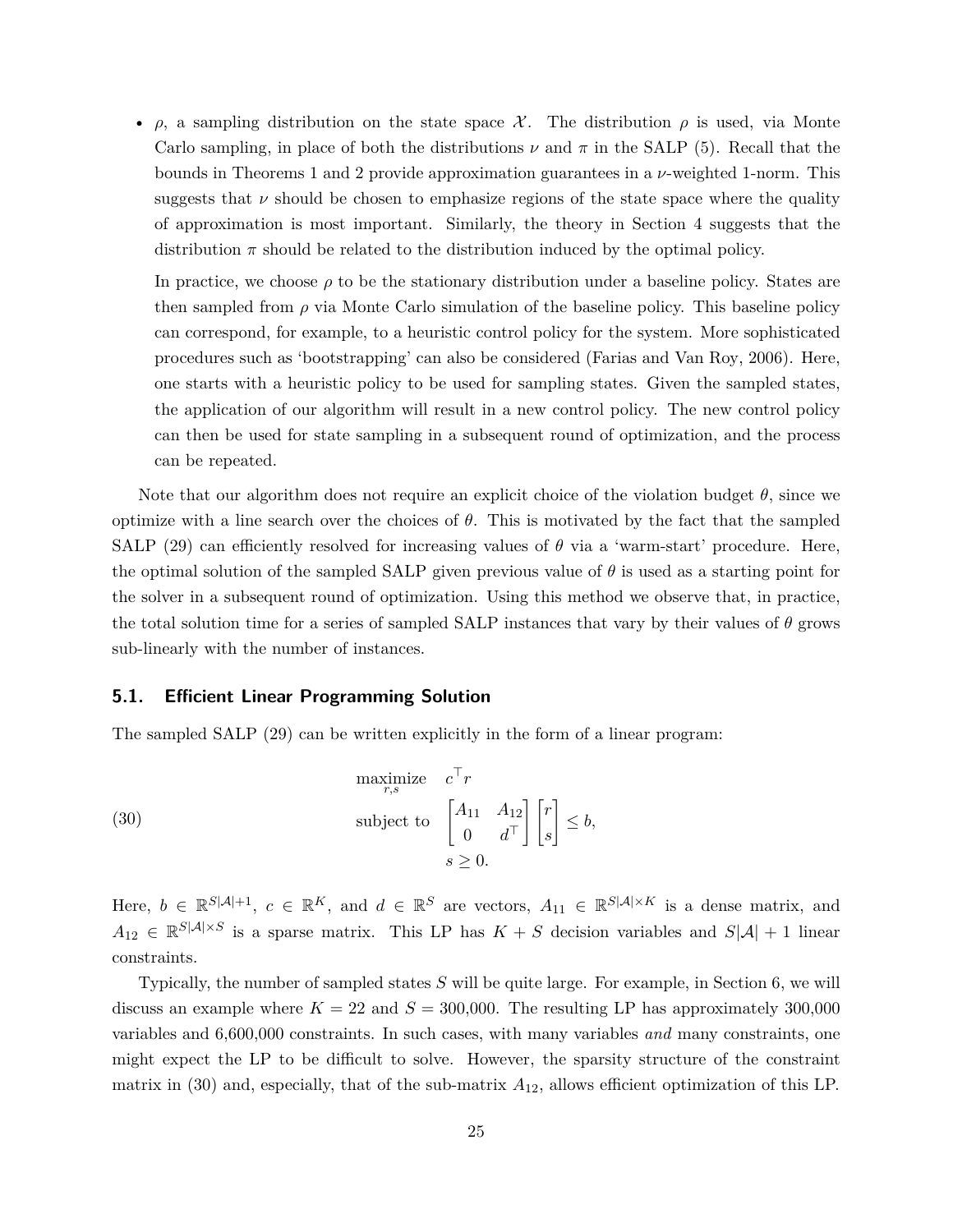In particular, imagine solving the LP (30) with a barrier method. The computational bottleneck of such a method is the inner Newton step to compute a central point (see, for example, Boyd and Vandenberghe, 2004). This step involves the solution of a system of linear equations of the form

(31) 
$$
H\begin{bmatrix} \Delta r \\ \Delta s \end{bmatrix} = -g.
$$

Here,  $g \in \mathbb{R}^{K+S}$  is a vector and  $H \in \mathbb{R}^{(K+S)\times (K+S)}$  is the Hessian matrix of the barrier function. Without exploiting the structure of the matrix *H*, this linear system can be solved with  $O((K+S)^3)$ floating point operations. For large values of *S*, this may be prohibitive.

Fortunately, the Hessian matrix *H* can be decomposed according to the block structure

$$
H \triangleq \begin{bmatrix} H_{11} & H_{12} \\ H_{12}^{\top} & H_{22} \end{bmatrix},
$$

where  $H_{11} \in \mathbb{R}^{K \times K}$ ,  $H_{12} \in \mathbb{R}^{K \times S}$ , and  $H_{22} \in \mathbb{R}^{S \times S}$ . In the case of the LP (30), it is not difficult to see that the sparsity structure of the sub-matrix  $A_{12}$  ensures that the sub-matrix  $H_{22}$  takes the form of a diagonal matrix plus a rank-one matrix. This allows the linear system (31) to be solved with  $O(K^2S + K^3)$  floating point operations. This is linear in *S*, the number of sampled states.

## **6. Case Study: Tetris**

Tetris is a popular video game designed and developed by Alexey Pazhitnov in 1985. The Tetris board, illustrated in Figure 2, consists of a two-dimensional grid of 20 rows and 10 columns. The game starts with an empty grid and pieces fall randomly one after another. Each piece consists of four blocks and the player can rotate and translate it in the plane before it touches the 'floor'. The pieces come in seven different shapes and the next piece to fall is chosen from among these with equal probability. Whenever the pieces are placed such that there is a line of contiguous blocks formed, a point is earned and the line gets cleared. Once the board has enough blocks such that the incoming piece cannot be placed for all translation and rotation, the game terminates. Hence the goal of the player is to clear maximum number of lines before the board gets full.

Our interest in Tetris as a case study for the SALP algorithm is motivated by several facts. First, theoretical results suggest that design of an optimal Tetris player is a difficult problem. Brzustowski (1992) and Burgiel (1997) have shown that the game of Tetris has to end with probability one, under all policies. They demonstrate a sequence of pieces, which leads to termination state of game for all possible actions. Demaine et al. (2003) consider the offline version of Tetris and provide computational complexity results for 'optimally' playing Tetris. They show that when the sequence of pieces is known beforehand it is NP-complete to maximize the number of cleared rows, minimize the maximum height of an occupied square, or maximize the number of pieces placed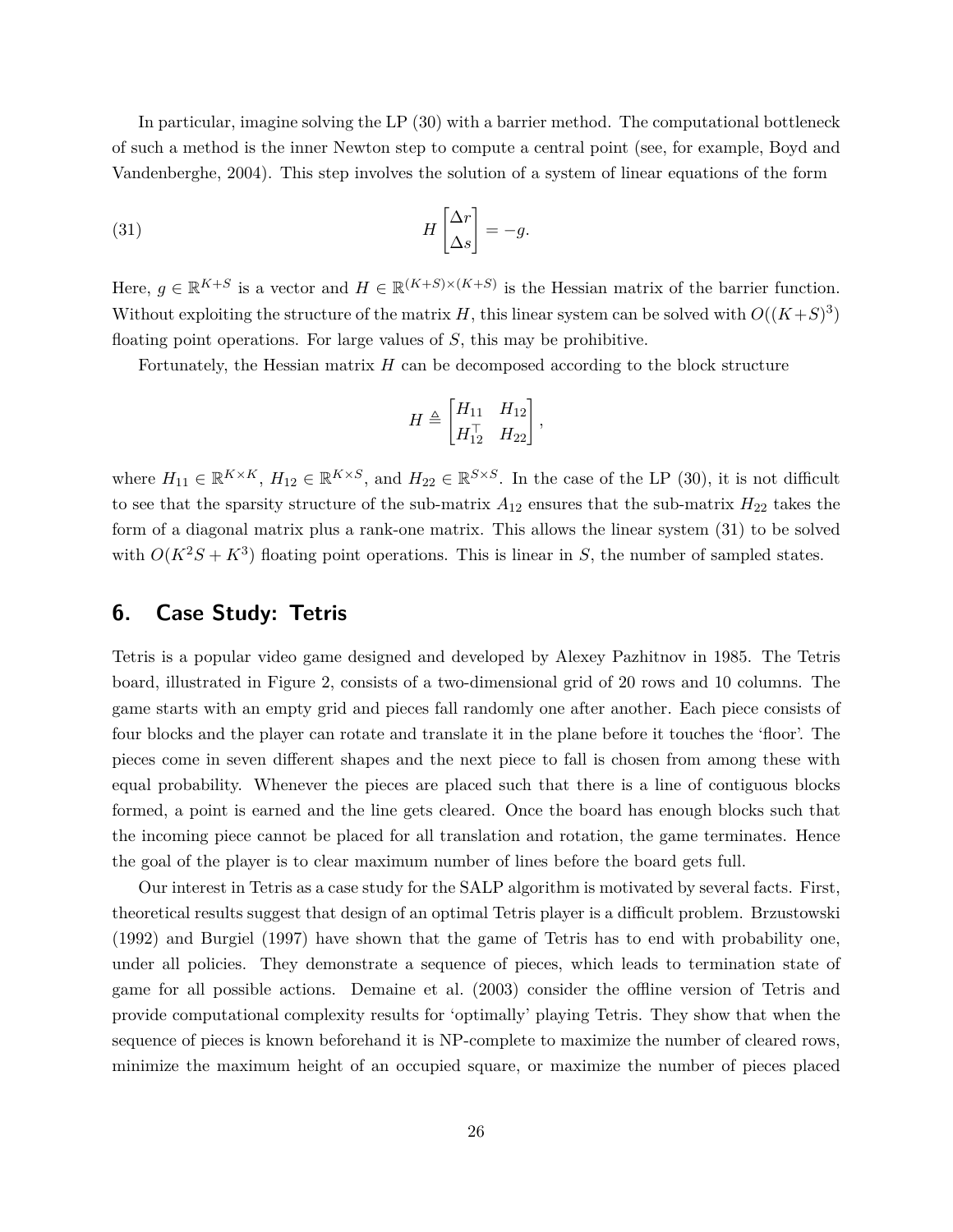

**Figure 2:** Example of a Tetris board configuration

before the game ends. This suggests that the online version should be computationally difficult.

Second, Tetris represents precisely the kind of large and unstructured MDP for which it is difficult to design heuristic controllers, and hence policies designed by ADP algorithms are particularly relevant. Moreover, Tetris has been employed by a number of researchers as a testbed problem. One of the important steps in applying these techniques is the choice of basis functions. Fortunately, there is a *fixed set of basis functions*, to be described shortly, which have been used by researchers while applying temporal-difference learning (Bertsekas and Ioffe, 1996; Bertsekas and Tsitsiklis, 1996), policy gradient methods (Kakade, 2002), and approximate linear programming (Farias and Van Roy, 2006). Hence, application of SALP to Tetris allows us to make a clear comparison to other ADP methods.

The SALP methodology described in Section 5 was applied as follows:

- **MDP formulation.** We used the formulation of Tetris as a Markov decision problem of Farias and Van Roy (2006). Here, the 'state' at a particular time encodes the current board configuration and the shape of the next falling piece, while the 'action' determines the placement of the falling piece.
- **Basis functions.** We employed the 22 basis functions originally introduced by Bertsekas and Ioffe (1996). Each basis function takes a Tetris board configuration as its argument. The functions are as follows:
	- **–** Ten basis functions,  $\phi_0, \ldots, \phi_9$ , mapping the state to the height  $h_k$  of each of the ten columns.
	- Nine basis functions,  $\phi_{10}, \ldots, \phi_{18}$ , each mapping the state to the absolute difference between heights of successive columns:  $|h_{k+1} - h_k|, k = 1, \ldots, 9$ .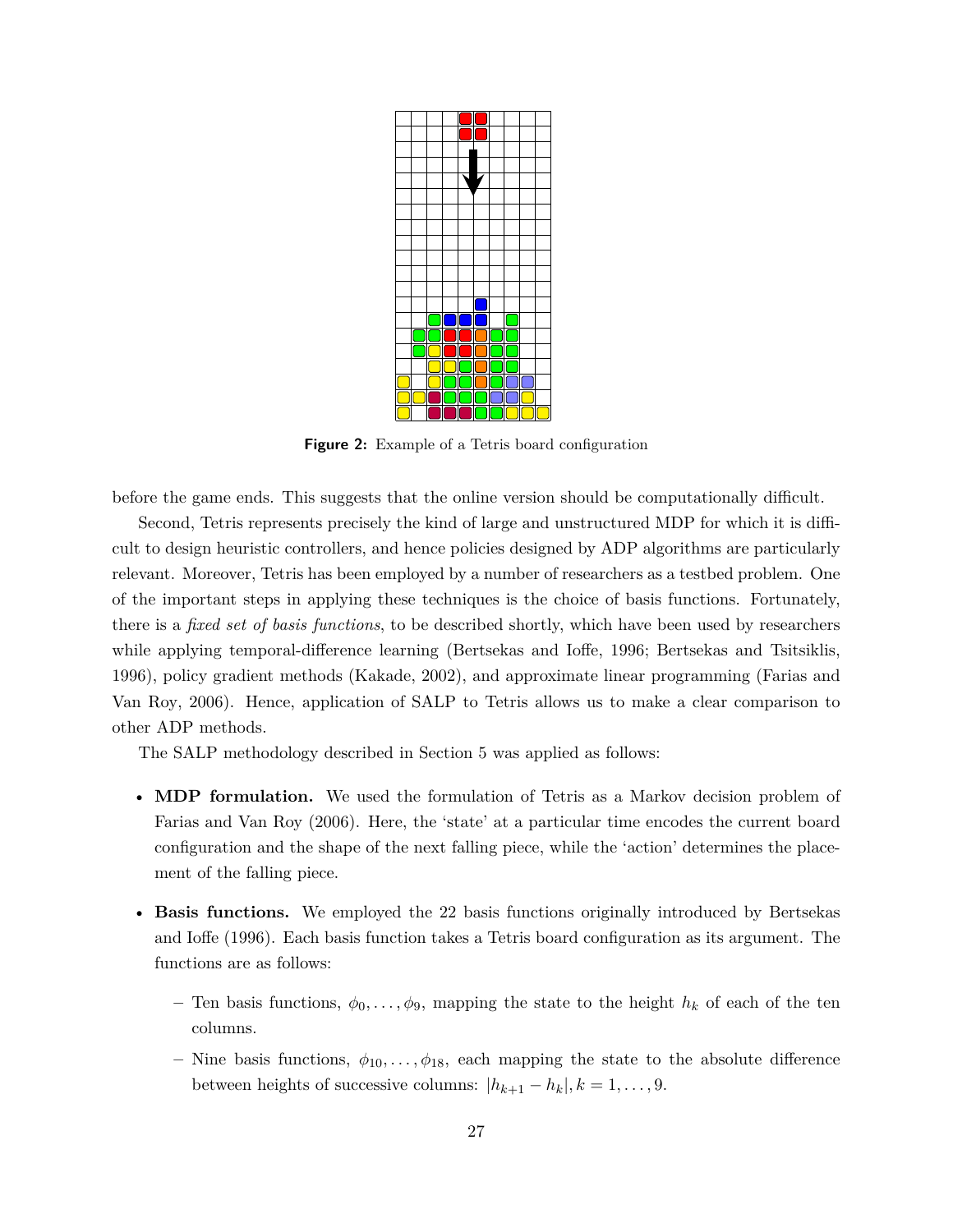- **–** One basis function, *φ*19, that maps state to the maximum column height: max*<sup>k</sup> h<sup>k</sup>*
- **–** One basis function, *φ*20, that maps state to the number of 'holes' in the board.
- $-$  One basis function,  $\phi_{21}$ , that is equal to 1 in every state.
- **State sampling.** Given a sample size *S*, a collection  $\hat{\mathcal{X}} \subset \mathcal{X}$  of *S* states was sampled. These sampled were generated in an i.i.d. fashion from the stationary distribution of a (rather poor) baseline policy<sup>3</sup>. For each choice of sample size S, ten different collections of S samples were generated.
- **Optimization.** Given the collection  $\hat{\mathcal{X}}$  of sampled states, an increasing sequence of choices of the violation budget  $\theta \geq 0$  is considered. For each choice of  $\theta$ , the optimization program (29) was solved.
- **Policy evaluation.** Given a vector of weights  $\hat{r}$ , the performance of the corresponding policy was evaluated using Monte Carlo simulation. We calculate the average performance of policy  $\mu_{\hat{r}}$  over a series of 3000 games. Performance in measured in terms of the average number of lines eliminated in a single game. The sequence of pieces in each of the 3000 games was fixed across the evaluation of different policies in order to allow better comparisons.

For each pair  $(S, \theta)$ , the resulting *average* performance (averaged over each of the 10 policies arising from the different sets of sampled states) is shown in Figure 3. Note that the  $\theta = 0$  curve in Figure 3 corresponds to the original ALP algorithm. Figure 3 provided experimental evidence for the intuition expressed in Section 3 and the analytic result of Theorem 1: Relaxing the constraints of the ALP even slightly, by allowing for a small slack budget, allows for better policy performance. As the slack budget  $\theta$  is increased from 0, performance dramatically improves. At the peak value of  $\theta = 0.16384$ , the SALP generates policies with performance that is an order of magnitude better than ALP. Beyond this value, the performance of the SALP begins to degrade, as shown by the  $\theta = 0.65536$  curve. Hence, we did not explore larger values of  $\theta$ .

Table 1 summarizes the performance of *best* policies obtained by various ADP algorithms. Note that all of these algorithms employ the same basis function architecture. The ALP and SALP results are from our experiments, while the other results are from the literature. The best performance result of SALP is a factor of 2 better than the competitors.

Note that significantly better policies are possible with this basis function architecture than *any* of the ADP algorithms in Table 1 discover. Using a heuristic global optimization method, Szita and L˝orincz (2006) report finding policies with a remarkable average performance of 350*,*000. Their method is very computationally intensive, however, requiring one month of CPU time. In addition, the approach employs a number of rather arbitrary Tetris specific 'modifications' that are ultimately seen to be critical to performance — in the absence of these modifications, the method is unable to

<sup>&</sup>lt;sup>3</sup>Our baseline policy had an average performance of 113 points.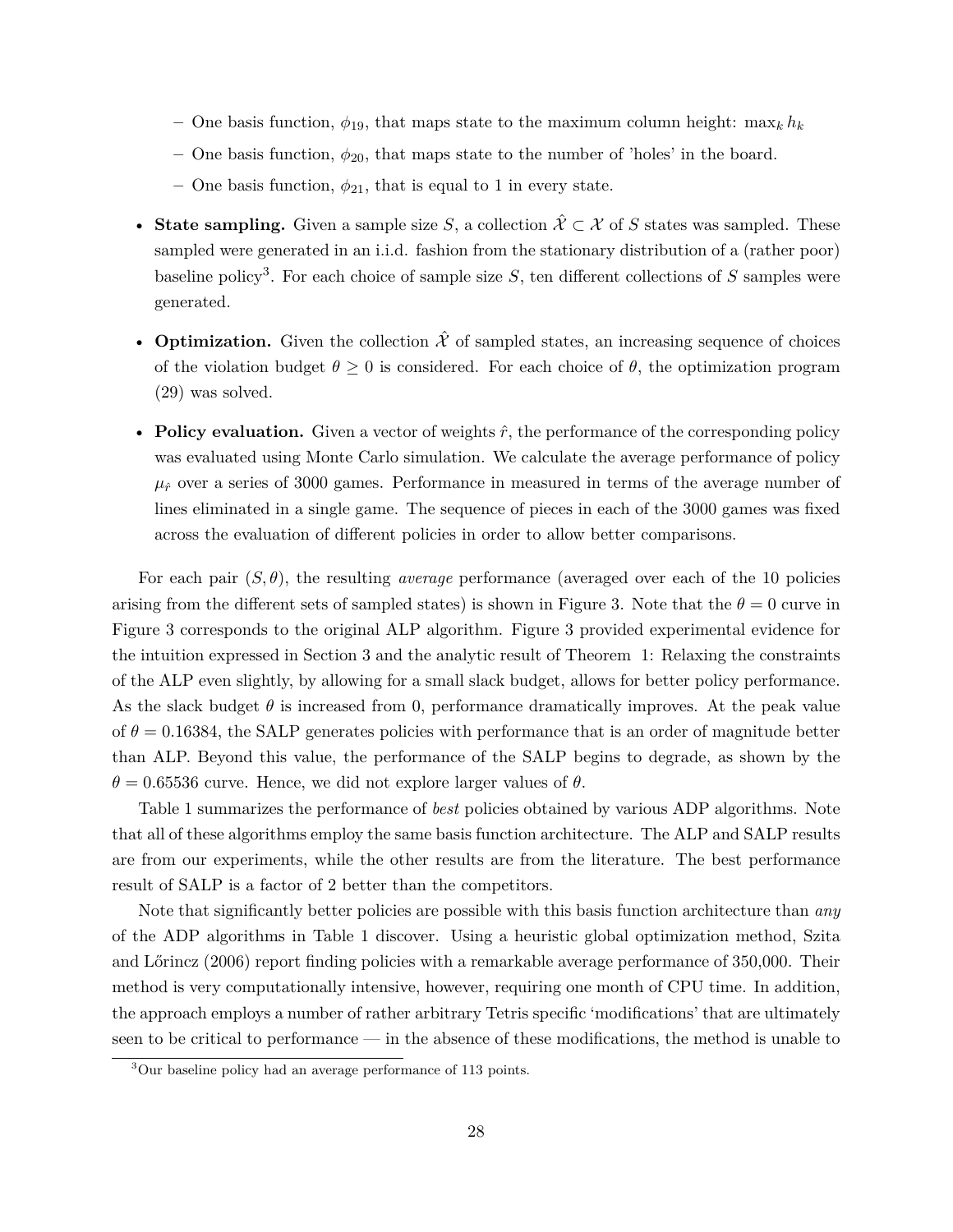

**Figure 3:** Performance of the average SALP policy for different values of the number of sampled states *S* and the violation budget *θ*. Values for *θ* were chosen in an increasing fashion starting from 0, until the resulting average performance began to degrade.

| Algorithm                                         | Best Performance CPU Time |         |
|---------------------------------------------------|---------------------------|---------|
| ALP                                               | 897                       | hours   |
| TD-Learning (Bertsekas and Ioffe, 1996)           | 3,183                     | minutes |
| ALP with bootstrapping (Farias and Van Roy, 2006) | 4,274                     | hours   |
| TD-Learning (Bertsekas and Tsitsiklis, 1996)      | 4,471                     | minutes |
| Policy gradient (Kakade, 2002)                    | 5,500                     | days    |
| <b>SALP</b>                                       | 10,775                    | hours   |

**Table 1:** Comparison of the performance of the best policy found with various ADP methods.

find a policy for Tetris that scores above a few hundred points. More generally, global optimization methods typically require significant trial and error and other problem specific experimentation in order to work well.

# **7. Conclusion**

The approximate linear programming (ALP) approach to approximate DP is interesting at the outset for two reasons. First, the ability to leverage commercial linear programming software to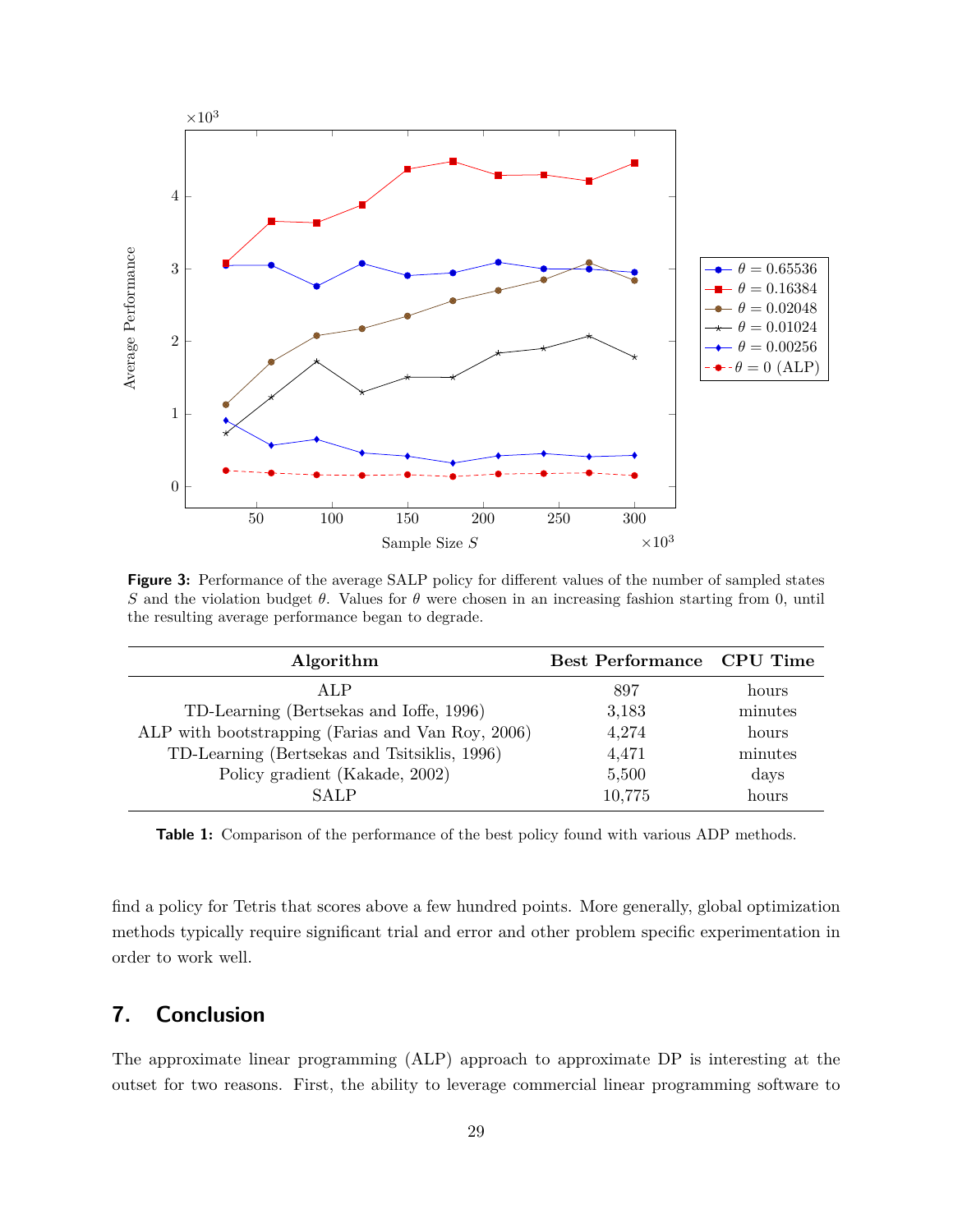solve large ADP problems, and second, the ability to prove rigorous approximation guarantees and performance bounds. This paper asked whether the formulation considered in the ALP approach was the ideal formulation. In particular, we asked whether certain strong restrictions imposed on approximations produced by the approach can be relaxed in a tractable fashion and whether such a relaxation has a beneficial impact on the quality of the approximation produced. We have answered both of these questions in the affirmative. In particular, we have presented a novel linear programming formulation that, while remaining no less tractable than the ALP, appears to yield substantial performance gains and permits us to prove extremely strong approximation and performance guarantees.

There are a number of interesting algorithmic directions that warrant exploration. For instance, notice that from (28), that the SALP may be written as an unconstrained stochastic optimization problem. Such problems suggest natural *online* update rules for the weights *r*, based on stochastic gradient methods, yielding 'data-driven' ADP methods. The menagerie of online ADP algorithms available at present are effectively iterative methods for solving a projected version of Bellman's equation. TD-learning is a good representative of this type of approach and, as can be seen from Table 1, is not among the highest performing algorithms in our computational study. An online update rule that effectively solves the SALP promises policies that will perform on par with the SALP solution, while at the same time retaining the benefits of an online ADP algorithm. A second interesting algorithmic direction worth exploring is an extension of the smoothed linear programming approach to average cost dynamic programming problems.

As discussed in Section 4, theoretical guarantees for ADP algorithms typically rely on some sort of idealized assumption. For instance, in the case of the ALP, it is the ability to solve an LP with a potentially intractable number of states or else access to a set of sampled states, sampled according to some idealized sampling distribution. For the SALP, it is the latter of the two assumptions. It would be interesting to see whether this assumption can be loosened for some specific class of MDPs. An interesting class of MDPs in this vein are high dimensional optimal stopping problems. Yet another direction for research, is understanding the dynamics of 'bootstrapping' procedures, that solve a sequence of sampled versions of the SALP with samples for a given SALP in the sequence drawn according to a policy produced by the previous SALP is the sequence.

## **References**

- D. Adelman. A price-directed approach to stochastic inventory/routing. *Operations Research*, 52(4):499–514, 2004.
- D. Adelman. Dynamic bid prices in revenue management. *Operations Research*, 55(4):647–661, 2007.
- D. Adelman and D. Klabjan. Computing near optimal policies in generalized joint replenishment. Working paper, January 2009.
- D. P. Bertsekas. *Dynamic Programming and Optimal Control*, volume 2. Athena Scientific, Belmont, MA, 3rd edition, 2007.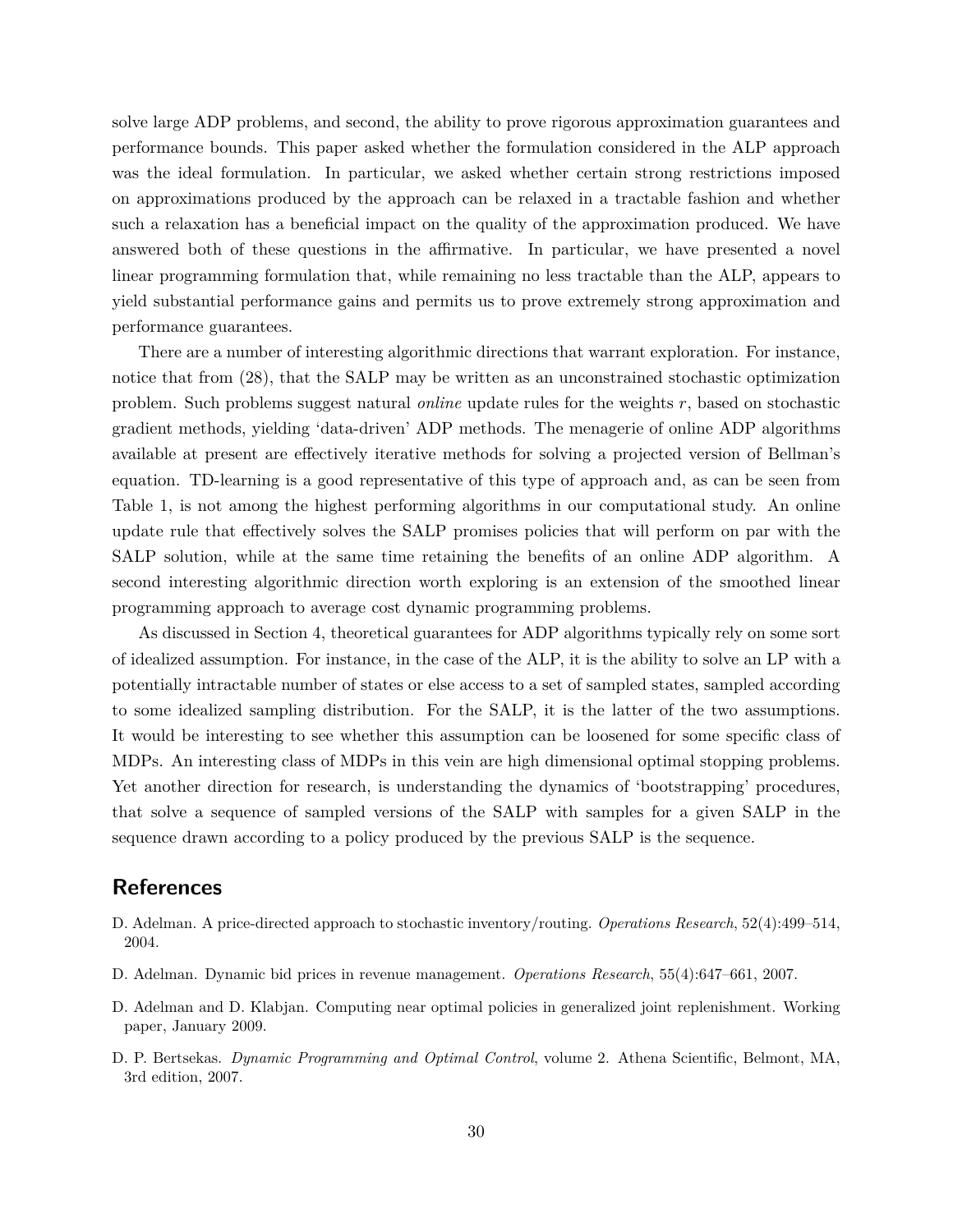- D. P. Bertsekas and S. Ioffe. Temporal differences–based policy iteration and applications in neuro–dynamic programming. Technical Report LIDS–P–2349, MIT Laboratory for Information and Decision Systems, 1996.
- D. P. Bertsekas and J. N. Tsitsiklis. *Neuro-Dynamic Programming*. Athena Scientific, Belmont, MA, 1996.
- S. Boyd and L. Vandenberghe. *Convex Optimization*. Cambridge University Press, Cambridge, UK, 2004.
- J. Brzustowski. Can you win at Tetris? Master's thesis, University of British Columbia, 1992.
- H. Burgiel. How to lose at Tetris. *Mathematical Gazette*, page 194, 1997.
- D. P. de Farias and B. Van Roy. On the existence of fixed points for approximate value iteration and temporal-difference learning. *Journal of Optimization Theory and Applications*, 105(3), 2000.
- D. P. de Farias and B. Van Roy. The linear programming approach to approximate dynamic programming. *Operations Research*, 51(6):850–865, 2003.
- D. P. de Farias and B. Van Roy. On constraint sampling in the linear programming approach to approximate dynamic programming. *Mathematics of Operations Research*, 293(3):462–478, 2004.
- D. P. de Farias and B. Van Roy. A cost-shaping linear program for average-cost approximate dynamic programming with performance guarantees. *Mathematics of Operations Research*, 31(3):597–620, 2006.
- E. D. Demaine, S. Hohenberger, and D. Liben-Nowell. Tetris is hard, even to approximate. In *Proceedings of the 9th International Computing and Combinatorics Conference*, 2003.
- V. F. Farias and B. Van Roy. Tetris: A study of randomized constraint sampling. In *Probabilistic and Randomized Methods for Design Under Uncertainty*. Springer-Verlag, 2006.
- V. F. Farias and B. Van Roy. An approximate dynamic programming approach to network revenue management. Working paper, 2007.
- V. F. Farias, D. Saure, and G. Y. Weintraub. The linear programming approach to solving large scale dynamic stochastic games. Working paper, 2008.
- J. Han. *Dynamic Portfolio Management An Approximate Linear Programming Approach*. PhD thesis, Stanford University, 2005.
- D. Haussler. Decision theoretic generalizations of the PAC model for neural net and other learning applications. *Information and Computation*, 100:78–150, 1992.
- S. Kakade. A natural policy gradient. In *Advances in Neural Information Processing Systems 14*, Cambridge, MA, 2002. MIT Press.
- A. S. Manne. Linear programming and sequential decisions. *Management Science*, 60(3):259–267, 1960.
- C. C. Moallemi, S. Kumar, and B. Van Roy. Approximate and data-driven dynamic programming for queueing networks. Working paper, 2008.
- J. R. Morrison and P. R. Kumar. New linear program performance bounds for queueing networks. *Journal of Optimization Theory and Applications*, 100(3):575–597, 1999.
- W. B. Powell. *Approximate Dynamic Programming: Solving the Curses of Dimensionality*. John Wiley and Sons, 2007.
- P. Schweitzer and A. Seidmann. Generalized polynomial approximations in Markovian decision processes. *Journal of Mathematical Analysis and Applications*, 110:568–582, 1985.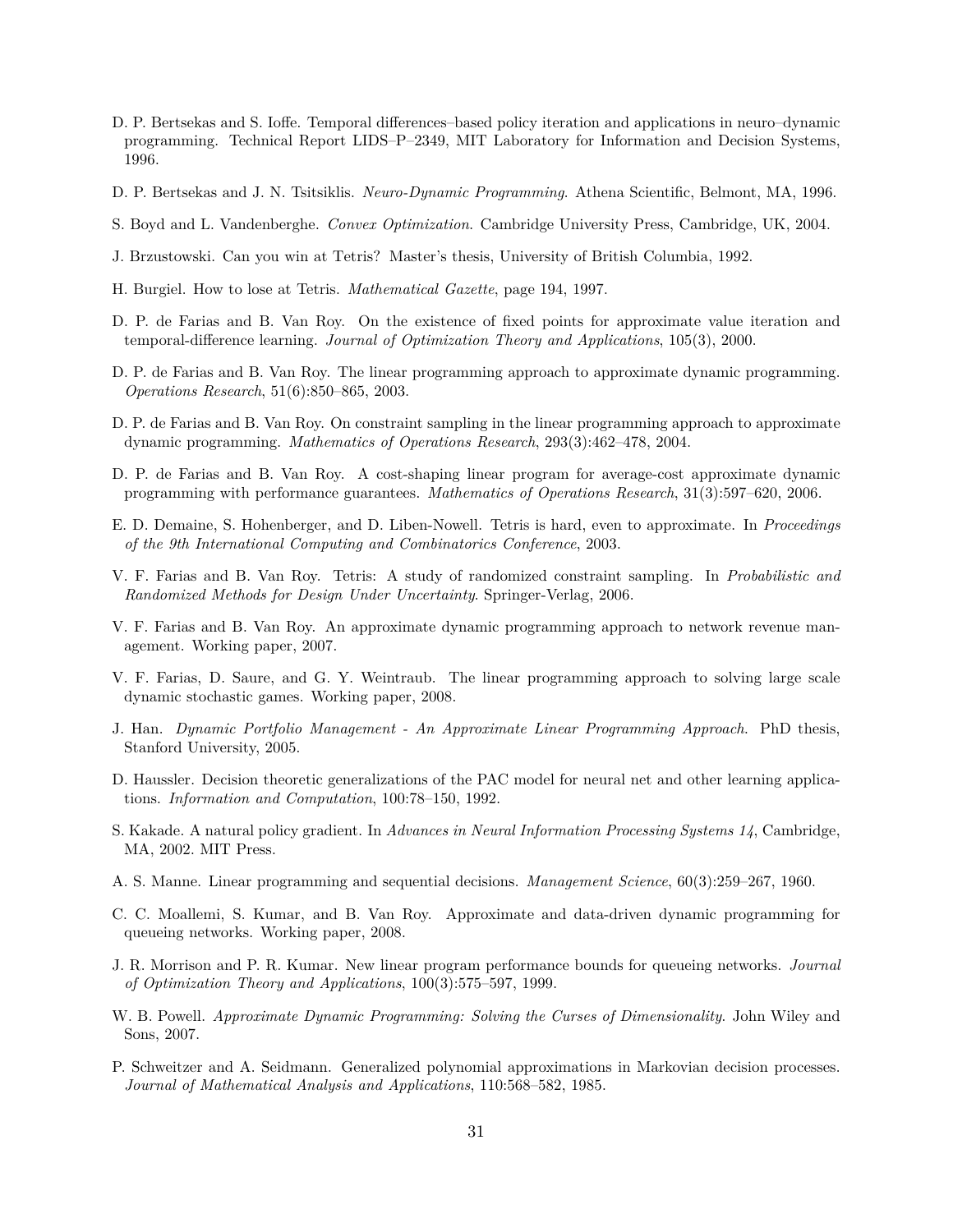- A. Shapiro, D. Dentcheva, and A. Ruszczyński. Lectures on Stochastic Programming: Modeling and Theory. SIAM, Philadelphia, PA, 2009.
- I. Szita and A. Lőrincz. Learning Tetris using the noisy cross-entropy method. *Neural Computation*, 18: 2936–2941, 2006.
- H. Topaloglu. Using Lagrangian relaxation to compute capacity-dependent bid prices in network revenue management. *Operations Research*, 2009. To appear.
- B. Van Roy. Neuro-dynamic programming: Overview and recent trends. In A. Shwartz E. Feinberg, editor, *Handbook of Markov Decision Processes*. Kluwer, Boston, 2002.
- M. H. Veatch. Approximate dynamic programming for networks: Fluid models and constraint reduction. Working paper, 2005.
- D. Zhang and D. Adelman. An approximate dynamic programming approach to network revenue management with customer choice. Working paper, 2008.

## **A. Proofs for Section 4.2**

**Lemma 1.** *For any*  $r \in \mathbb{R}^K$  *and*  $\theta \geq 0$ *:* 

*(i)*  $\ell(r, \theta)$  *is a finite-valued, decreasing, piecewise linear, convex function of*  $\theta$ *.* 

*(ii)*

$$
\ell(r,\theta) \le \frac{1+\alpha}{1-\alpha} \|J^* - \Phi r\|_{\infty}.
$$

*(iii)* The right partial derivative of  $\ell(r, \theta)$  with respect to  $\theta$  satisfies

$$
\frac{\partial^+}{\partial \theta^+} \ell(r,0) = -\left( (1-\alpha) \sum_{x \in \Omega(r)} \pi_{\mu^*,\nu}(x) \right)^{-1},
$$

*where*

$$
\Omega(r) \triangleq \underset{x \in \mathcal{X}}{\operatorname{argmax}} \ \Phi(r(x) - T\Phi(r(x)).
$$

**Proof**. (i) Given any *r*, clearly  $\gamma \triangleq ||\Phi r - T \Phi r||_{\infty}$ ,  $s \triangleq 0$  is a feasible point for (9), so  $\ell(r, \theta)$  is well-defined. To see that the LP is bounded, suppose  $(s, \gamma)$  is feasible. Then, for any  $x \in \mathcal{X}$  with  $\pi_{\mu^*,\nu}(x) > 0,$ 

$$
\gamma \geq \Phi r(x) - T\Phi r(x) - s(x) \geq \Phi r(x) - T\Phi r(x) - \theta/\pi_{\mu^*,\nu}(x) > \infty.
$$

Letting  $(\gamma_1, s_1)$  and  $(\gamma_2, s_2)$  represent optimal solutions for the LP (9) with parameters  $(r, \theta_1)$  and  $(r, \theta_2)$  respectively, it is easy to see that  $((\gamma_1 + \gamma_2)/2, (s_1 + s_2)/2)$  is feasible for the LP with parameters  $(r,(\theta_1 + \theta_2)/2)$ . It follows that  $\ell(r,(\theta_1 + \theta_2)/2) \leq (\ell(r,\theta_1) + \ell(r,\theta_2))/2$ . The remaining properties are simple to check.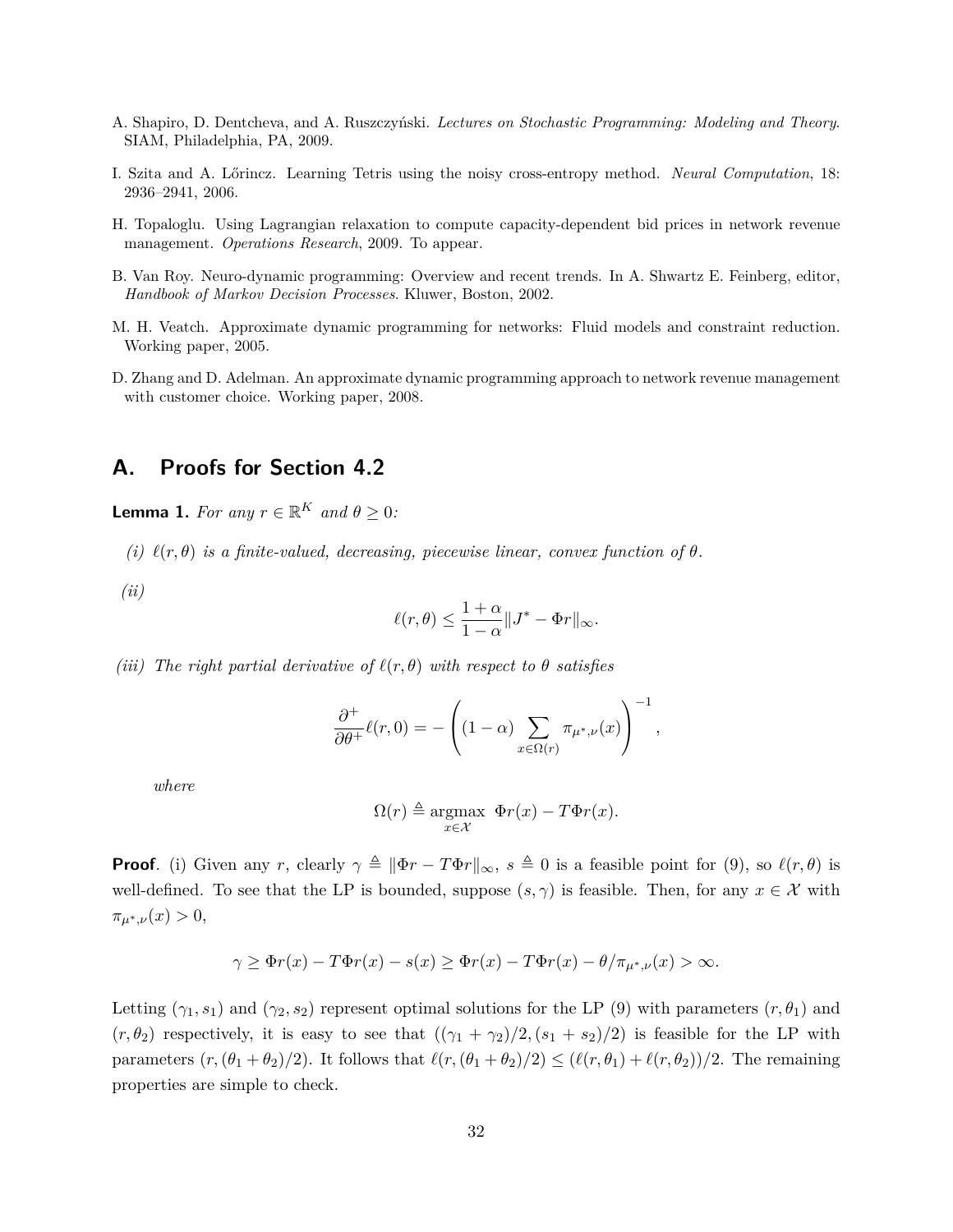(ii) Let  $\epsilon \triangleq ||J^* - \Phi r||_{\infty}$ . Then,

$$
||T\Phi r - \Phi r||_{\infty} \le ||J^* - T\Phi r||_{\infty} + ||J^* - \Phi r||_{\infty} \le \alpha ||J^* - \Phi r||_{\infty} + \epsilon = (1 + \alpha)\epsilon.
$$

Since  $\gamma \triangleq ||T\Phi r - \Phi r||_{\infty}$ ,  $s \triangleq 0$  is feasible for (9), the result follows.

(iii) Fix  $r \in \mathbb{R}^K$ , and define

$$
\Delta \triangleq \max_{x \in \mathcal{X}} (\Phi r(x) - T\Phi r(x)) - \max_{x \in \mathcal{X} \setminus \Omega(r)} (\Phi r(x) - T\Phi r(x)) > 0.
$$

Consider the program for  $\ell(r, \delta)$ . It is easy to verify that for  $\delta \geq 0$  and sufficiently small, viz.  $\delta \leq \Delta \sum_{x \in \Omega(r)} \pi_{\mu^*,\nu}(x)$ ,  $(\bar{s}_{\delta}, \bar{\gamma}_{\delta})$  is an optimal solution to the program, where

$$
\bar{s}_{\delta}(x) \triangleq \begin{cases} \frac{\delta}{\sum_{x \in \Omega(r)} \pi_{\mu^*, \nu}(x)} & \text{if } x \in \Omega(r), \\ 0 & \text{otherwise}, \end{cases}
$$

and

$$
\bar{\gamma}_{\delta} \triangleq \gamma_0 - \frac{\delta}{\sum_{x \in \Omega(r)} \pi_{\mu^*,\nu}(x)},
$$

so that

$$
\ell(r,\delta) = \ell(r,0) - \frac{\delta}{(1-\alpha)\sum_{x \in \Omega(r)} \pi_{\mu^*,\nu}(x)}.
$$

Thus,

$$
\frac{\ell(r,\delta) - \ell(r,0)}{\delta} = -\left( (1-\alpha) \sum_{x \in \Omega(r)} \pi_{\mu^*,\nu}(x) \right)^{-1}.
$$

Taking a limit as  $\delta \searrow 0$  yields the result.

**Lemma 2.** Suppose that the vectors  $J \in \mathbb{R}^{\mathcal{X}}$  and  $s \in \mathbb{R}^{\mathcal{X}}$  satisfy

 $J \le T_{\mu^*} J + s$ .

*Then,*

$$
J \leq J^* + \Delta^* s,
$$

*where*

$$
\Delta^* \triangleq \sum_{k=0}^{\infty} (\alpha P_{\mu^*})^k = (I - \alpha P_{\mu^*})^{-1},
$$

*and*  $P_{\mu^*}$  *is the transition probability matrix corresponding to an optimal policy.* 

*In particular, if* (*r, s*) *is feasible for the LP* (8)*. Then,*

 $\Phi r \leq J^* + \Delta^* s.$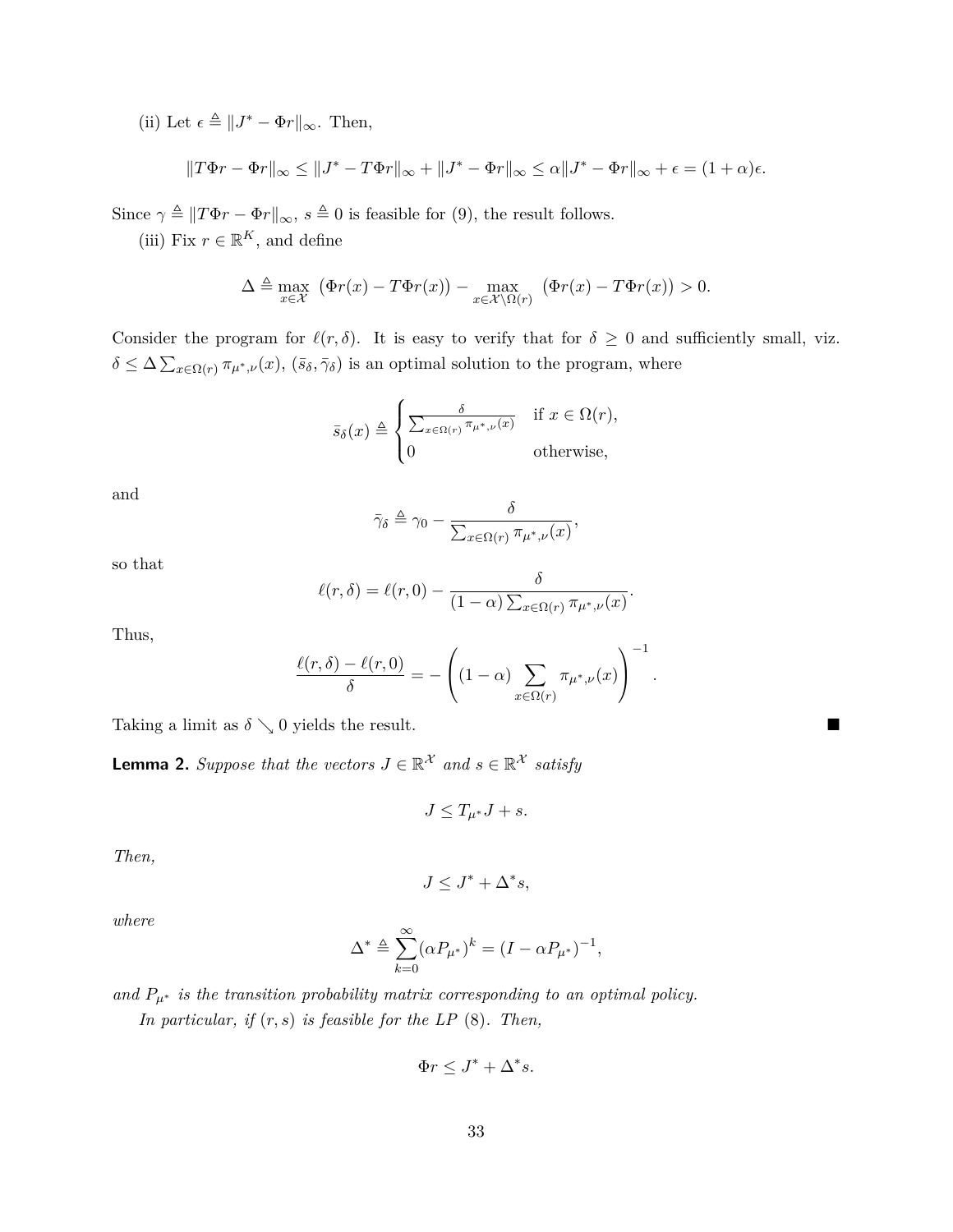**Proof**. Note that the  $T_{\mu^*}$ , the Bellman operator corresponding to the optimal policy  $\mu^*$ , is monotonic and is a contraction. Then, repeatedly applying  $T_{\mu^*}$  to the inequality  $J \leq T_{\mu^*}J + s$  and using the fact that  $T_{\mu^*}^k J \to J^*$ , we obtain

$$
J \le J^* + \sum_{k=0}^{\infty} (\alpha P_{\mu^*})^k s = J^* + \Delta^* s.
$$

ш

## **B. Proof of Lemma 3**

We begin with the following definition: consider a family  $\mathcal F$  of functions from a set  $\mathcal S$  to  $\{0,1\}$ . Define the *Vapnik-Chervonenkis (VC)* dimension  $\dim_{\text{VC}}(\mathcal{F})$  to be the cardinality *d* of the largest set  $\{x_1, x_2, \ldots, x_d\} \subset \mathcal{S}$  satisfying:

$$
\forall e \in \{0,1\}^d, \exists f \in \mathcal{F} \text{ such that } \forall i, \ f(x_i) = 1 \text{ iff } e_i = 1.
$$

Now, let  $\mathcal F$  be some set of *real*-valued functions mapping S to [0, B]. The *pseudo-dimension* dim<sub>*P*</sub>( $\mathcal{F}$ ) is the following generalization of VC dimension: for each function  $f \in \mathcal{F}$  and scalar  $c \in \mathbb{R}$ , define a function  $g: \mathcal{S} \times \mathbb{R} \to \{0,1\}$  according to:

$$
g(x,c) \triangleq \mathbb{I}_{\{f(x)-c\geq 0\}}.
$$

Let G denote the set of all such functions. Then, we define  $\dim_P(\mathcal{F}) \triangleq \dim_{\text{VC}}(\mathcal{G})$ .

In order to prove Lemma 3, define the  $\mathcal F$  to be the set of functions  $f: \mathbb R^K \times \mathbb R \to [0, B]$ , where, for all  $x \in \mathbb{R}^K$  and  $y \in \mathbb{R}$ ,

$$
f(y, z) \triangleq \zeta \left( r^\top y + z \right).
$$

Here,  $\zeta(t) \triangleq \max(\min(t, B), 0)$ , and  $r \in \mathbb{R}^K$  is a vector that parameterizes f. We will show that dim<sub>*P*</sub> $(F) \leq K + 2$ .

We will use the following standard result from convex geometry:

**Lemma 4** (Radon's Lemma). *A set*  $A \subset \mathbb{R}^m$  *of*  $m+2$  *points can be partitioned into two disjoint sets A*<sup>1</sup> *and A*2*, such that the convex hulls of A*<sup>1</sup> *and A*<sup>2</sup> *intersect.*

**Lemma 5.** dim $_P(\mathcal{F}) \leq K + 2$ 

**Proof***.* Assume, for the sake of contradiction, that  $\dim_P(\mathcal{F}) > K + 2$ . It must be that there exists a 'shattered' set

$$
\left\{(y^{(1)}, z^{(1)}, c^{(1)}), (y^{(2)}, z^{(2)}, c^{(2)}), \ldots, (y^{(K+3)}, z^{(K+3)}, c^{(K+3)})\right\} \subset \mathbb{R}^K \times \mathbb{R} \times \mathbb{R},
$$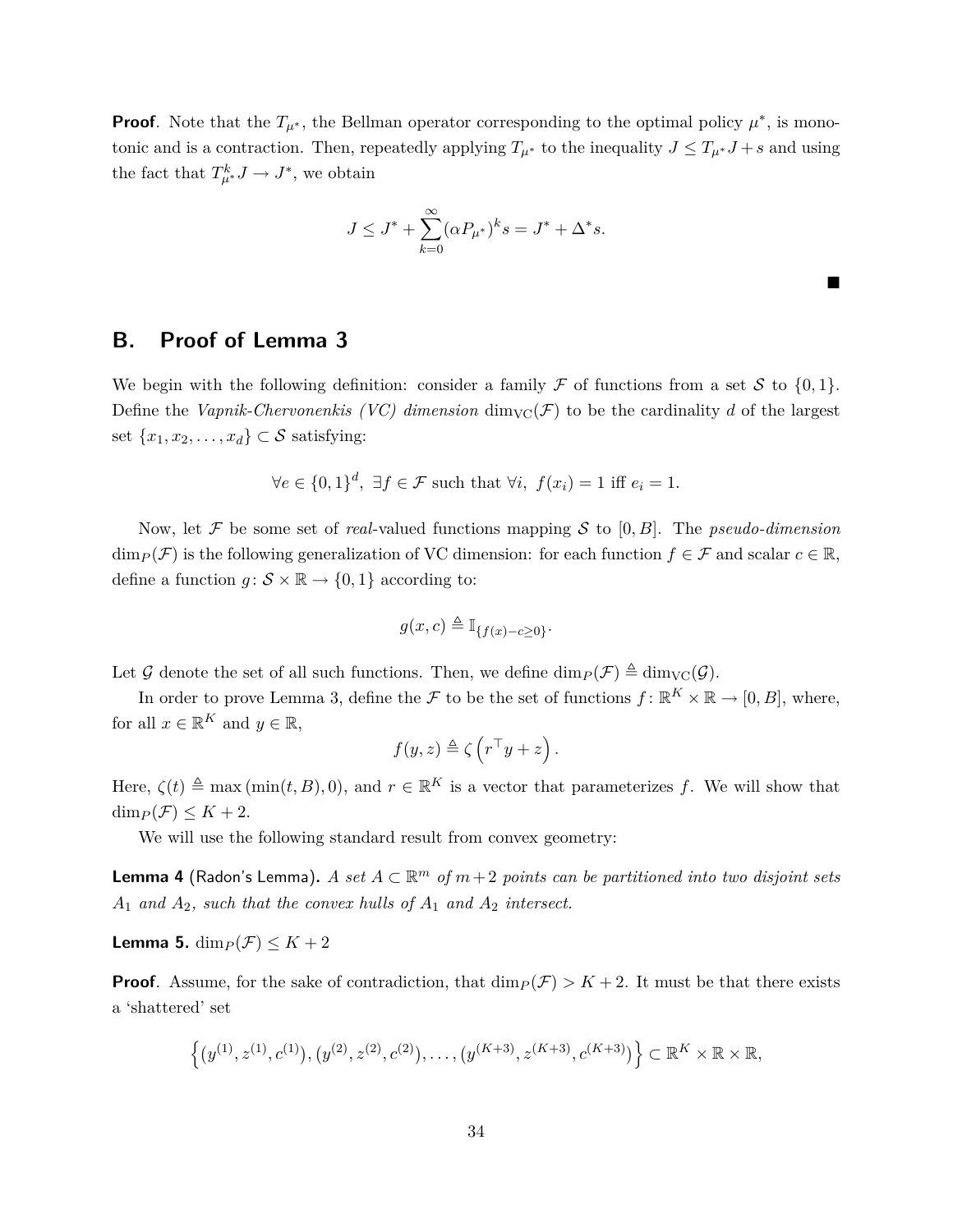such that, for all  $e \in \{0,1\}^{K+3}$ , there exists a vector  $r_e \in \mathbb{R}^K$  with

$$
\zeta\left(r_e^{\top}y^{(i)} + z^{(i)}\right) \ge c^{(i)} \text{ iff } e_i = 1, \quad \forall \ 1 \le i \le K+3.
$$

Observe that we must have  $c^{(i)} \in (0, B]$  for all *i*, since if  $c^{(i)} \leq 0$  or  $c^{(i)} > B$ , then no such shattered set can be demonstrated. But if  $c^{(i)} \in (0, B]$ , for all  $r \in \mathbb{R}^K$ ,

$$
\zeta\left(r^{\top}y^{(i)}+z^{(i)}\right)\geq c^{(i)}\implies r_e^{\top}y^{(i)}\geq c^{(i)}-z^{(i)},
$$

and

$$
\zeta\left(r^\top y^{(i)} + z^{(i)}\right) < c^{(i)} \implies r_e^\top y^{(i)} < c^{(i)} - z^{(i)}.
$$

For each  $1 \leq i \leq K+3$ , define  $x^{(i)} \in \mathbb{R}^{K+1}$  component-wise according to

$$
x_j^{(i)} \triangleq \begin{cases} y_j^{(i)} & \text{if } j < K+1, \\ c^{(i)} - z^{(i)} & \text{if } j = K+1. \end{cases}
$$

Let  $A = \{x^{(1)}, x^{(2)}, \ldots, x^{(K+3)}\} \subset \mathbb{R}^{K+1}$ , and let  $A_1$  and  $A_2$  be subsets of  $A$  satisfying the conditions of Radon's lemma. Define a vector  $\tilde{e} \in \{0,1\}^{K+3}$  component-wise according to

$$
\tilde{e}_i \triangleq \mathbb{I}_{\left\{x^{(i)} \in A_1\right\}}.
$$

Define the vector  $\tilde{r} \triangleq r_{\tilde{e}}$ . Then, we have

$$
\sum_{j=1}^{K} \tilde{r}_j x_j \ge x_{K+1}, \quad \forall x \in A_1,
$$
  

$$
\sum_{j=1}^{K} \tilde{r}_j x_j < x_{K+1}, \quad \forall x \in A_2.
$$

Now, let  $\bar{x} \in \mathbb{R}^{K+1}$  be a point contained in both the convex hull of  $A_1$  and the convex hull of *A*2. Such a point must exist by Radon's lemma. By virtue of being contained in the convex hull of *A*1, we must have

$$
\sum_{j=1}^K \tilde{r}_j \bar{x}_j \ge \bar{x}_{K+1}.
$$

Yet, by virtue of being contained in the convex hull of  $A_2$ , we must have

$$
\sum_{j=1}^K \tilde{r}_j \bar{x}_j < \bar{x}_{K+1},
$$

which is impossible.

35